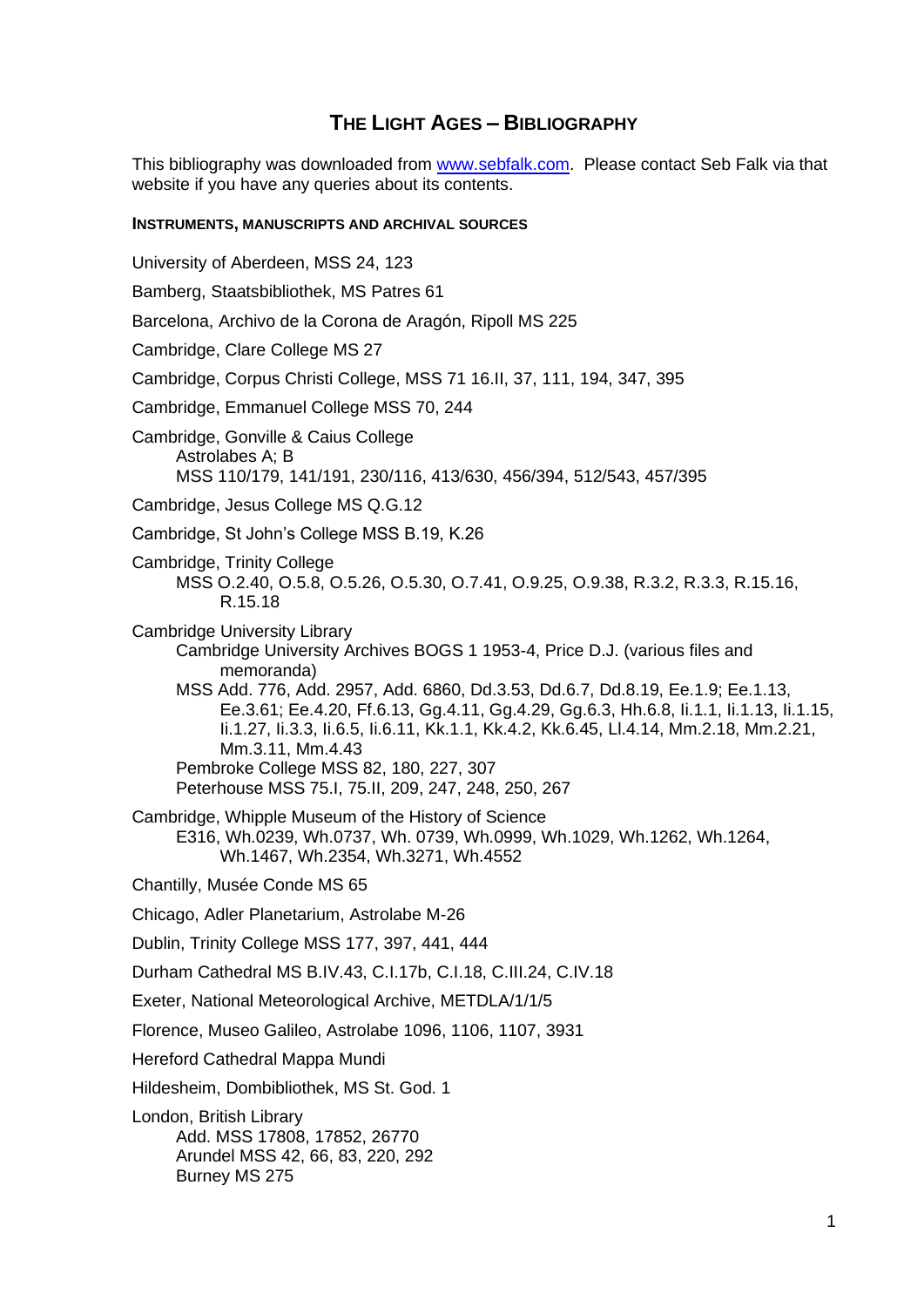Cotton MSS Augustus I II, Claudius D VI, Claudius E IV, Faustina A II, Galba E 7, Julius A X, Julius D VII, Nero C VI, Nero D VII, Tiberius E VI, Vespasian A II Egerton 747, 821, 831, 837, 843, 2622

Harley MSS 80, 270, 273, 321, 549, 625, 647, 937, 1612, 1808, 2332, 3244, 3487, 3647, 3698, 3719, 3737, 3775, 3812, 3847, 3860, 4664, 4751, 5311, 5398, 5402 Lansdowne MSS 285, 375, 763

Royal MSS 2 A X, 4 D X, 6 C I, 6 D X, 12 C XVIII, 12 D VI, 12 G I, 12 G VII, 13 A XI, 13 E IX, 17 A III, 17 D I, 19 A IX

Sloane MSS 286, 513, 702, 965, 1437, 1975, 3847, 3854 Stowe MS 553

Yates Thompson MS 31

London, British Museum Astrolabes 1853,1104.1; 1860,0519.1; 1909,0617.1; 1914,0219.1; 1961,1201.1; SLMathInstr.54

London, Imperial College, MS Hall (uncatalogued)

London, Lambeth Palace MSS 111, Reg. Sudbury

London, Metropolitan Archives DL/A/A/004/MS09531/003, CLA/023/DW/01/100

London, National Archives, E179/35/16; SC 8/144/7157

London, National Maritime Museum AST0335, AST0565, NAV0022

London, Royal Institution, W.L. Bragg papers, MS WLB 55E to 59A

London, Science Museum astrolabe 1880-26

London, Victoria and Albert Museum, Astrolabe M.128-1923

London, Wellcome Library MSS 573, 8004; Charles Singer papers (PP/CJS/A.42 to A.47)

Los Angeles, J. Paul Getty Museum MSS Ludwig XII.5, XII.7

Madrid, Biblioteca nacional de España, Cods. Madrid I, II

Madrid, Universidad Complutense MS 156

Manchester, John Rylands Library MSS Latin 53, 136

Munich, Bayerische Staatsbibliothek, MSS Clm 59, 367, 10662

New York, Morgan Library MS M.126

Oxford, All Souls College MS 81

Oxford, Bodleian Library

MS Arch. Seld. A. 11

MSS Ashmole 191, 304, 341, 345, 360, 369, 370, 391, 396, 399, 1285, 1471, 1522, 1796 MSS Auct D.2.6, F.1.9, F.5.28

MS Bodley 38, 68, 266, 292, 297, 463, 464, 581, 614, 619, 790

MS Canon Misc. 161

MSS Digby 20, 23, 41, 46, 48, 51, 53, 56, 57, 67, 68, 72, 86, 88, 90, 92, 97, 98, 147, 149, 160, 167, 168, 174, 176, 178, 179, 190, 191, 225, 228

MS Douce 363

MS e Museo 54

Jesus College MS 77

MS Laud Lat. 67

MSS Laud Misc. 171, 264, 356, 409, 594, 644, 657, 662, 674, 697

MS Pococke 375

MSS Rawlinson B.189, C.117, D.238, D.939, D.1227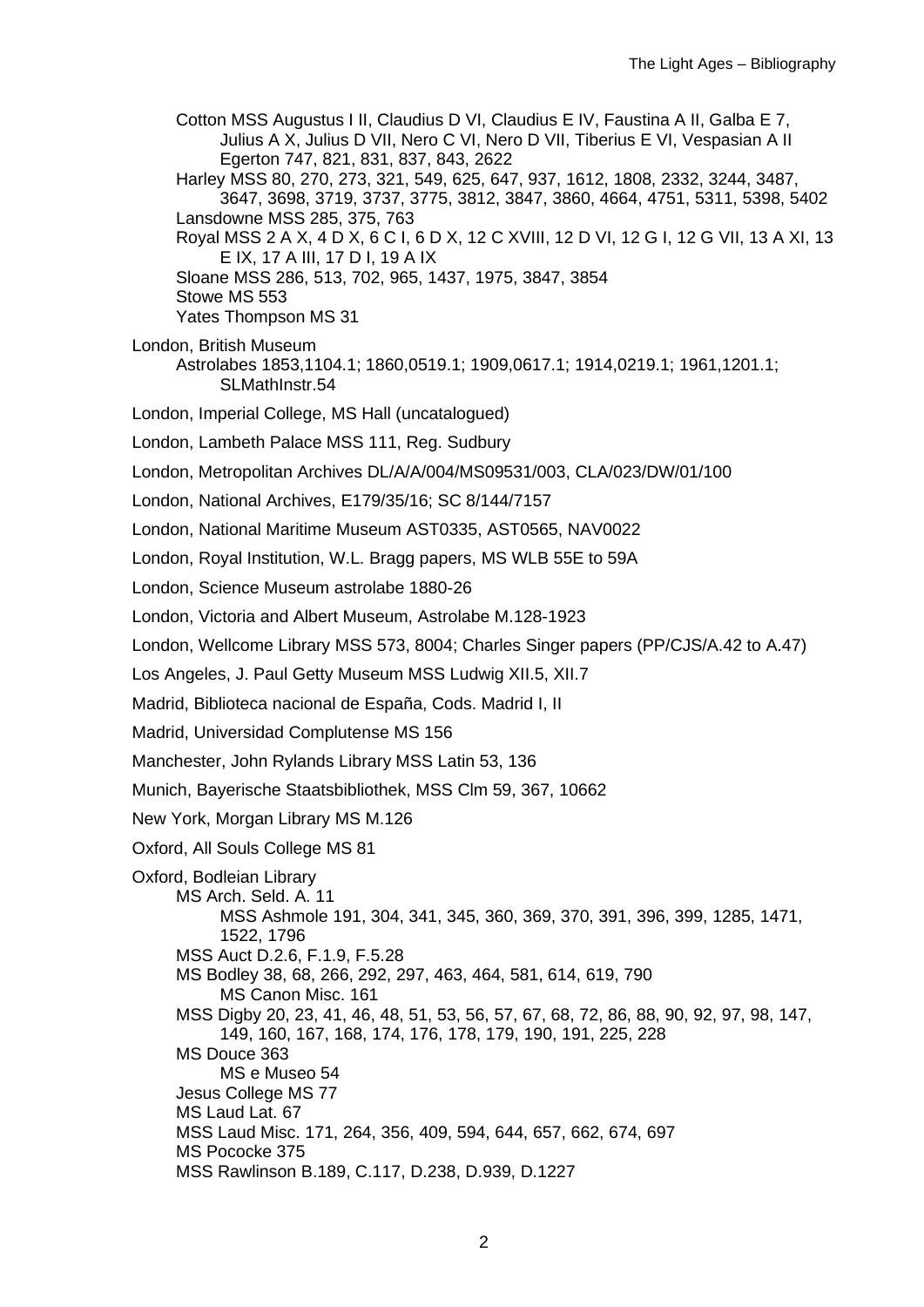MS Savile 38 MS Selden Supra 24, 76, 78 MS Top Gen C.3 University College MS 26

Oxford, Corpus Christi College, MSS 41, 144, 152, 157, 221, 283

Oxford, Merton College SC/OB/AST/2, SC/OB/AST/3 MSS 35; 223, 259

Oxford, Museum of the History of Science Inv. 16856, 39540, 41122, 42223, 45127, 47674, 47869, 47901, 49359, 49636, 49687, 49847, 52869, 53801

Oxford, St John's College, MS 17

Paris, Bibliothèque Nationale MS Esp. 30 MSS Fr. 574, 19093 MSS Lat. 7295, 7337, 7408A, 7443, 16745 MS Nouv. Acq. Lat. 229

Paris, Centre documentaire du CAPHÉS, Derek Price archive

Rome, Museo Astronomico e Copernicano, *Albion*

Salamanca, Biblioteca General Histórica, MSS 189, 1693, 2138, 2353, 2621, 2662

St Gallen, Stiftsbibliothek, Cod. Sang. 18

Vatican City, ASV Reg. Lat. 45, Urb. Lat. 290

Washington, Smithsonian Museum of American History, astrolabe 304

## **PRINTED WORKS AND WEBSITES**

- Abelard, Peter, and Héloïse. 1974. *The Letters of Abelard and Heloise*. Translated with an Introduction by Betty Radice. Harmondsworth: Penguin.
- Abelard, Peter. 1962. *Historia Calamitatum*. Edited by J. Monfrin. 2nd ed. Paris: Vrin.
- Abū Maʻšar. *The Abbreviation of The Introduction to Astrology*. Edited by Charles Burnett, Keiji Yamamoto, and Michio Yano. Leiden: E.J. Brill, 1994.

Ackermann, Silke. "Hic Sunt Dracones—Astrolabe Research Revisited." In *Astrolabes in Medieval Cultures*, edited by Josefina Rodríguez-Arribas, Charles Burnett, Silke Ackermann, and Ryan Szpiech, 3–7. Leiden: Brill, 2019.

Ackermann, Silke. 2005. 'Astrological Scales on the National Maritime Museum Astrolabes'. In *Astrolabes at Greenwich*, edited by Koenraad van Cleempoel, 73–89. Oxford: Oxford University Press.

Adamson, Peter. *The History of Philosophy* podcast. https://historyofphilosophy.net/

- Alain of Lille. *De planctu naturae*. Edited by Jacques-Paul Migne, *Patrologia latina* 210.
- al-Battānī. 1899. *Al-Battānī sive Albatenii Opus astronomicum*. Edited by Carlo Alfonso Nallino. Milan.
- Albertus Magnus, *De Animalibus Libri XXVI.* Bayerischen Akademie Der Wissenschaften Zu München. Münster: Aschendorff, 1916.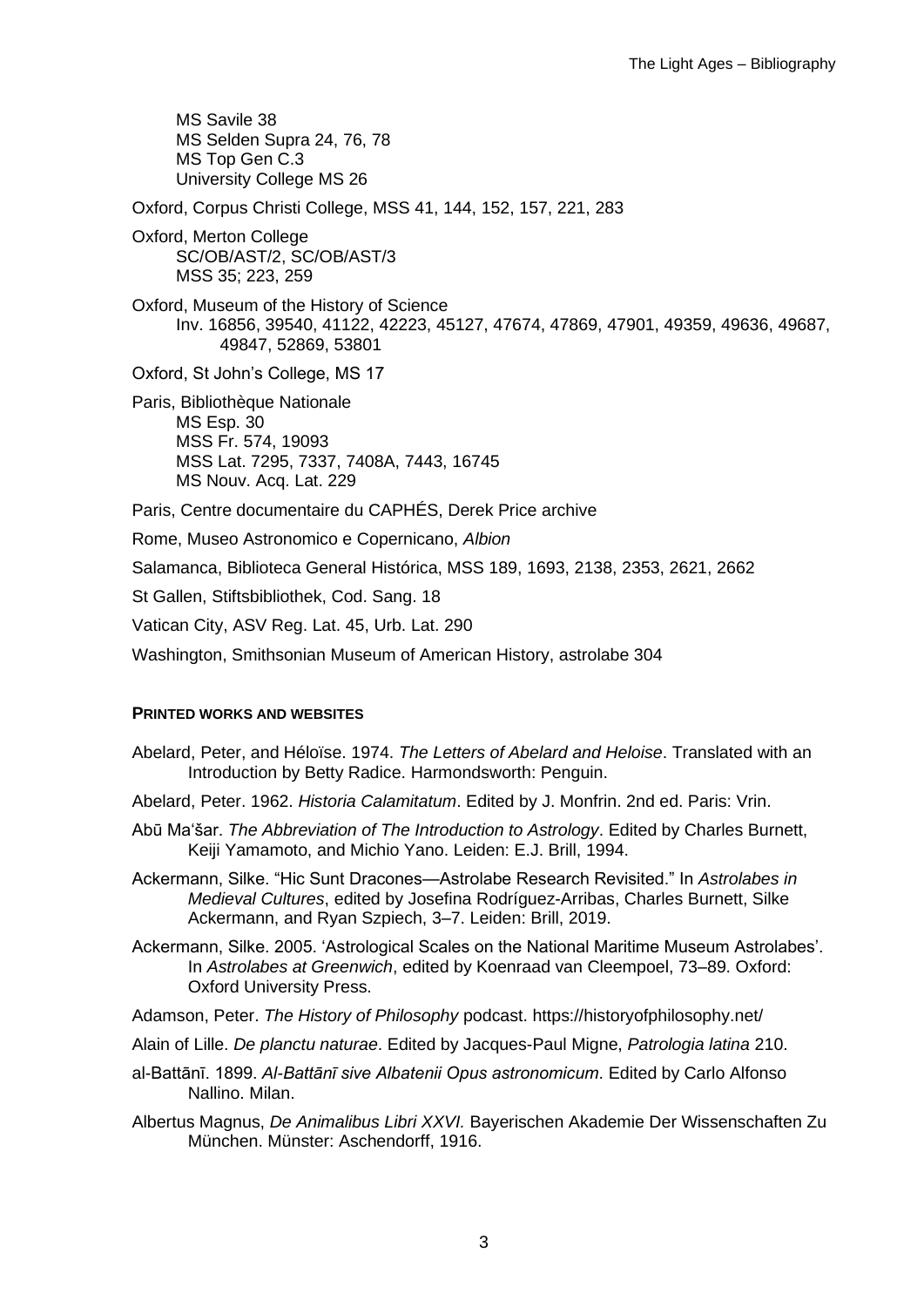- Albertus Magnus. *Book of Minerals*. Translated by Dorothy Wyckhoff. Oxford: Clarendon Press, 1967.
- Albertus Magnus. *Le Liber de virtutibus herbarum, lapidum et animalium (Liber aggregationis): un texte à succès attribué à Albert le Grand*. Edited by Isabelle Draelants. Micrologus' library; 22. Firenze: SISMEL - Edizioni del Galluzzo, 2007.
- al-Biṭrūjī. *On the Principles of Astronomy; an Edition of the Arabic and Hebrew Versions with Translation, Analysis, and an Arabic-Hebrew-English Glossary*. By Bernard R. Goldstein. Yale Studies in the History of Science and Medicine, 7. New Haven: Yale University Press, 1971.
- Alcyone. *Planetary, Lunar, and Stellar Visibility*. http://www.alcyone.de.
- Alfonso X of Castile. 1483. *Alfontii regis Castellae illustrissimi caelestium motuum tabulae*. Venice: Erhard Ratdolt.
- Al-Khalili, Jim. *Pathfinders: The Golden Age of Arabic Science*. London: Penguin, 2011.
- Allen, Mark, and John H. Fisher, eds. 2012. *The Complete Poetry and Prose of Geoffrey Chaucer*. 3rd ed. Boston: Wadsworth.
- al-Zarqālī (Ibn 'al-Naḳḳash, al-Zarḳalluh). 1933. *Tractat de l'assafea d'Azarquiel*. Edited by José María Millás Vallicrosa. Barcelona: Arts Gràfiques.
- Amar, Zohar, and Efraim Lev. 'The Significance of the Genizah's Medical Documents for the Study of Medieval Mediterranean Trade'. *Journal of the Economic and Social History of the Orient* 50, no. 4 (1 January 2007): 524–41. https://doi.org/10.1163/156852007783245124.
- Amar, Zohar, and Efraim Lev. *Arabian Drugs in Early Medieval Mediterranean Medicine*. Edinburgh Studies in Classical Islamic History and Culture. Edinburgh: Edinburgh University Press, 2017.
- Amundesham, John. *Annales Monasterii S. Albani AD 1421-1440 A Johanne Amundesham, Monacho, Ut Videtur, Conscripti*. Edited by Henry Thomas Riley. Rolls Series, 1872. Cambridge: Cambridge University Press, 2012.
- Anon. *Eulogium (historiarum sive temporis): Chronicon ab orbe condito usque ad MCCCLXVI*, ed. F.S. Haydon (London: Longman, 1863).
- Anon. *Miscellanea Biographica: Oswinus, Rex Northumbriae; Cuthbertus, Episcopus Lindisfarnensis; Eata, Episcopus Haugustaldensis*. Durham: Surtees Society, 1838. http://archive.org/details/publications08surtuoft.
- Anon. *The crafte of graffynge & plantynge of trees*. c.1520.
- Apian, Peter. 1540. *Astronomicum Caesareum*. Ingolstadt: Peter Apian.
- Apian, Peter. *Introductio geographica*. Ingolstadt: 1533
- Aquinas, Thomas. *Commentary on John*. Edited by Raffaele Cai; translated by Fabian R. Larcher. https://aquinas.cc/la/en/~Ioan
- Aquinas, Thomas. *De Caelo.* Fundación Tomás de Aquino. http://www.corpusthomisticum.org
- Aquinas, Thomas. *Summa Contra Gentiles.* Fundación Tomás de Aquino. http://www.corpusthomisticum.org
- Aquinas, Thomas. *Summa Theologiae.* Fundación Tomás de Aquino. http://www.corpusthomisticum.org
- Arch, Jennifer. 2005. 'A Case Against Chaucer's Authorship of the Equatorie of the Planetis'. *The Chaucer Review* 40: 59–79.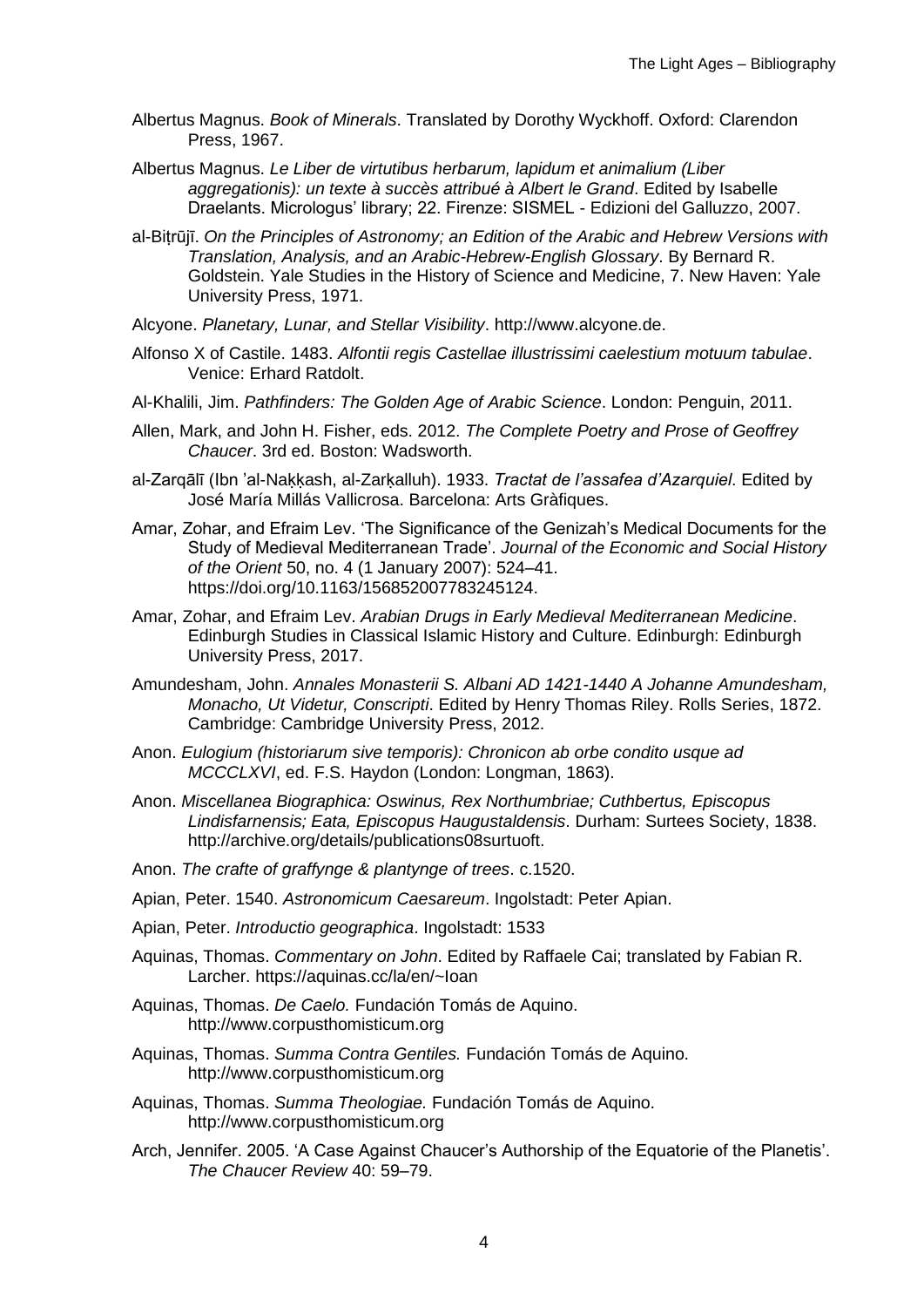- Aristotle. *The Complete Works of Aristotle*. Edited by Jonathan Barnes. Bollingen Series. Princeton, N.J: Princeton Univ. Pr, 1984.
- Arnaldi, Mario, and Karlheinz Schaldach. 'A Roman Cylinder Dial: Witness to a Forgotten Tradition'. *Journal for the History of Astronomy* 28 (1 May 1997): 107–31.
- Arrizabalaga, Jon. 'Facing the Black Death: Perceptions and Reactions of University Medical Practitioners'. In *Practical Medicine from Salerno to the Black Death*, edited by Luis García Ballester, Roger French, Jon Arrizabalaga, and Andrew Cunningham, 237–88. Cambridge: Cambridge University Press, 1994.
- Ash, Eric H. 'Navigation Techniques and Practice in the Renaissance'. In *The History of Cartography, Volume Three: Cartography in the European Renaissance*, edited by David Woodward, 509–27. Chicago: University of Chicago Press, 2007.
- Ashenden, John. *Summa iudicialis de accidentibus mundi*. Venice: Santritter, 1489.
- Aston, Margaret. 'The Impeachment of Bishop Despenser'. *Historical Research* 38, no. 98 (1965): 127–48. https://doi.org/10.1111/j.1468-2281.1965.tb02203.x.
- Augustine. *The City of God against the Pagans*. Edited by R. W. Dyson. Cambridge Texts in the History of Political Thought. Cambridge: Cambridge University Press, 1998.
- Avicenna. *A Treatise on the Canon of Medicine*. Translated by O. C. Gruner. London, 1930.
- Avicenna. *Avicennae de Congelatione et Conglutinatione Lapidum, Being Sections of the Kitab al-Shifa'*. Edited by E. J. Holmyard and D. C. Mandeville. Paris: Geuthner, 1927.
- Avicenna. *Canon medicinae*. Venice: Dionysius Bertochus, 1489.
- Bacon, Roger, and David C. Lindberg. *Roger Bacon and the Origins of Perspectiva in the Middle Ages: A Critical Edition and English Translation of Bacon's Perspectiva, with Introduction and Notes*. Oxford: Clarendon Press, 1996.
- Bacon, Roger. 1859. 'Compendium Studii Philosophiae'. In *Opera Quaedam Hactenus Inedita*, edited by J. S. Brewer, I:391–519. London: Longman, Green, Longman, and Roberts.
- Bacon, Roger. 1859. 'Epistola de secretis operibus artis et naturae et de nullitate magiae'. In *Opera Quaedam Hactenus Inedita*, edited by J. S. Brewer, I:523–51. London: Longman, Green, Longman, and Roberts.
- Bacon, Roger. 1859. 'Opus Minus'. In *Opera Quaedam Hactenus Inedita*, edited by J. S. Brewer, I:313-389. London: Longman, Green, Longman, and Roberts.
- Bacon, Roger. 1859. 'Opus Tertium'. In *Opera Quaedam Hactenus Inedita*, edited by J. S. Brewer, I:3-310. London: Longman, Green, Longman, and Roberts.
- Bacon, Roger. 1897. *The Opus Majus of Roger Bacon*, edited by John Henry Bridges. Oxford: Clarendon Press. Reprinted Cambridge, 2010.
- Bacon, Roger. *Roger Bacon's Philosophy of Nature : A Critical Edition, with English Translation, Introduction, and Notes, of De Multiplicatione Specierum and De Speculis Comburentibus*. Edited by David C. Lindberg. Oxford: Clarendon, 1983.
- Baker, Peter S. 'Byrhtferth's Enchiridion and the Computus in Oxford, St John's College 17'. *Anglo-Saxon England* 10 (December 1981): 123–42. https://doi.org/10.1017/S0263675100003239.
- Bale, Anthony, and Sebastian I. Sobecki, eds. *Medieval English Travel: A Critical Anthology*. Oxford: Oxford University Press, 2019.
- Bale, John. 1990. *Index Britanniae Scriptorum: John Bale's Index of British and Other Writers. Edited by Reginald Lane Poole and Mary Bateson*. Woodbridge: Brewer.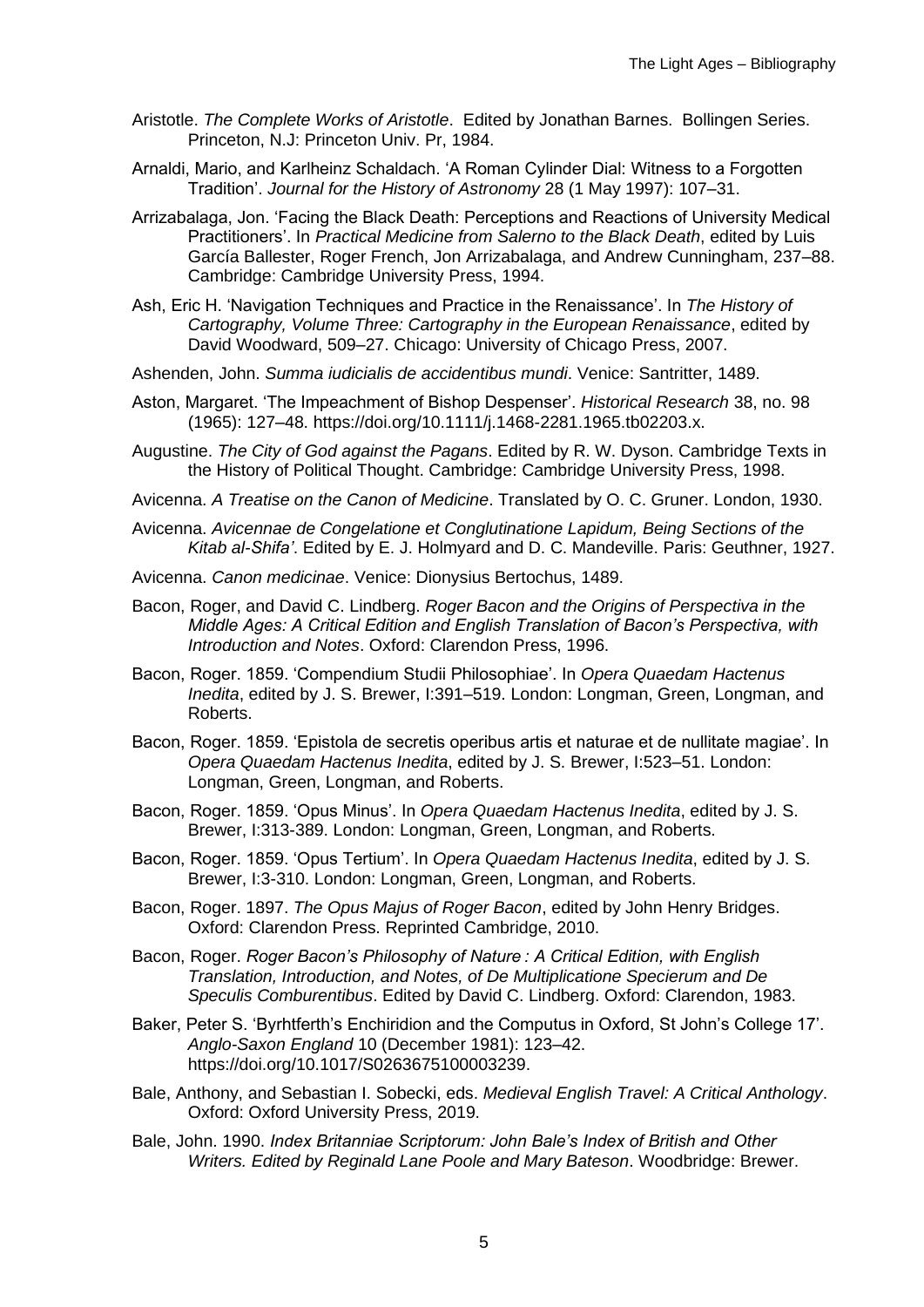- Baptiste, Georges, ed. 1984. *La mesure du temps dans les collections belges: catalogue et sélection des pièces*. Brussels: Société Générale de Banque.
- Barber, Peter M., and Michelle P. Brown. 'The Aslake World Map'. *Imago Mundi* 44 (1992): 24–44.
- Barker, Juliet. *Agincourt: The King, the Campaign, the Battle*. Hachette UK, 2010.
- Barrett, James H., Alison M. Locker, and Callum M. Roberts. 'The Origins of Intensive Marine Fishing in Medieval Europe: The English Evidence'. *Proceedings of the Royal Society of London*. *Series B: Biological Sciences* 271, no. 1556 (7 December 2004): 2417– 21. https://doi.org/10.1098/rspb.2004.2885.
- Barron, Caroline M. 'Centres of Conspicuous Consumption: The Aristocratic Town House in London, 1200-1550'. *The London Journal* 20, no. 1 (1 May 1995): 1–16. https://doi.org/10.1179/ldn.1995.20.1.1.
- Barron, Caroline M. 'The Expansion of Education in Fifteenth-Century London'. In *The Cloister and the World: Essays in Medieval History in Honour of Barbara Harvey*, edited by John Blair and Brian Golding, 219–45. Oxford: Oxford University Press, 1996. https://www.oxfordscholarship.com/view/10.1093/acprof:oso/9780198204404.001.00 01/acprof-9780198204404-chapter-11.
- Barron, Caroline M. *London in the Later Middle Ages: Government and People, 1200-1500*. Oxford ; New York: Oxford University Press, 2004.
- Bartlett, Robert. *The Hanged Man: A Story of Miracle, Memory, and Colonialism in the Middle Ages*. 3rd printing. Princeton, NJ: Princeton University Press, 2006.
- Bately, Janet. 'Did King Alfred actually translate anything? The integrity of the Alfredian canon revisited'. *Medium Ævum* 78, no. 2 (2009): 189–215. https://doi.org/10.2307/43632837.
- Baur, Ludwig. *Die Philosophie des Robert Grosseteste, Bischofs von Lincoln (1253)*. Münster: Aschendorff, 1917.
- Bazán, B. Carlos. 'Siger of Brabant'. In *A Companion to Philosophy in the Middle Ages*, edited by Jorge J. E. Gracia and Timothy B. Noone, 632–40. Malden, MA: Blackwell, 2006.
- Beaujouan, Guy. 1961. 'La science anglaise dans les bibliothèques de Salamanque au quinzième siècle'. *Mediaeval and Renaissance Studies* 5: 249–69.
- Beaujouan, Guy. 1962. *Manuscrits scientifiques médiévaux de l'université de Salamanque et de ses « Colegios Mayores ».* Bibliothèque de l'École des Hautes Études Hispaniques fasc. 32. Bordeaux: Féret.
- Beaujouan, Guy. 1975. 'Réflexions sur les rapports entre théorie et pratique au moyen âge'. In *The Cultural Context of Medieval Learning*, edited by John E. Murdoch and Edith Dudley Sylla, 437–84. Dordrecht: Reidel.
- Beaujouan, Guy. 1981. 'Le vocabulaire scientifique du latin médiéval'. In *La lexicographie du latin médiéval et ses rapports avec les recherches actuelles sur la civilisation du Moyen Age*. Colloques internationaux du C.N.R.S. no. 589 (Paris: Editions du C.N.R.S), 345-54. Reprinted in *Par raison de nombres: L'art du calcul et les savoirs scientifiques médiévaux* (1991), VIII. Collected Studies Series CS 344. Aldershot: Variorum.
- Bede. *Ecclesiastical History of the English People*. Translated by Leo Sherley-Price. Penguin, 1991.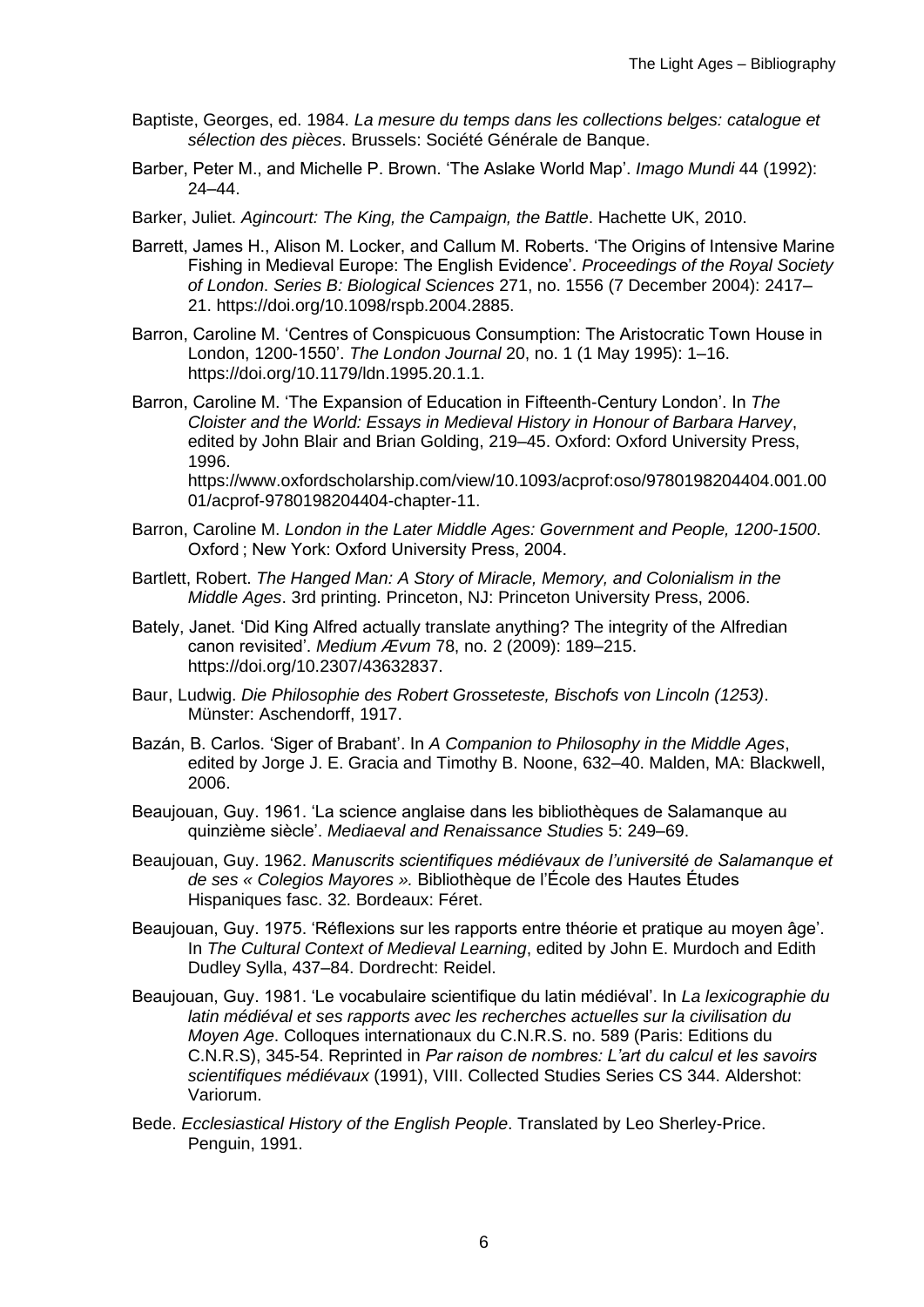- Bede. *Life and Miracles of St. Cuthbert*. Translated by J.A. Giles in *Ecclesiastical History of the English Nation: A New Edition*. London: Bohn , 1843.
- Bede. *The Reckoning of Time*. Translated by Faith Wallis. Translated Texts for Historians, v. 29. Liverpool: Liverpool University Press, 1999.
- Bedini, Silvio A., and Francis R. Maddison. 'Mechanical Universe: The Astrarium of Giovanni de' Dondi'. *Transactions of the American Philosophical Society* 56, no. 5 (1966): 1– 69. https://doi.org/10.2307/1006002.
- Bellos, David. 2012. *Is That a Fish in Your Ear?: The Amazing Adventure of Translation*. London: Penguin.
- Benedict, St. 2008. *The Rule of Benedict*. Translated by Carolinne White. London: Penguin.
- Benedict, St. *The Rule of St. Benedict in English*. Edited by Timothy Fry, Timothy Horner, and Imogene Baker. Liturgical Press, 2016.
- Benjamin, Francis S., and G. J. Toomer, eds. 1971. *Campanus of Novara and Medieval Planetary Theory: Theorica Planetarum*. Madison: University of Wisconsin Press.
- Bennett, J. A. W. 1974. *Chaucer at Oxford and at Cambridge*. Oxford: Clarendon Press.
- Bennett, Jim, and Giorgio Strano. 2014. 'The So-Called "Chaucer Astrolabe" from the Koelliker Collection, Milan'. *Nuncius* 29 (1): 179–229.
- Bennett, Jim. 2003. 'Knowing and Doing in the Sixteenth Century: What Were Instruments For?' *The British Journal for the History of Science* 36: 129–50.
- Bennett, Kirsty. 'The Book Collections of Llanthony Priory from Foundation until Dissolution (c. 1100-1538)'. PhD Thesis, University of Kent, 2006.
- Benson, Larry D. 1988. 'Introduction'. In *The Riverside Chaucer*, edited by Larry D. Benson, xi–xliii. Oxford: Oxford University Press.
- Benson, Larry. 1992. 'Chaucer's Spelling Reconsidered'. In *English Manuscript Studies 1100-1700: Volume 3*, edited by Peter Beal and Jeremy Griffiths, 1–28. London: British Library.
- Berman, Morris. 1975. '"Hegemony" and the Amateur Tradition in British Science'. *Journal of Social History* 8 (2): 30–50.
- Bernard de Gordon. *Bernardi Gordonii Opus, Lilium medicinae inscriptum*. Lyons: Rovillium, 1574.
- Bernard, Alain, and Christine Proust. 2014. 'General Introduction'. In *Scientific Sources and Teaching Contexts throughout History: Problems and Perspectives*, edited by Alain Bernard and Christine Proust, 1–15. Dordrecht: Springer.
- Bernard, Alain. 2014. 'In What Sense Did Theon's Commentary on the Almagest Have a Didactic Purpose?' In *Scientific Sources and Teaching Contexts throughout History: Problems and Perspectives*, edited by Alain Bernard and Christine Proust, 95–121. Dordrecht: Springer.
- Bernardo de Gordonio. *Lilio de medicina*. Edited by Brian Dutton and Maria Nieves Sánchez. Fuentes de la medicina española. Madrid: Arco/Libros, 1993.
- Bernau, Anke. 'Beginning with Albina: Remembering the Nation'. *Exemplaria* 21, no. 3 (1 July 2009): 247–73. https://doi.org/10.1179/175330709X449044.
- Berschin, Walter. 'Ego Herimannus. Drei Fragen zur Biographie des Hermannus Contractus'. *In Hermann der Lahme: Reichenauer Mönch und Universalgelehrter des 11. Jahrhunderts*, edited by Felix Heinzer and Thomas L. Zotz, 19–24. Stuttgart: W. Kohlhammer, 2016.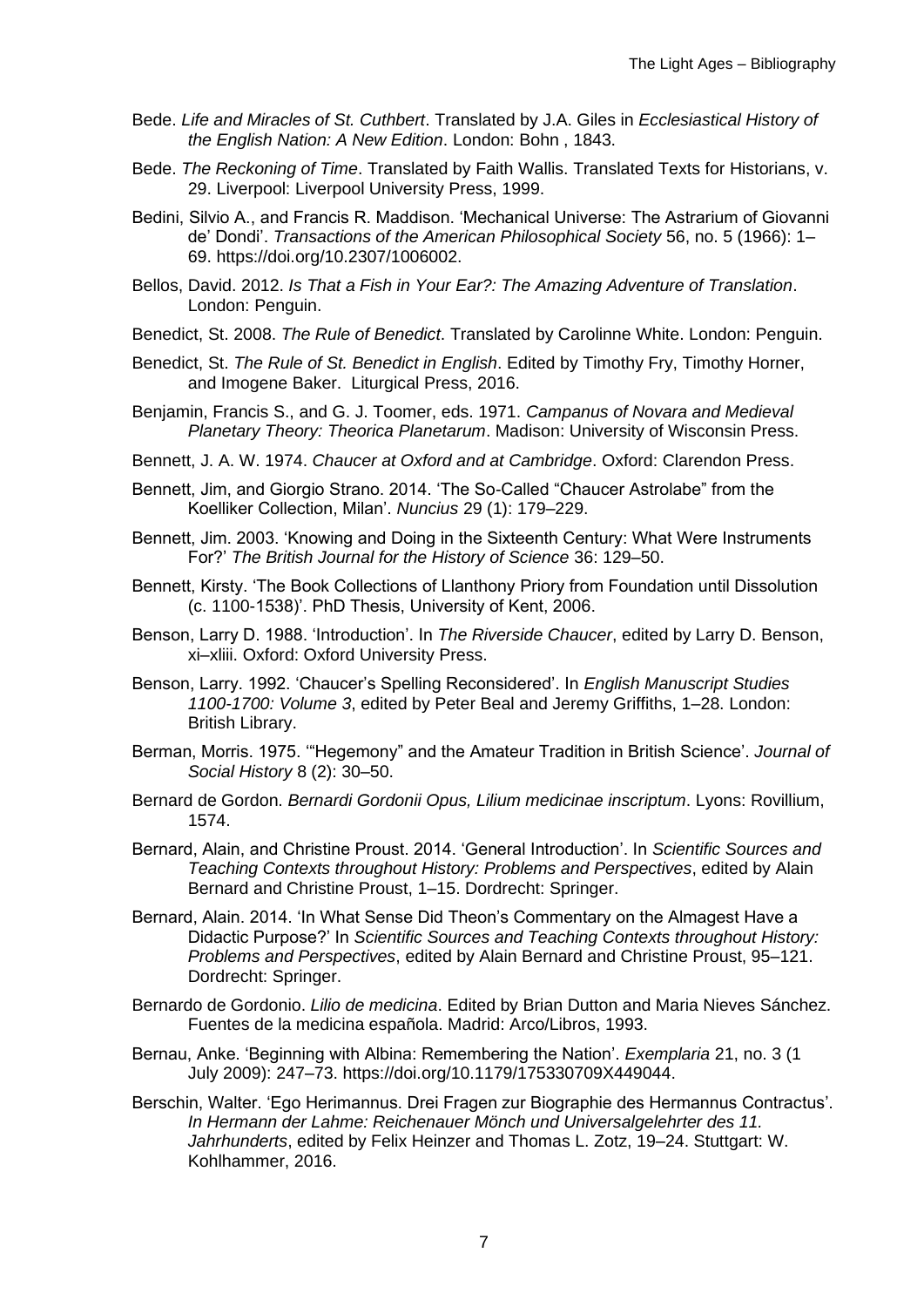- Bezza, Giuseppe. 'Saturn-Jupiter Conjunctions and General Astrology: Ptolemy, Abu Ma'shar and Their Commentators'. In *From Māshā'allāh to Kepler: Theory and Practice in Medieval and Renaissance Astrology*, edited by Charles Burnett and Dorian Gieseler Greenbaum, 5–48. Ceredigion, Wales: Sophia Centre Press, 2015.
- Biddle, Martin, and Birthe Kjølbye-Biddle. 'England's Premier Abbey: The Medieval Chapter House of St. Albans Abbey, and Its Excavation in 1978'. *Expedition Magazine* 22, no. 2 (1980): 17–32.
- Bishop, T. A. M. 'Notes on Cambridge Manuscripts'. *Transactions of the Cambridge Bibliographical Society* 1, no. 5 (1953): 432–41.
- Black, Winston. 'The Quadrivium and Natural Sciences'. In *The Oxford History of Classical Reception in English Literature: Volume 1: 800–1558*, edited by Rita Copeland, 77– 89. Oxford University Press, 2016.
- Blackburn, Bonnie, and Leofranc Holford-Strevens. *The Oxford Companion to the Year*. Oxford, New York: Oxford University Press, 1999.
- Blagrave, John. 1596. *Astrolabium Vranicum Generale: A Necessary and Pleasaunt Solace and Recreation for Nauigators in Their Long Iorneying*. Facsimile reprinted in *The English Experience, Its Record in Early Printed Books*, vol. 435. New York: Da Capo Press, 1972.
- Blåsjö, Viktor. 'A Critique of the Arguments for Maragha Influence on Copernicus'*. Journal for the History of Astronomy* 45, no. 2 (1 May 2014): 183–95. https://doi.org/10.1177/002182861404500203.
- Bliss, W.H., and J.A. Twemlow, eds. *Calendar of Papal Registers Relating to Great Britain and Ireland, Vol. 5: 1398–1404.* London, 1904.
- Boethius. *The Consolation of Philosophy*. Translated by Victor Watts. London: Penguin, 1999.
- Bohloul, Hamid. 'Kāshānī's Equatorium: Employing Different Plates for Determining Planetary Longitudes'. *Scientific Instruments between East and West*, edited by Neil Brown, Silke Ackermann, and Feza Günergun, 122–41. Leiden: Brill, 2019. https://doi.org/10.1163/9789004412842\_008.
- Bolland, Jean. *Acta sanctorum: Februarius*. 1658.
- Bonaventure, Saint. 1882. *Opera Omnia*. Quaracchi: Collegium S. Bonaventurae.
- Bos, Gerrit, and Charles Burnett, eds. *Scientific Weather Forecasting in the Middle Ages: The Writings of Al-Kindī: Studies, Editions, and Translations of the Arabic, Hebrew and Latin Texts*. Sir Henry Wellcome Asian Series. London: Kegan Paul International, 2000.
- Bouché-Leclercq, Auguste. *L'astrologie grecque*. Paris: Ernest Leroux, 1899.
- Boudet, Jean-Patrice, and Matthieu Husson. 2012. 'The Earliest Astronomical Tables in French (c. 1271)'. *Journal for the History of Astronomy* 43 (3): 287–98.
- Boudet, Jean-Patrice. 'Jean Des Murs, Astrologer'. *Erudition and the Republic of Letters* 4, no. 1 (23 January 2019): 123–45. https://doi.org/10.1163/24055069-00401006.
- Bowers, Roger. 'The Almonry Schools of the English Monasteries, c. 1265-1540'. In *Monasteries and Society in Medieval Britain: Proceedings of the 1994 Harlaxton Symposium*, edited by Benjamin Thompson, 177–222. Harlaxton Medieval Studies. New Series 6. Stamford: Paul Watkins, 1999.
- Bowron, Peter. 'Bloodstained Mementos of Medieval Medicine | History Today'. Accessed 23 April 2019. https://www.historytoday.com/archive/bloodstained-mementos-medievalmedicine.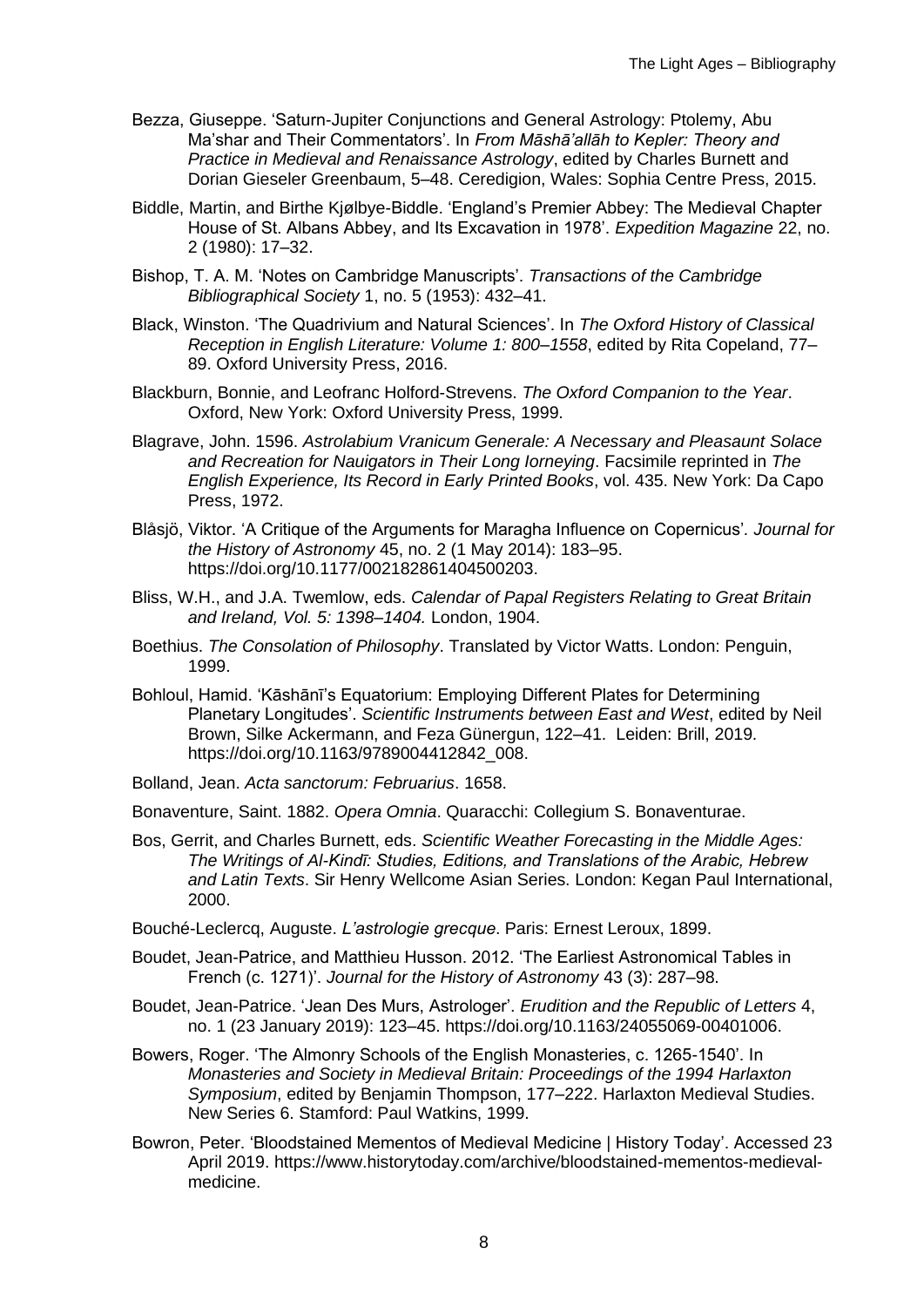- Boyer, Carl B. *The Rainbow: From Myth to Mathematics.* Princeton, N.J.: Princeton University Press, 1987.
- Bradley, Ritamary. 'Backgrounds of the Title Speculum in Mediaeval Literature'. *Speculum* 29, no. 1 (1954): 100–115. https://doi.org/10.2307/2853870.
- Bradwardine, Thomas. *Tractatus de Proportionibus*. Edited and translated by H.L. Crosby. Madison: University of Wisconsin Press, 1955.
- Brady, Bernadette, Darrelyn Gunzburg, and Fabio Silva. 'The Orientation of Cistercian Churches in Wales: A Cultural Astronomy Case Study'. *Cîteaux – Commentarii Cistercienses* 67, no. 3–4 (2016): 275–302.
- Bragg, W. Lawrence. 'Physicists After the War'. *Nature* 150 (1942): 75–80.
- Brentjes, Sonja, Taner Edis, and Lutz Richter-Bernburg, eds. *1001 Distortions: How (Not) to Narrate History of Science, Medicine, and Technology in Non-Western Cultures*. Bibliotheca Academica. Reihe Orientalistik, Band 25. Würzburg, Germany: Ergon Verlag, 2016.
- Brooke, Christopher, Victor Morgan, Damian Riehl Leader, and Peter Searby, eds. *A History of the University of Cambridge*. Cambridge: Cambridge University Press, 1988.
- Brown, Bill. 2001. 'Thing Theory'. *Critical Inquiry* 28: 1–22.
- Brundage, James A. '"Cruce signari": the rite for taking the cross in England'. *Traditio* 22 (1966): 289–310.
- Buridan, John. *Quaestiones super libris quattuor De caelo et mundo*, edited by E.A. Moody. Cambridge, MA, 1942.
- Buridan, John. *Quaestiones super octo libros Physicorum Aristotelis (secundum ultimam lecturam) Libri I - II*, edited by M. Streijger and P. J.J.M. Bakker. Leiden: Brill, 2015.
- Burnett, Ch. S. F. 'What is the "Experimentarius" of Bernardus Silvestris ? A preliminary survey of the material'. *Archives d'histoire Doctrinale et Littéraire Du Moyen Âge* 44 (1977): 79–125.
- Burnett, Charles, and Dorian Gieseler Greenbaum, eds. *From Māshā'allāh to Kepler: Theory and Practice in Medieval and Renaissance Astrology*. Ceredigion, Wales: Sophia Centre Press, 2015.
- Burnett, Charles. 'Advertising the New Science of the Stars circa 1120–50'. In *Le XIIe siècle: mutations et renouveau en France dans la première moitié du XIIe siècle*, edited by Françoise Gasparri, 147–57. Cahiers du Léopard d'or ; 3. Paris: Le Léopard d'or, 1994.
- Burnett, Charles. 'Arabic Magic: The Impetus for Translating Texts and Their Reception'. In *The Routledge History of Medieval Magic*, edited by Sophie Page and Catherine Rider, 71–84. London: Routledge, 2019.
- Burnett, Charles. 'King Ptolemy and Alchandreus the Philosopher: The Earliest Texts on the Astrolabe and Arabic Astrology at Fleury, Micy and Chartres'. *Annals of Science* 55, no. 4 (1 October 1998): 329–68. https://doi.org/10.1080/00033799800200241.
- Burnett, Charles. 'Physics before the Physics: Early Translations from Arabic of Texts Concerning Nature in MSS British Library, Additional 22719 and Cotton Galba E IV'. *Medioevo* 27 (2002): 53–109.
- Burnett, Charles. 'Shareshill [Sareshel], Alfred of [Called Alfred the Englishman] (Fl. c. 1197– c. 1222)'. *Oxford Dictionary of National Biography*, 2004. http://www.oxforddnb.com/view/10.1093/ref:odnb/9780198614128.001.0001/odnb-9780198614128-e-345.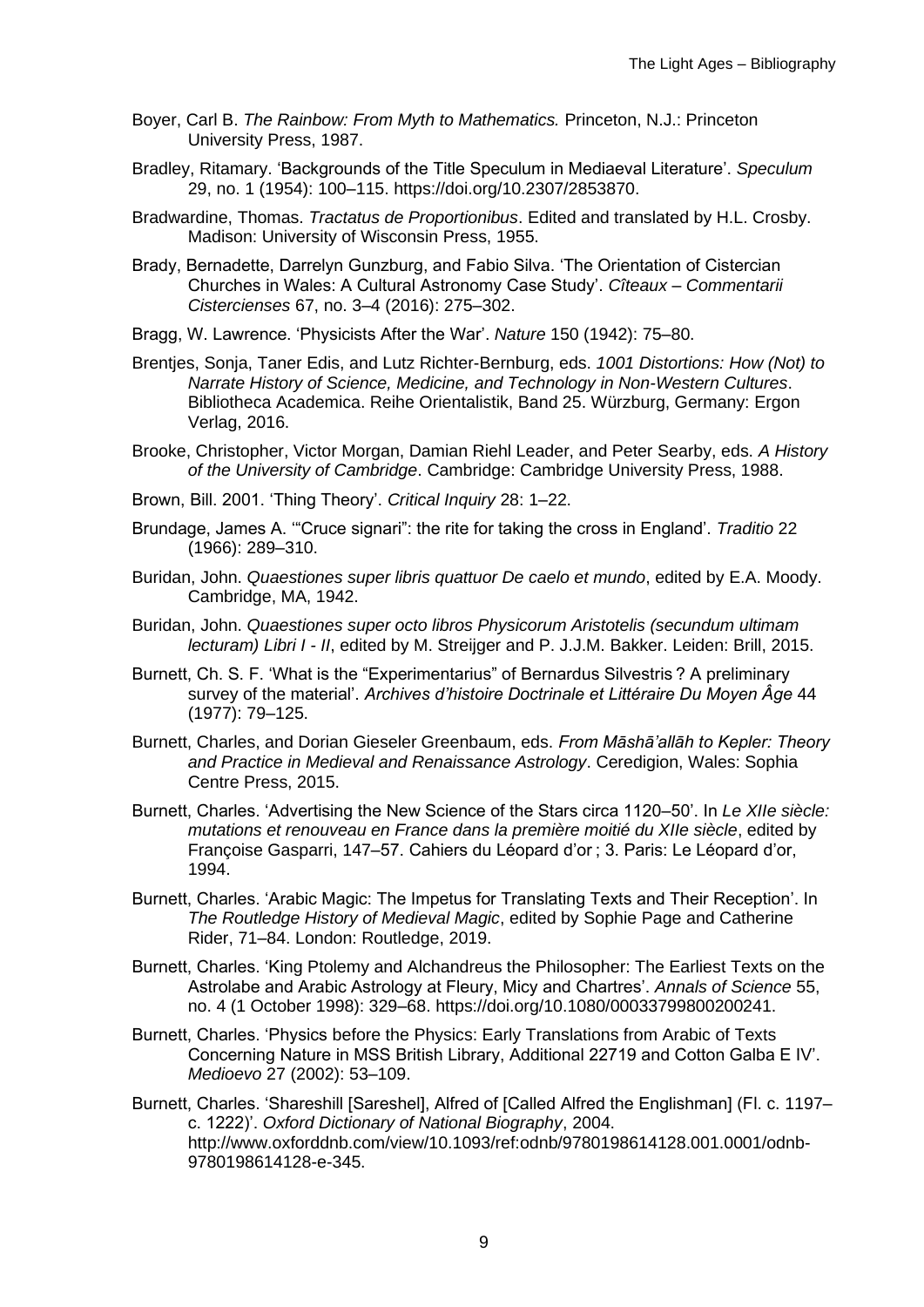- Burnett, Charles. 'The Instruments Which Are the Proper Delights of the Quadrivium: Rhythmomachy and Chess in the Teaching of Arithmetic in Twelfth-Century England'. *Viator* 28 (1997): 175–201. https://doi.org/10.1484/J.VIATOR.2.301076.
- Burnett, Charles. 'The Twelfth-Century Renaissance'. In *The Cambridge History of Science, Vol. 2: Medieval Science*, edited by David C. Lindberg and Michael H. Shank, 365– 84. New York: Cambridge University Press, 2013.
- Burnett, Charles. 'The Works of Petrus Alfonsi: Questions of Authenticity'. *Medium Aevum* 66, no. 1 (1 January 1997): 42.
- Burnett, Charles. 2004. 'Ketton, Robert of (fl. 1141-1157'. In *Oxford Dictionary of National Biography*. Oxford: Oxford University Press. http://www.oxforddnb.com/view/article/23723.
- Burnett, Charles. *Numerals and Arithmetic in the Middle Ages*. Collected Studies Series 967. Aldershot: Ashgate / Variorum, 2010.
- Burrow, J. A. 1982. *Medieval Writers and Their Work: Middle English Literature and its Background 1100-1500*. Oxford: Oxford University Press.
- Burrow, John. *A History of Histories: Epics, Chronicles, Romances and Inquiries from Herodotus and Thucydides to the Twentieth Century*. London: Allen Lane, 2007.
- Bury, Richard of. *The Philobiblon of Richard de Bury*. Edited and Translated by Ernest C. Thomas. London: Kegan Paul, 1888.
- Butcher, Andrew. 2011. 'Textual Production and Vernacular Behaviour: Locating a Fifteenth-Century Administrative Book'. In *Vernacularity in England and Wales, c. 1300-1550*, edited by Elisabeth Salter and Helen Wicker, 295–311. Turnhout: Brepols.
- Cadden, Joan. 2013. 'The Organization of Knowledge: Discipline and Practices'. In *The Cambridge History of Science, Volume 2: Medieval Science*, edited by David C. Lindberg and Michael H. Shank, 240–67. Cambridge: Cambridge University Press.
- Calcidius. *On Plato's Timaeus*. Edited and Translated by John Magee. Dumbarton Oaks Medieval Library 41. Cambridge, MA: Harvard University Press, 2016.
- *Calendar of the Close Rolls Preserved in the Public Record Office*, 1389–92 (1922); 1392–6 (1925).
- *Calendar of the Patent Rolls Preserved in the Public Record Office*, 1388–92 (1902).
- Callus, D.A. 'Introduction of Aristotelian Learning to Oxford'. *Proceedings of the British Academy* 29 (1943): 229–81.
- Camacho, Jose A. 2013. *Null Subjects*. Cambridge: Cambridge University Press.
- Camden, William. 'Certaine Poemes, or Poesies, Epigrammes, Rythmes, and Epitaphs of the English Nation in Former Times'. In *Remaines of a Greater Worke* (London, 1605).
- Campbell, Emma, and Robert Mills, eds. *Rethinking Medieval Translation Ethics, Politics, Theory.* Cambridge: Cambridge University Press, 2012.
- Campbell, James. 'Gloucester College'. In *Benedictines in Oxford*, edited by Henry Wansbrough 1934- and Anthony Marett-Crosby, 37–47. London: Darton, Longman & Todd, 1997.
- Campbell, Tony. 'Portolan Charts from the Late Thirteenth Century to 1500'. In *The History of Cartography, Volume One: Cartography in Prehistoric, Ancient, and Medieval Europe and the Mediterranean*, edited by J. B. Harley and David Woodward, 371–463. Chicago: University of Chicago Press, 1987.
- Campbell, Tony. Review of *Mapamundi. The Catalan Atlas of the Year 1375*, by Georges Grosjean. *Imago Mundi* 33 (1981): 115–16.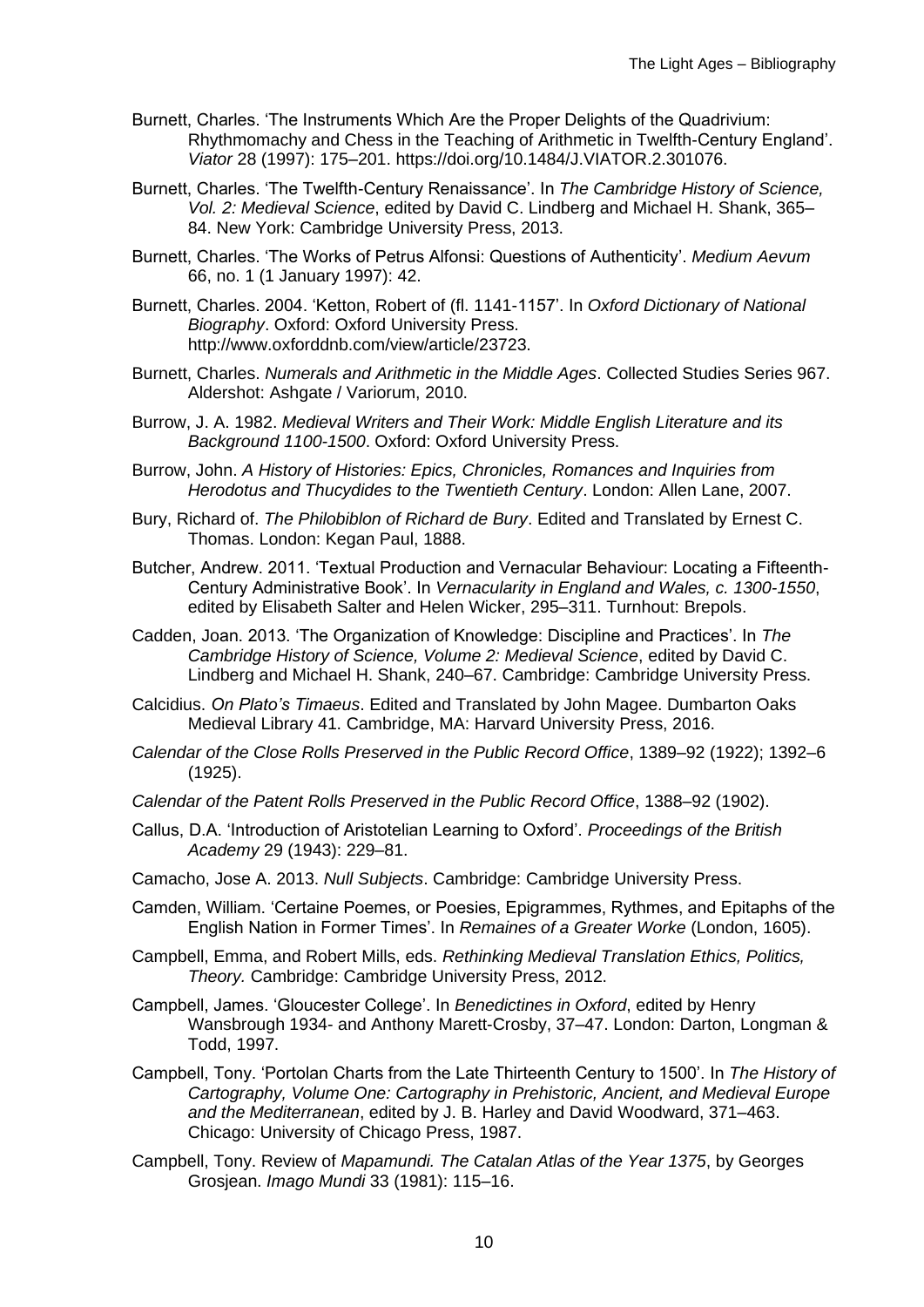- Campion, Nicholas. *A History of Western Astrology, volume II: The Medieval and Modern Worlds*. London, 2009.
- Cárdenas, Anthony J. 'A Learned King Enthralls Himself: Escapement and the Clock Mechanisms in Alfonso X's Libro del saber de astrologia'. In *Constructions of time in the late Middle Ages*, edited by Carol Poster, 71–87. Disputatio 2. Evanston, Ill: Northwestern Univ. Press, 1997.
- Carey, Hilary M. 'Astrological Medicine and the Medieval English Folded Almanac'. *Social History of Medicine* 17 (2004): 345–63.
- Carey, Hilary M. 'Astrology in the Middle Ages'. *History Compass* 8 (2010): 888–902.
- Carey, Hilary M. 'Henry VII's Book of Astrology and the Tudor Renaissance'. *Renaissance Quarterly* 65 (2012): 661–710.
- Carey, Hilary M. 'Judicial Astrology in Theory and Practice in Later Medieval Europe'. *Studies in History and Philosophy of Biological and Biomedical Sciences* 41 (2010): 90–98.
- Carey, Hilary M. 'What Is the Folded Almanac? The Form and Function of a Key Manuscript Source for Astro-Medical Practice in Later Medieval England'. *Social History of Medicine* 16 (2003): 481–509.
- Carey, Hilary M. 1987. 'Astrology at the English Court in the Later Middle Ages'. In *Astrology, Science and Society*, edited by Patrick Curry, 41–56. Woodbridge: Boydell.
- Carey, Hilary M. 1992. *Courting Disaster: Astrology at the English Court and University in the Later Middle Ages*. Basingstoke: Macmillan.
- Carley, James P., and Julia Crick. 'Constructing Albion's Past: An Annotated Edition of De Origine Gigantum'. In *Arthurian Literature XIII*, edited by James P. Carley and Felicity Riddy, 41–114. Cambridge: D. S. Brewer, 1995.
- Carlin, Martha. 'Gower's Life'. In *Historians on John Gower: Society, Religion and Politics*, edited by S.H. Rigby, 23-120. Woodbridge: Boydell & Brewer, 2019.
- Carlin, Martha. 'The Remarkable Will of David Fyvyan (d. 1451)'. *Medieval Prosopography* 33 (2018): 137–51.
- Carlin, Martha. *Medieval Southwark*. London: Hambledon Press, 1996.
- Carlyle, E. I. 2004. 'Ferguson, Richard Saul (1837–1900)'. Revised by Angus J. L. Winchester. In *Oxford Dictionary of National Biography*. Oxford: Oxford University Press. http://www.oxforddnb.com/view/article/9324
- Caroti, Stefano. 'Oresme on Motion (Questiones Super Physicam, III, 2-7)'. *Vivarium* 31, no. 1 (1 January 1993): 8–36. https://doi.org/10.1163/156853493X00088.
- Carr, Alexander Allan. *A History of Coldingham Priory*. 1836.
- Carruthers, Mary J. *The Book of Memory: A Study of Memory in Medieval Culture*. 2nd ed. Cambridge Studies in Medieval Literature. Cambridge: Cambridge University Press, 2008.
- Catto, J. I. 'Citizens, Scholars and Masters'. In *The History of the University of Oxford, Volume I: The Early Oxford Schools*, edited by J. I. Catto, 151–92. Oxford: Clarendon Press, 1984.
- Chabás, José, and Bernard R Goldstein. *The Alfonsine Tables of Toledo*. Dordrecht: Kluwer Academic, 2003.
- Chabás, José, and Bernard R. Goldstein. 2000. 'Astronomy in the Iberian Peninsula: Abraham Zacut and the Transition from Manuscript to Print'. *Transactions of the American Philosophical Society* 90 (2): iii–196.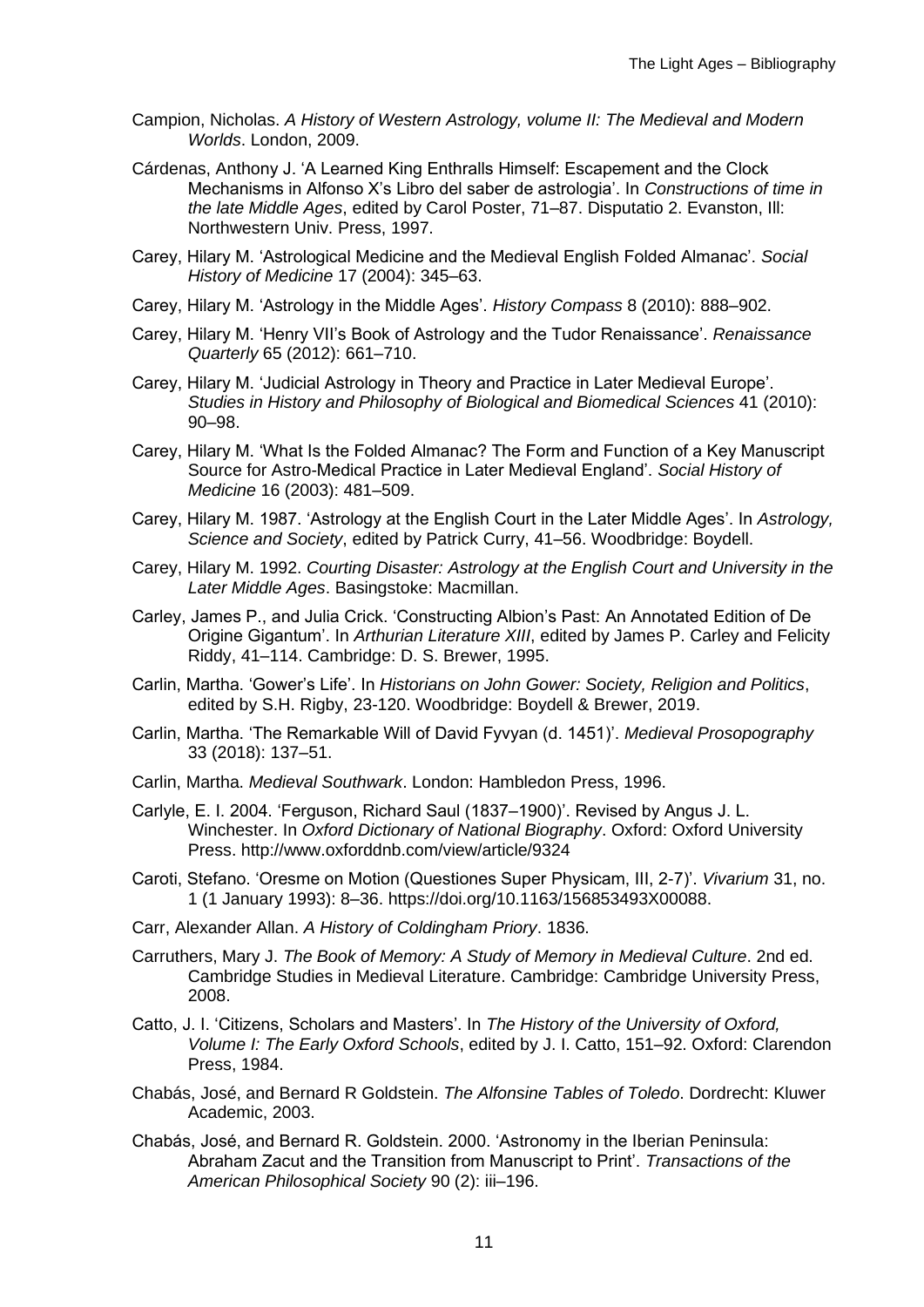- Chabás, José, and Bernard R. Goldstein. 2012. *A Survey of European Astronomical Tables in the Late Middle Ages*. Leiden: Brill.
- Chabás, José, and Bernard R. Goldstein. 2013. 'Computing Planetary Positions: User-Friendliness and the Alfonsine Corpus'. *Journal for the History of Astronomy* 44: 257– 76.
- Chabás, José. 'An Early Witness of Alfonsine Astronomy: The London Tables for 1336'. Journal for the History of Astronomy 48, no. 3 (1 August 2017): 324–28. https://doi.org/10.1177/0021828617716556.
- Chabás, José. 1996. 'El Almanaque Perpetuo de Ferrand Martines (1391)'. *Archives Internationales d'Histoire des Sciences* 46: 261–308.
- Chabás, José. 2012. 'Characteristics and Typologies of Medieval Astronomical Tables'. *Journal for the History of Astronomy* 43: 269–86.
- Chabás, José. *Computational Astronomy in the Middle Ages: Sets of Astronomical Tables in Latin*. Estudios sobre la ciencia, 72. Madrid: CSIC, 2019.
- Chapman, Allan. 'A Study of the Accuracy of Scale Graduations on a Group of European Astrolabes'. *Annals of Science* 40, no. 5 (1 September 1983): 473–88. https://doi.org/10.1080/00033798300200341.
- Chapman, Allan. *Dividing the Circle: The Development of Critical Angular Measurement in Astronomy 1500 - 1850*. Chichester: Wiley, 1995.
- Chase, Colin. 'Beowulf, Bede, and St. Oswine: The Hero's Pride in Old English Hagiography'. In *The Anglo-Saxons: Synthesis and Achievement*, edited by J. Douglas Woods and David A.E. Pelteret, 37–48. Waterloo, Ontario: Wilfrid Laurier University Press, 1985. Reprinted in *The Beowulf Reader*, ed. Peter S. Baker (New York: Garland, 2000), 181-93.
- Chaucer, Geoffrey. 1988. *The Riverside Chaucer*. Edited by Larry D. Benson. Oxford: Oxford University Press.
- Chaucer, Geoffrey. 2002. *A Treatise on the Astrolabe*. Edited by Sigmund Eisner. Norman: University of Oklahoma Press.
- Chaucer, Geoffrey. *A Treatise on the Astrolabe*. Edited by W.W. Skeat and translated by James E. Morrison. http://www.chirurgeon.org/treatise.html.
- Chemla, Karine. 2014. 'Observing Mathematical Practices as a Key to Mining Our Sources and Conducting Conceptual History: Division in Ancient China as a Case Study'. In *Science after the Practice Turn in the Philosophy, History, and Social Studies of Science*, edited by Lena Soler, Sjoerd Zwart, Michael Lynch, and Vincent Israel-Jost, 238–68. New York: Routledge.
- Cheney, Christopher R. 'Richard de Bury, Borrower of Books'. *Speculum* 48, no. 2 (1973): 325–28. https://doi.org/10.2307/2852777.
- Childs, Wendy R. 'The Shipman'. In *Historians on Chaucer: The 'General Prologue' to the Canterbury Tales*, edited by S. H. Rigby and A. J. Minnis, 277–96. Oxford: Oxford University Press, 2014.
- Christianson, C. Paul. *A Directory of London Stationers and Book Artisans, 1300-1500*. Bibliographical Society of America, 1990.
- Christie, Thony. *The Renaissance Mathematicus*. https://thonyc.wordpress.com/
- Cizewski, Wanda. 'Reading the World as Scripture: Hugh of St Victor's De Tribus Diebus'. *Florilegium* 9 (1987): 65–88.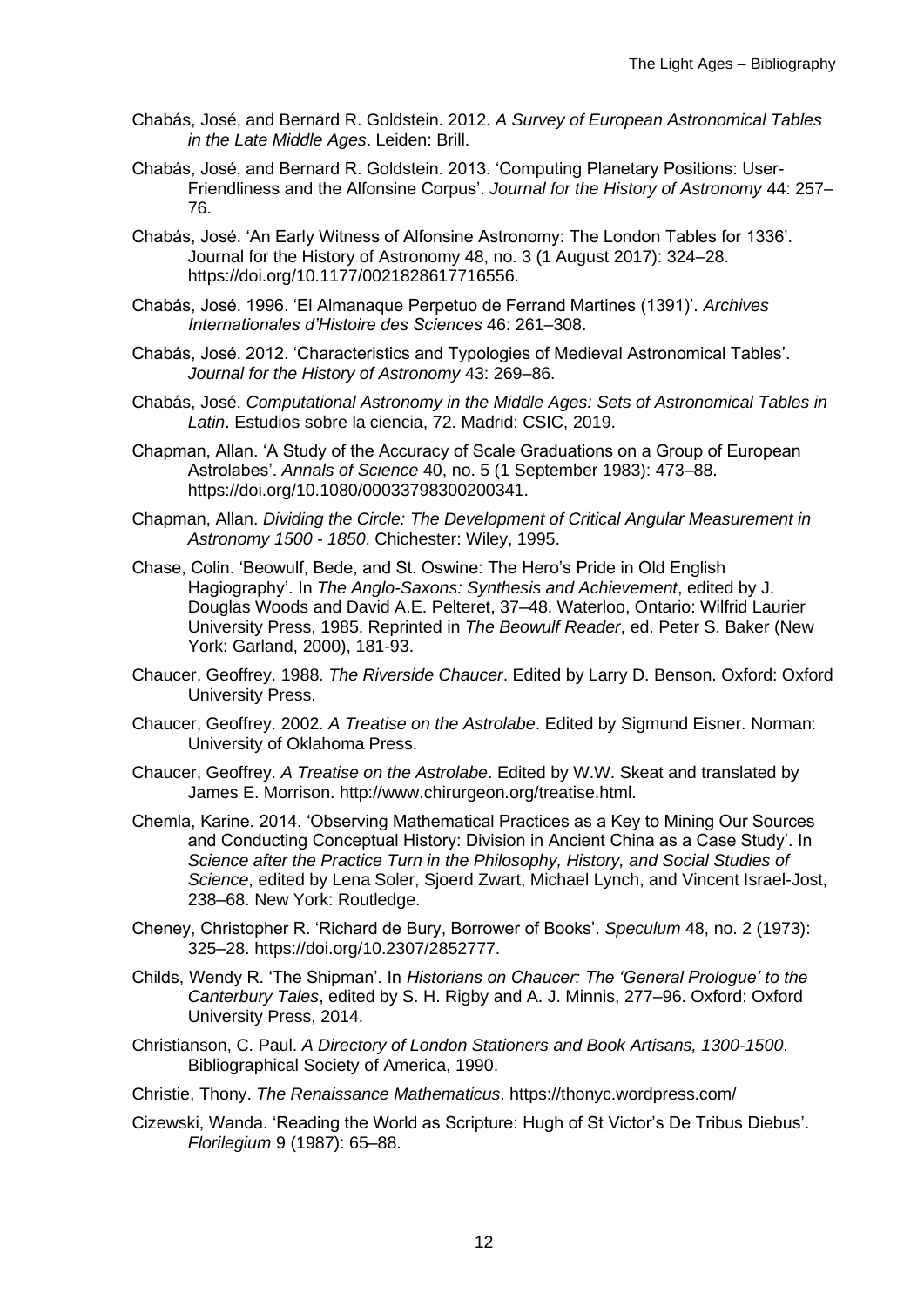- Clagett, Marshall. 'Oresme, Nicole'. In *Complete Dictionary of Scientific Biography*, 10:223– 30. Detroit, MI: Charles Scribner's Sons, 2008.
- Clanchy, M. T. 1993. *From Memory to Written Record: England 1066-1307*. 2nd ed. Oxford: Blackwell.
- Clark, James G, ed. *The Culture of Medieval English Monasticism*. Studies in the History of Medieval Religion, v. 30. Woodbridge: Boydell Press, 2007.
- Clark, James G. 'The Self-Image of the Scholar Monk in Late Medieval England'. In *Self-Representation of Medieval Religious Communities: The British Isles in Context*, edited by Anne Muller and Karen Stober. Berlin: Lit Verlag, 2010.
- Clark, James G. 'Thomas Walsingham Reconsidered: Books and Learning at Late-Medieval St. Albans'. *Speculum* 77, no. 3 (1 July 2002): 832–60. https://doi.org/10.2307/3301115.
- Clark, James G. 'University Monks in Late Medieval England'. In *Medieval Monastic Education*, edited by George Ferzoco and Carolyn Muessig, 56–71. London: Leicester University Press, 2000.
- Clark, James G. 1997. 'Intellectual Life at the Abbey of St Albans and the Nature of Monastic Learning in England, c. 1350-c. 1440: The Work of Thomas Walsingham in Context'. DPhil Thesis, University of Oxford.
- Clark, James G. 2004. *A Monastic Renaissance at St. Albans: Thomas Walsingham and his Circle, c. 1350-1440*. Oxford: Clarendon Press.
- Clark, James G. 2011. *The Benedictines in the Middle Ages*. Woodbridge: Boydell.
- Clark, John Willis. *The Care of Books: An essay on the development of libraries and their fittings, from the earliest times to the end of the Eighteenth century*. Cambridge: Cambridge University Press, 1901.
- Clarke, Peter D. 2002. *The University and College Libraries of Cambridge*. Corpus of British Medieval Library Catalogues (CBMLC) vol. 10. London: British Library.
- Cleaver, Laura. 'On the nature of things: The content and purpose of Walters W.73 and decorated treatises on natural philosophy in the twelfth century'. *The Journal of the Walters Art Museum* 68/69 (2010): 21–30.
- Cleempoel, Koenraad van. 2005. *Astrolabes at Greenwich*. Oxford: Oxford University Press.
- Clemens, Raymond, and Timothy Graham. *Introduction to Manuscript Studies*. Ithaca, 2007.
- Coates, Alan. 1997. 'Benedictine Monks and Their Books in Oxford'. In *Benedictines in Oxford*, edited by Henry Wansbrough and Anthony Marett-Crosby, 79–94. London: Darton, Longman & Todd.
- Cohen, Jeffrey Jerome. *Of Giants: Sex, Monsters, and the Middle Ages*. Medieval Cultures, v. 17. Minneapolis, MN: University of Minnesota Press, 1999.
- Cohen, Morris R., and I. E. Drabkin. *A Source Book in Greek Science*. New York: McGraw-Hill, 1948.
- Cole, Andrew. 2002. 'Chaucer's English Lesson'. *Speculum* 77 (4): 1128–67.
- Cole, Andrew. 2008. *Literature and Heresy in the Age of Chaucer*. Cambridge: Cambridge University Press.
- Collard, Judith. 'Henry I's Dream in John of Worcester's Chronicle (Oxford, Corpus Christi College, MS 157) and the Illustration of Twelfth-Century English Chronicles'. *Journal of Medieval History* 36, no. 2 (1 June 2010): 105–25. https://doi.org/10.1016/j.jmedhist.2010.03.001.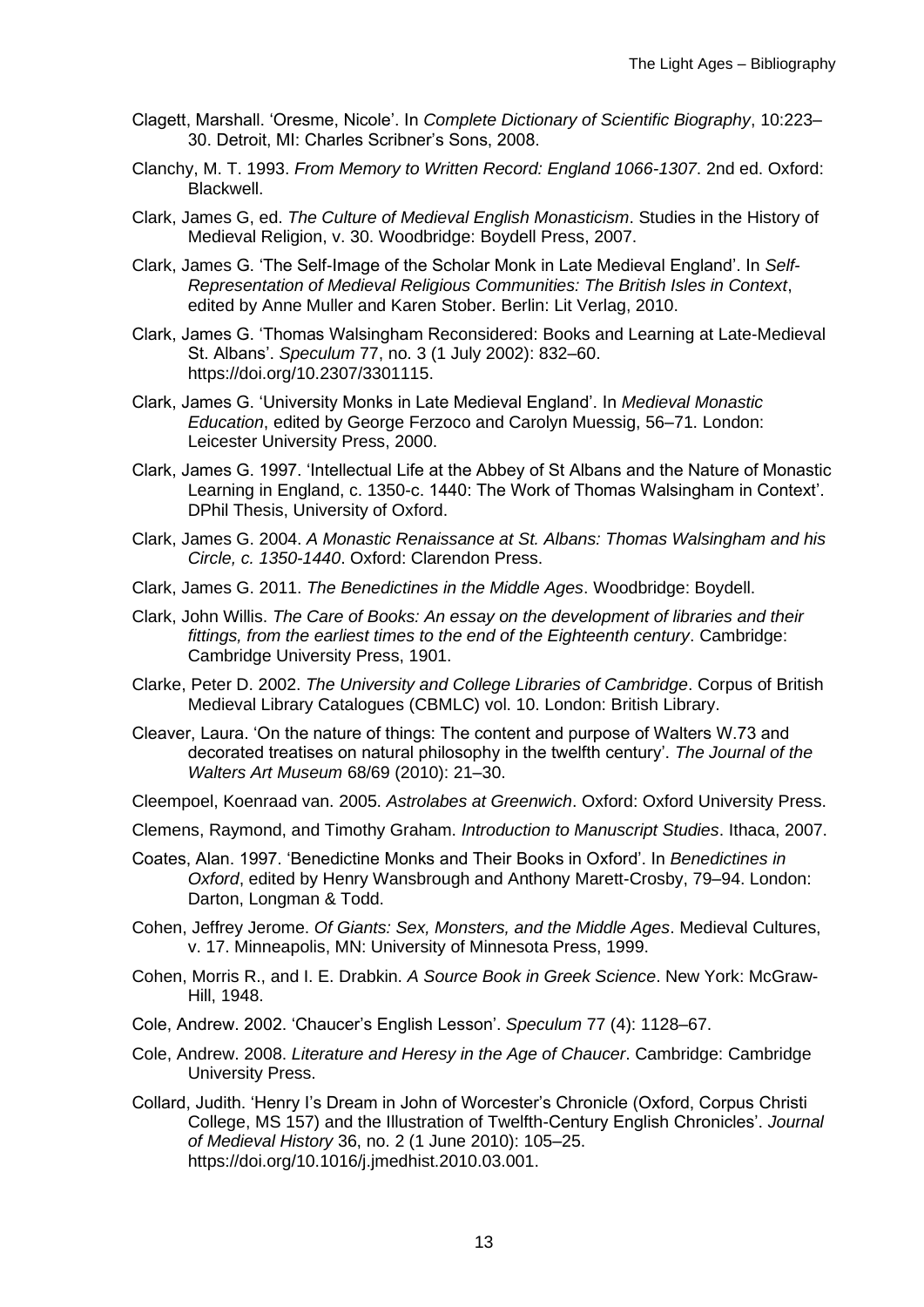- Colón, Cristóbal. *Textos y documentos completos: Relaciones de viajes, cartas y memoriales*. Edited by Consuelo Varela. Madrid: Alianza, 1997.
- Constable, Giles. 'Horologium Stellare Monasticum'. In *Consuetudines Benedictinae Variae*, 6:1–18. Corpus Consuetudinum Monasticarum. Siegburg: Franciscum Schmitt, 1975.
- Constable, Giles. 'Renewal and Reform in Religious Life: Concepts and Realities'. In *Renaissance and Renewal in the Twelfth Century*, edited by Robert L. Benson, Giles Constable, and Carol D. Lanham, 37–67. Oxford: Oxford University Press, 1982.
- Conti, Aidan. 2012. 'Scribes as Authors, Transmission as Composition: Towards a Science of Copying'. In *Modes of Authorship in the Middle Ages*, edited by Slavica Ranković, 267–88. Toronto: Pontifical Institute of Mediaeval Studies.
- Cooper, Lisa H. 'Agronomy and Affect in Duke Humfrey's On Husbondrie'. *Speculum* 95, no. 1 (1 January 2020): 36–88. https://doi.org/10.1086/705530.
- Copernicus, Nicolaus. *De revolutionibus orbium coelestium*. Nuremberg: Petreius, 1543.
- Copernicus, Nicolaus. *On the Revolutions of the Heavenly Spheres*. Translated by A.M. Duncan. Newton Abbot: David & Charles, 1976.
- Copernicus, Nicolaus. *Three Copernican Treatises: The Commentariolus of Copernicus, the Letter against Werner, the Narratio Prima of Rheticus*. Translated by Edward Rosen. New York: Octagon Books, 1981.
- Coss, Peter. The Franklin. In *Historians on Chaucer: The 'General Prologue' to the Canterbury Tales*, edited by S. H. Rigby and A. J. Minnis. Oxford: Oxford University Press, 2014.
- Cottle, Basil. 1969. *The Triumph of English 1350-1400*. London: Blandford.
- Courtenay, William J. 'The Effect of the Black Death on English Higher Education'. *Speculum* 55, no. 4 (1980): 696–714. https://doi.org/10.2307/2847661.
- Cowan, Ian B., and David E. Easson. *Medieval Religious Houses: Scotland*. 2nd ed. London: Longman, 1976.
- Coyne, G. V., M. A. Hoskin, and O. Pedersen, eds. *Gregorian Reform of the Calendar: Proceedings of the Vatican Conference to Commemorate Its 400th Anniversary* (1582-1982), 1983.
- Craster, H. H. E. "Tynemouth Priory." *Archaeologia Aeliana*, 4, 14 (1937): 205–26. https://doi.org/10.5284/1059988.
- Craster, H. H. E. *A History of Northumberland, Volume VIII: The Parish of Tynemouth*. Newcastle-upon-Tyne: Andrew Reid & Co., 1907.
- Cresques, Abraham. *Mapamundi, the Catalan Atlas of the Year 1375*. Edited by Georges Grosjean. Dietikon-Zurich: Urs Graf, 1978.
- Crocker, Richard L., and David Hiley, eds. *The New Oxford History of Music, Vol. 2: The Early Middle Ages to 1300*. 2nd edition. Oxford: Oxford University Press, 2007.
- Crocker, Richard. 'Medieval Chant'. In *The New Oxford History of Music, Vol. 2: The Early Middle Ages to 1300*, edited by Richard L. Crocker and David Hiley, 2nd edition, 225– 309. Oxford: Oxford University Press, 2007.
- Crossley, John N, and Alan S Henry. 'Thus Spake Al-Khwārizmī: A Translation of the Text of Cambridge University Library Ms. Ii.vi.5'. *Historia Mathematica* 17, no. 2 (1 May 1990): 103–31. https://doi.org/10.1016/0315-0860(90)90048-I.
- Crossley, John N. 'Old-Fashioned versus Newfangled: Reading and Writing Numbers, 1200- 1500'. *Studies in Medieval and Renaissance History*, 3rd series, Vol. 10 (2013): 79– 109.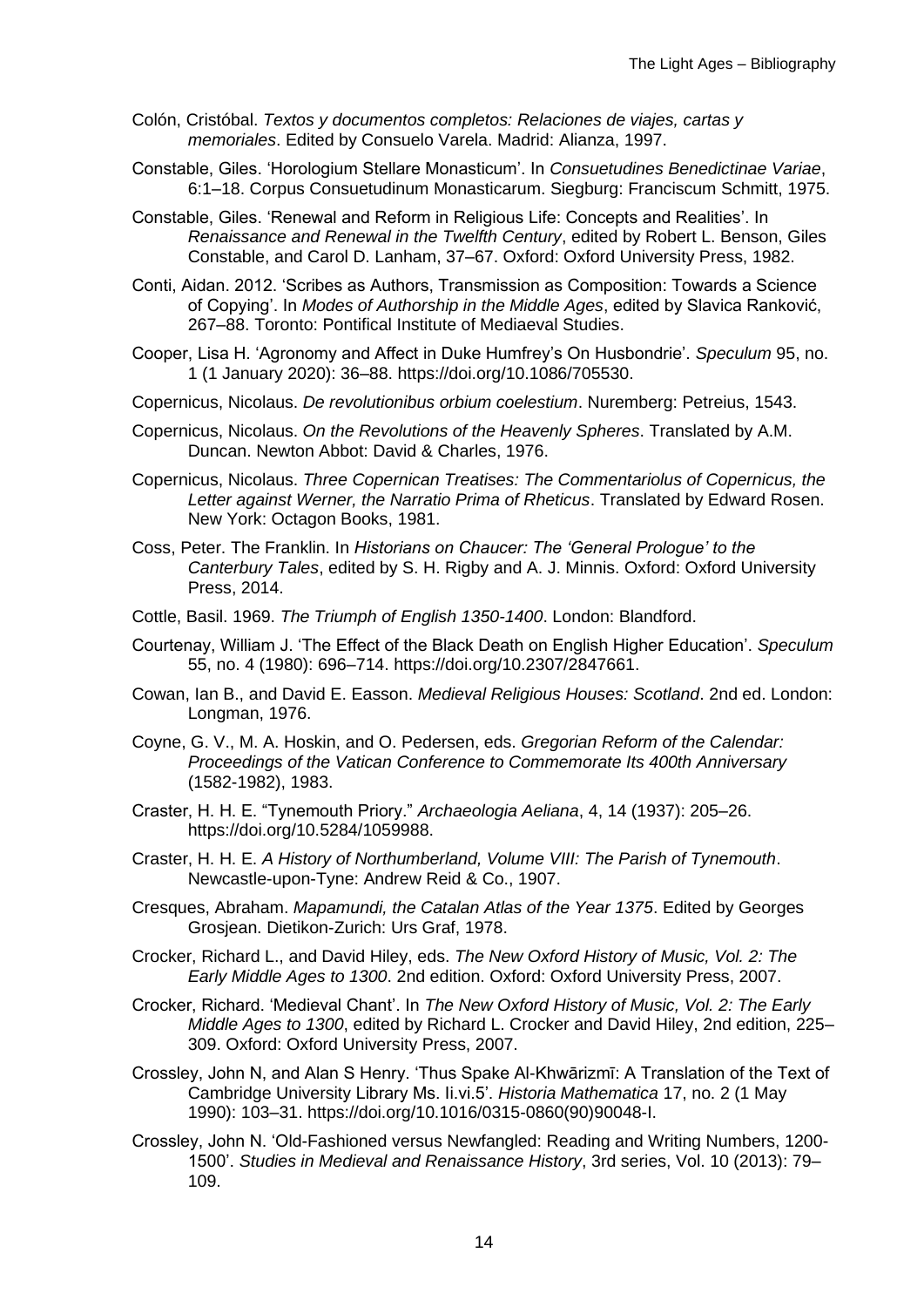- Crowe, Michael J. *Theories of the World from Antiquity to the Copernican Revolution* (Mineola, 2nd edition, 2001)
- Cunningham, Andrew. 1991. 'How the "Principia" Got Its Name: Or, Taking Natural Philosophy Seriously'. *History of Science* 29: 377–392.
- Cunningham, Andrew. 2000a. The Identity of Natural Philosophy. A Response to Edward Grant'. *Early Science and Medicine* 5 (3): 259–78.

Cunningham, Andrew. 2000b. 'A Last Word'. *Early Science and Medicine* 5 (3): 299–300.

Curry, Patrick, ed. *Astrology, Science and Society*. Woodbridge: Boydell, 1987.

- Dalché, Patrick Gautier. *Du Yorkshire à l'Inde: une 'géographie' urbaine et maritime de la fin du XIIe siècle (Roger de Howden?)*. Librairie Droz, 2005.
- Dales, Richard C. 'Robert Grosseteste's Scientific Works'. *Isis* 52, no. 3 (1961): 381–402.
- Dales, Richard C. 'Robert Grosseteste's Views on Astrology'. *Mediaeval Studies* 29 (1 January 1967): 357–63. https://doi.org/10.1484/J.MS.2.306738.
- Danielson, Dennis R. 'The Great Copernican Cliché'. *American Journal of Physics* 69, no. 10 (13 September 2001): 1029–35. https://doi.org/10.1119/1.1379734.
- Dante Alighieri. *Divina Commedia*. Online at https://digitaldante.columbia.edu/.
- Dante Alighieri. *La 'quaestio de aqua et terra'*. Facsimile of 1508 edition. Florence: L. S. Olschki, 1905.
- Daston, Lorraine, and Katharine Park. *Wonders and the Order of Nature: 1150 – 1750.* New York, NY: Zone Books, 2001.
- Daston, Lorraine. 2004. 'Introduction: Speechless'. In *Things That Talk: Object Lessons from Art and Science*, edited by Lorraine Daston. New York: Zone.
- Daumas, Maurice. 1953. *Les instruments scientifiques aux XVIIe et XVIIIe siècles*. Paris: Presses universitaires de France.
- Davies, R. G. 2004. 'Courtenay, Richard (c. 1381-1415)'. In *Oxford Dictionary of National Biography*. Oxford: Oxford University Press. http://www.oxforddnb.com/view/article/6455.
- Davis, John, and Michael Lowne. 2015. 'An Early English Astrolabe at Gonville & Caius College, Cambridge, and Walter of Elveden's Kalendarium'. *Journal for the History of Astronomy* 46 (3): 257–90. https://doi.org/10.1177/0021828615590336.
- Davis, John. 'Fit for a King: Decoding the Great Sloane Astrolabe and Other English Astrolabes with "Quatrefoil" Retes'. In *Astrolabes in Medieval Cultures*, edited by Josefina Rodríguez-Arribas, Charles Burnett, Silke Ackermann, and Ryan Szpiech, 310–56. Leiden: Brill, 2019.
- Davis, Virginia. *Clergy in London in the Late Middle Ages: A Register of Clergy Ordained in the Diocese of London, Based on Episcopal Ordination Lists, 1361-1539*. London: Centre for Metropolitan History, Institute of Historical Research, 2000.
- de Hamel, Christopher. *Meetings with Remarkable Manuscripts*. London, 2016
- De Mowbray, Malcolm. '1277 and all that students and disputations'. *Traditio* 57 (2002): 217–38.
- de Soysa, Kemal. 2000. 'The Decline and Fall of the Astrolabe'. MPhil essay, University of Cambridge.
- Dean, D. 'Alban to St Albans, AD 800 to 1820'. In *A County of Small Towns: The Development of Hertfordshire's Urban Landscape to 1800*, edited by T. R. Slater and Nigel Goose, 301–32. Hatfield: University of Hertfordshire Press, 2008.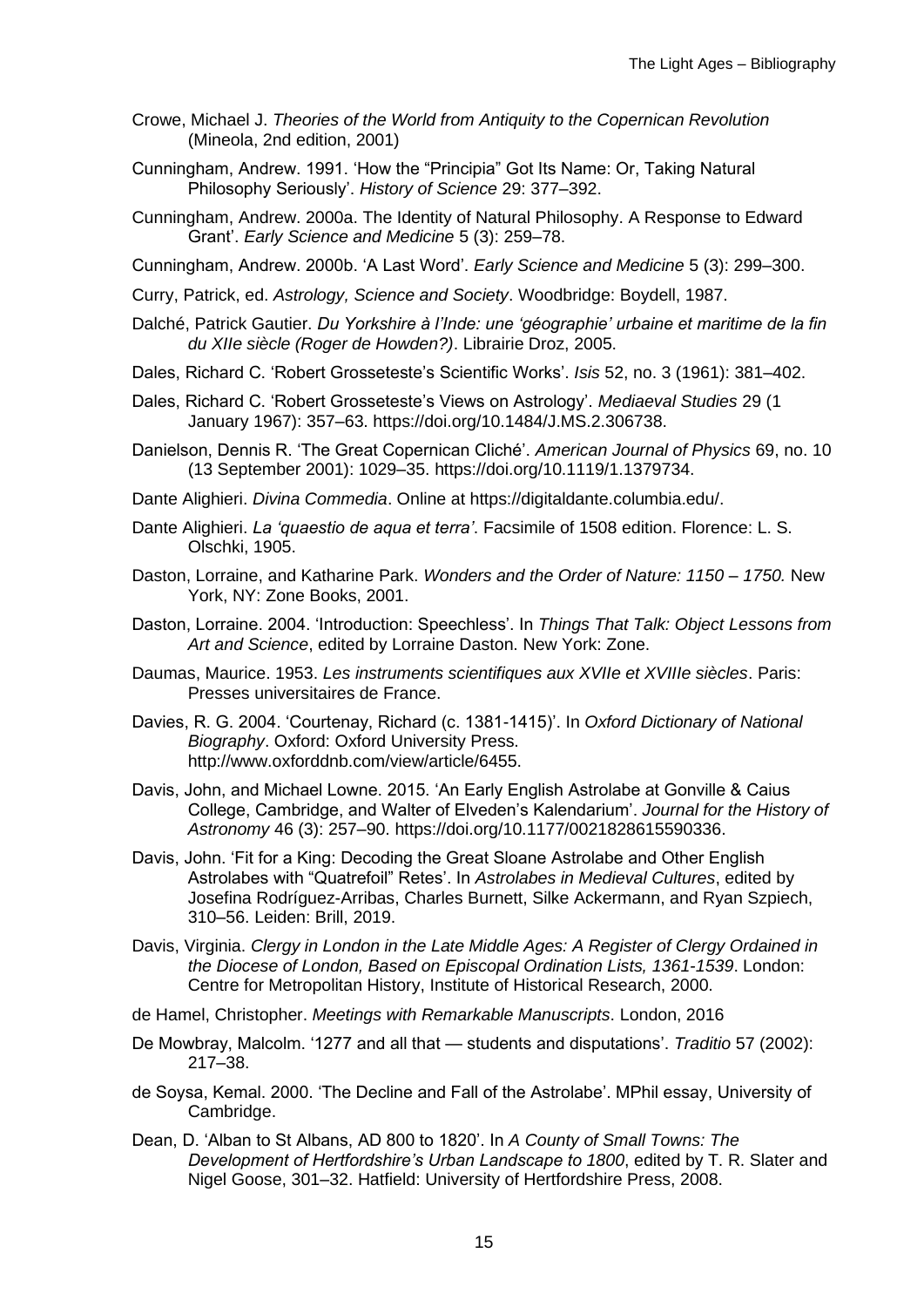- Delatte, Louis, ed. *Textes Latins et Vieux Français Relatifs Aux Cyranides*. Paris: Les Belles Lettres, 1942.
- Demaitre, Luke E. *Doctor Bernard de Gordon: Professor and Practitioner*.Toronto: Pontifical Inst. of Mediaeval Studies, 1980.
- Demaitre, Luke E. *Medieval Medicine: The Art of Healing, from Head to Toe*. Santa Barbara, California: Praeger, 2013.
- Denifle, Heinrich, and Emile Chatelaine, eds. *Chartularium Universitatis Parisiensis, Sub auspiciis consilii generalis facultatum parisiensium.* 4 vols. Paris, 1889-97.
- Desmond, Karen. *Music and the Moderni, 1300–1350: The Ars Nova in Theory and Practice*. Cambridge: Cambridge University Press, 2018. https://doi.org/10.1017/9781316711545.
- Dilke, O. A. W. 'The Culmination of Greek Cartography in Ptolemy'. In *The History of Cartography, Volume 1: Cartography in Prehistoric, Ancient, and Medieval Europe and the Mediterranean*, edited by J. B. Harley and David Woodward, 177-200`. Chicago: University of Chicago Press, 1987.
- Dionisotti, A. C. 'On the Greek Studies of Robert Grosseteste'. In *The Uses of Greek and Latin: Historical Essays*, edited by A. C. Dionisotti, Anthony Grafton, and Jill Kraye, 19–39. Warburg Institute Surveys and Texts 16. London: The Warburg Inst., Univ, 1988.
- Dobrzycki, Jerzy. 2010. 'The Theory of Precession in Medieval Astronomy'. In *Selected Papers on Medieval and Renaissance Astronomy*, edited by Jacek Włodarczyk and Richard L. Kremer, 15–60. Studia Copernicana 43. Warsaw: Instytut Historii Nauki.
- Dobson, R. B. 'The Last English Monks on Scottish Soil: The Severance of Coldingham Priory from the Monastery of Durham 1461-78'. *The Scottish Historical Review* 46, no. 141 (1967): 1–25.
- Dobson, R. B. *Durham Priory, 1400-1450*. Cambridge: Cambridge University Press, 1973.
- Dodd, Gwilym. 2011. 'The Spread of English in the Records of Central Government, 1400- 1430'. *In Vernacularity in England and Wales, c. 1300-1550*, edited by Elisabeth Salter and Helen Wicker, 225–66. Turnhout: Brepols.
- Dondi dall'Orologio, Giovanni. *Tractatus astrarii*. Edited by Emmanuel Poulle. Travaux d'humanisme et Renaissance, no 371. Geneve: Droz, 2003.
- Douie, Decima L. *Archbishop Pecham*. Oxford: Clarendon Press, 1952.
- Dove, Mary. 2007. *The First English Bible: The Text and Context of the Wycliffite Versions*. Cambridge: Cambridge University Press.
- Doyle, A. I. 1990. 'Book Production by the Monastic Orders in England (c.1375-1530): Assessing the Evidence'. In *Medieval Book Production: Assessing the Evidence*, edited by Linda L. Brownrigg, 1–19. Los Altos Hills: Red Gull Press.
- Drake, Stillman. 'Medieval Ratio Theory vs Compound Medicines in the Origins of Bradwardine's Rule'. *Isis* 64, no. 1 (1973): 67–77.
- Drecker, J. 'Hermannus Contractus Über Das Astrolab'. *Isis* 16, no. 2 (1931): 200–219.
- Drover, C. B. 'A Medieval Monastic Water-Clock'. *Antiquarian Horology* 1 (December 1954): 54–58 & 63.
- Dugdale, William. 1819. *Monasticon Anglicanum*. Edited by John Caley, Henry Ellis, and Bulkeley Bandinel. London: Longman.
- Duhem, Pierre. *Le Système Du Monde : Histoire Des Doctrines Cosmologiques de Platon à Copernic*. 1913–1959.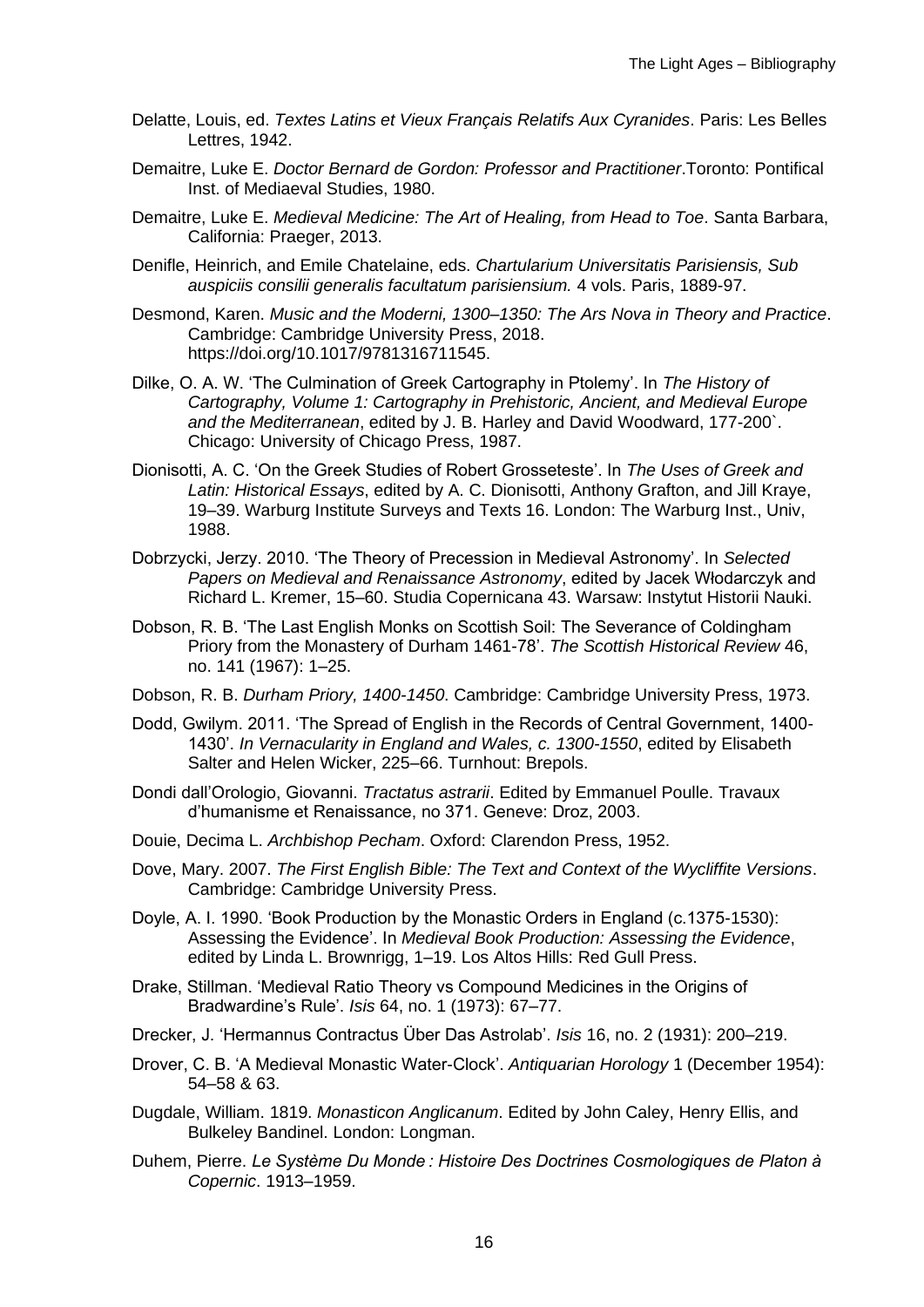- Duncalf, Frederic, and August C. Krey. *Parallel Source Problems in Medieval History*. New York, London : Harper & Brothers, 1912.
- Eagleton, Catherine, and Matthew Spencer. 2006. 'Copying and Conflation in Geoffrey Chaucer's Treatise on the Astrolabe: A Stemmatic Analysis Using Phylogenetic Software'. *Studies in History and Philosophy of Science Part A* 37 (2): 237–68.
- Eagleton, Catherine. 'Instruments in Context: Telling the Time in England, 1350-1500'. PhD Thesis, University of Cambridge, 2004.
- Eagleton, Catherine. 2003. 'A Previously Unnoticed Fragment of Chaucer's *Treatise on the Astrolabe*'. *Journal of the Early Book Society* 6: 161–73.
- Eagleton, Catherine. 2007. '"Chaucer"s Own Astrolabe': Text, Image and Object'. *Studies In History and Philosophy of Science Part A* 38 (2): 303–26.
- Eagleton, Catherine. 2008. 'John Whethamsteade, Abbot of St. Albans, on the Discovery of the Liberal Arts and Their Tools: Or, Why Were Astronomical Instruments in Late-Medieval Libraries?' *Mediaevalia* 29: 109–36.
- Eagleton, Catherine. 2010. *Monks, Manuscripts and Sundials: The Navicula in Medieval England*. Leiden: Brill.
- Eastwood, Bruce, and Gerd Graßhoff. 'Planetary Diagrams for Roman Astronomy in Medieval Europe, ca. 800-1500'. *Transactions of the American Philosophical Society* 94, no. 3 (2004): i–158. https://doi.org/10.2307/20020363.
- Eco, Umberto. *The Name Of The Rose*. Translated by William Weaver. New Ed. London: Vintage Classics, 2004.
- Edge, Joanne. 2014. 'Nomen Omen: The "Sphere of Life and Death" in England, c. 1200 c. 1500'. PhD Thesis, Royal Holloway, University of London.
- Edson, Evelyn, and Emilie Savage-Smith. *Medieval Views of the Cosmos*. Oxford: Bodleian Library, University of Oxford, 2004.
- Edwards, A. S. G., and Linne R. Mooney. 1991. 'Is the "Equatorie of the Planets" a Chaucer Holograph?' *The Chaucer Review* 26 (1): 31–42.
- Efraim. Lev. *Practical Materia Medica of the Medieval Eastern Mediterranean According to the Cairo Genizah*. Sir Henry Wellcome Asian Series, v. 7. Leiden: Brill, 2008.
- Eisenstein, Elizabeth L. 1983. *The Printing Revolution in Early Modern Europe*. Cambridge: Cambridge University Press.
- Eisner, Sigmund, ed. *The Kalendarium of Nicholas of Lynn*. Athens: University of Georgia Press, 1980.
- Eisner, Sigmund. 1985. 'Chaucer as a Technical Writer'. *The Chaucer Review* 19 (3): 179– 201.
- Eisner, Sigmund. 2002. 'Introduction'. In *A Treatise on the Astrolabe,* by Geoffrey Chaucer, edited by Sigmund Eisner. Norman: University of Oklahoma Press.
- Ellinwood, Leonard, ed. *The Musica of Hermannus Contractus*. Rochester: University of Rochester Press, 2015.
- Elliott, Ralph W. V. 1974. *Chaucer's English*. London: Andre Deutsch.
- Evans, James. 1998. *The History and Practice of Ancient Astronomy*. New York: Oxford University Press.
- Evans, Ruth, Andrew Taylor, Nicholas Watson, and Jocelyn Wogan-Browne. 1999. 'The Notion of Vernacular Theory'. In *The Idea of the Vernacular: An Anthology of Middle*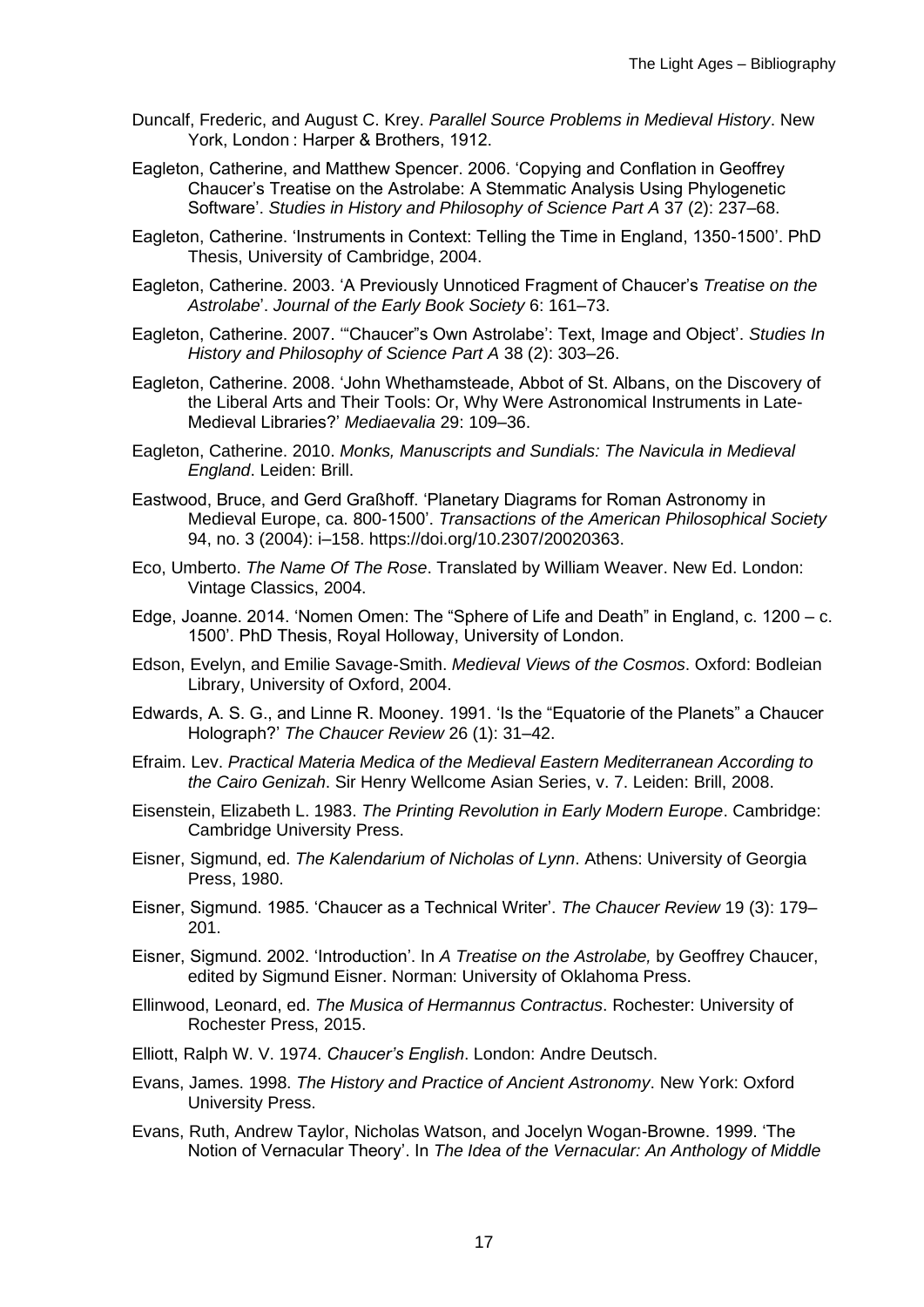*English Literary Theory, 1280-1520*, edited by Jocelyn Wogan-Browne, Nicholas Watson, Andrew Taylor, and Ruth Evans, 314–30. Exeter: University of Exeter Press.

- Evans, Ruth. 1999. 'Addressing and Positioning the Audience'. In *The Idea of the Vernacular: An Anthology of Middle English Literary Theory, 1280-1520*, edited by Jocelyn Wogan-Browne, Nicholas Watson, Andrew Taylor, and Ruth Evans, 109–25. Exeter: University of Exeter Press.
- Evans, Ruth. 1999. 'Historicizing Postcolonial Criticism: Cultural Difference and the Vernacular'. In *The Idea of the Vernacular: An Anthology of Middle English Literary Theory, 1280-1520*, edited by Jocelyn Wogan-Browne, Nicholas Watson, Andrew Taylor, and Ruth Evans, 366–70. Exeter: University of Exeter Press.
- Falk, Seb. '"I Found This Written in the Other Book": Learning Astronomy in Late Medieval Monasteries'. *In Churches and Education*, edited by Morwenna Ludlow, Charlotte Methuen, and Andrew Spicer, 55:129–44. *Studies in Church History*. Cambridge: Cambridge University Press, 2019.
- Falk, Seb. 'A Merton College Equatorium: Text, Translation, Commentary'. *SCIAMVS* 17 (2016): 121–59.
- Falk, Seb. 'Copying and Computing Tables in Late Medieval Monasteries', in Editing and Analysing Numerical Tables: Towards a Digital Information System for the History of Astral Sciences, ed. M. Husson, C. Montelle and B. van Dalen (Turnhout: Brepols, forthcoming).
- Falk, Seb. 'Improving Instruments: Equatoria, Astrolabes, and the Practices of Monastic Astronomy in Late Medieval England'. PhD Thesis, University of Cambridge, 2016. https://www.repository.cam.ac.uk/handle/1810/256996.
- Falk, Seb. 'Learning Medieval Astronomy through Tables: The Case of the Equatorie of the Planetis'. *Centaurus* 58, no. 1–2 (February 2016): 6–25. https://doi.org/10.1111/1600- 0498.12114.
- Falk, Seb. 'Natural Sciences', in *Historians on John Gower: Society, Religion and Politics*, edited by S.H. Rigby, 491–525. Woodbridge: Boydell & Brewer, 2019
- Falk, Seb. 'Price, Derek John de Solla (1922–1983), historian and sociologist of science'. *Oxford Dictionary of National Biography*. 2016. https://doi.org/10.1093/ref:odnb/107468.
- Falk, Seb. 'Sacred Astronomy? Beyond the Stars on a Whipple Astrolabe'. In *The Whipple Museum of the History of Science: Objects and Investigations, to Celebrate the 75th Anniversary of R. S. Whipple's Gift to the University of Cambridge*, edited by Frances Willmoth, Joshua Nall, and Liba Taub, 11–32. Cambridge: Cambridge University Press, 2019. https://doi.org/10.1017/9781108633628.002.
- Falk, Seb. 'The Scholar as Craftsman: Derek de Solla Price and the Reconstruction of a Medieval Instrument'. *Notes and Records of the Royal Society* 68, no. 2 (2014): 111– 34. https://doi.org/10.1098/rsnr.2013.0062.
- Falk, Seb. 'Vernacular Craft and Science in the Equatorie of the Planetis'. *Medium Ævum* 88, no. 2 (2019): 329–60.
- Falk, Seb. 'What's on the Back of an Astrolabe? Astrolabes as Supports for Planetary Calculators'. In *Heaven and Earth United: Instruments in Astrological Contexts*, edited by Richard Dunn, Silke Ackermann, and Giorgio Strano, 24–41. Leiden: Brill, 2018. https://brill.com/view/book/edcoll/9789004381438/BP000010.xml.
- Feingold, Mordechai. 1984. *The Mathematicians' Apprenticeship: Science, Universities and Society in England, 1560-1640*. Cambridge: Cambridge University Press.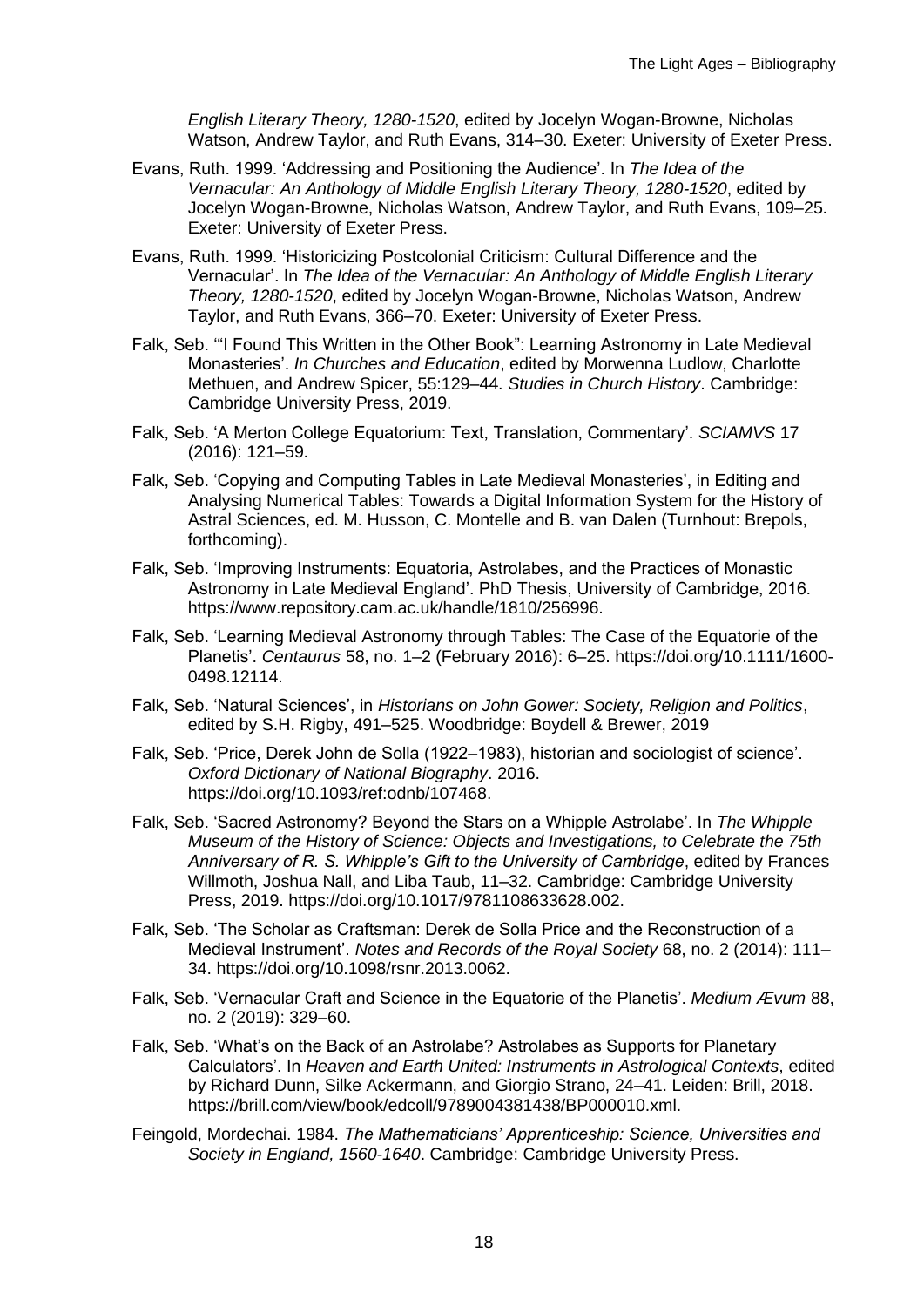- Feldhay, Rivka, and F. Jamil Ragep. *Before Copernicus: The Cultures and Contexts of Scientific Learning in the Fifteenth Century*. McGill-Queen's Press - MQUP, 2017.
- Ferguson, Richard Saul. 1890. 'On an Astrolabe Planisphere of English Make'. *Archaeologia* LII: 75–89.
- Fernández Fernández, Laura. "Astrolabes on Parchment: The Astrolabes Depicted in Alfonso X's Libro Del Saber De Astrología and Their Relationship to Contemporary Instruments." In *Astrolabes in Medieval Cultures*, edited by Josefina Rodríguez-Arribas, Charles Burnett, Silke Ackermann, and Ryan Szpiech, 3–7. Leiden: Brill, 2019.
- Fernández-Armesto, Felipe. *Pathfinders: A Global History of Exploration*. Oxford: University Press, 2006.
- Finkelstein, David, and Alistair McCleery. 2013. *An Introduction to Book History*. Second edition. London: Routledge,.
- Fisher, John H., ed. 1977. *The Complete Poetry and Prose of Geoffrey Chaucer*. New York: Holt, Rinehart and Winston.
- Fletcher, J. M. 'The Faculty of Arts'. In *A History of the University in Europe, Volume I: Universities in the Middle Ages*, edited by Hilde de Ridder-Symoens, 369–99. Cambridge: Cambridge University Press, 1992.
- Florence of Worcester. *Florentii Wigorniensis monachi Chronicon ex chronicis*. Edited by Benjamin Thorpe. London, 1848.
- Forcada, Miquel. 'Saphaeae and Hayʾāt: The Debate between Instrumentalism and Realism in Al-Andalus'. *Medieval Encounters* 23, no. 1–5 (22 September 2017): 263–86. https://doi.org/10.1163/15700674-12342248.
- Foucault, Michel. 1979. 'What Is an Author?', translated by Josué V. Harari. In *Textual Strategies: Perspectives in Post-Structuralist Criticism*, edited by Josué V. Harari, 141–160. Ithaca: Cornell University Press. Reprinted in *The Foucault Reader*, edited by Paul Rabinow, 101–20. Harmondsworth: Penguin.
- Fowler, Henry. *The Boundary Wall of the Monastery of St Alban*. St Albans: Randall, for the St Albans Architectural and Archaeological Society, 1876. https://www.stalbanshistory.org/website-documents/early-publications-1876.
- Freeman, Mark. *St Albans: A History*. Lancaster: Carnegie, 2008.
- French, Roger, and Andrew Cunningham*. Before Science: The Invention of the Friars' Natural Philosophy*. Aldershot: Scolar Press, 1996.
- French, Roger. 'Astrology in Medical Practice'. In *Practical Medicine from Salerno to the Black Death*, edited by Luis García Ballester, Roger French, Jon Arrizabalaga, and Andrew Cunningham, 30–59. Cambridge: Cambridge University Press, 1994.
- Freudenthal, Gad. '(Al-)Chemical Foundations for Cosmological Ideas: Ibn Sînâ on the Geology of an Eternal World'. In *Physics, Cosmology and Astronomy, 1300-1700: Tension and Accommodation*, edited by Sabetai Unguru, 47–73. Dordrecht: Kluwer Academic, 1991.
- Froissart, Jean, Thomas Johnes, and M. de La Curne de Sainte-Palaye. *Chronicles of England, France, Spain, and the Adjoining Countries, from the Latter Part of the Reign of Edward II. to the Coronation of Henry IV*. London, W. Smith, 1839.
- Galbraith, V. H. 1941. 'John Seward and His Circle: Some London Scholars of the Early Fifteenth Century'. *Mediaeval and Renaissance Studies* 1: 85–104.
- Galilei, Galileo. *Galileo on the World Systems: A New Abridged Translation and Guide*. Translated by Maurice A. Finocchiaro. University of California Press, 1997.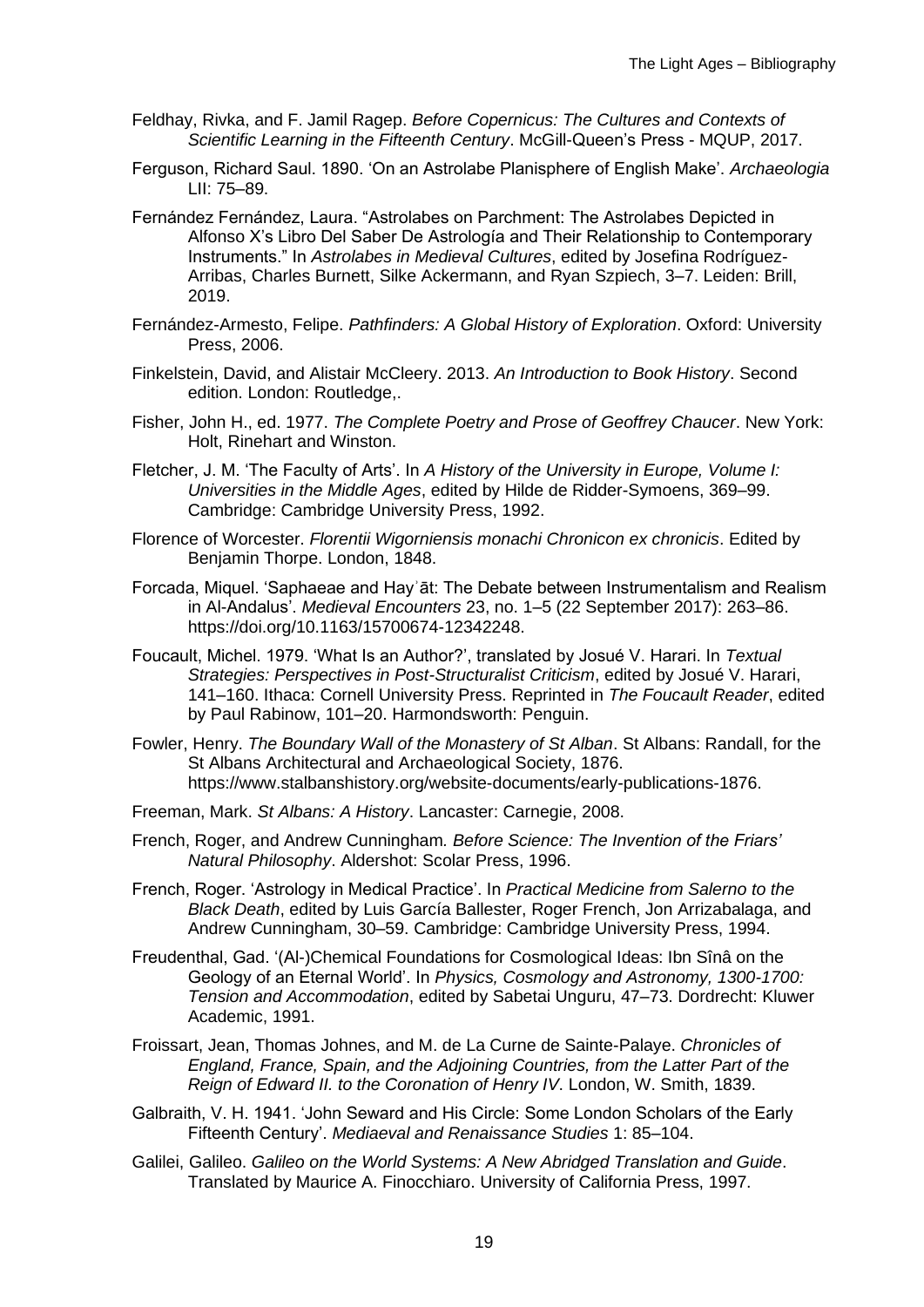- García-Sanjuán, Alejandro. "Rejecting Al-Andalus, Exalting the Reconquista: Historical Memory in Contemporary Spain," *Journal of Medieval Iberian Studies* 10, no. 1 (January 2, 2018): 127–45, https://doi.org/10.1080/17546559.2016.1268263.
- Gasper, Giles E. M., and Faith Wallis. 'Salsamenta Pictavensium: Gastronomy and Medicine in Twelfth-Century England'. *The English Historical Review* 131, no. 553 (1 December 2016): 1353–85. https://doi.org/10.1093/ehr/cex013.
- Gasper, Giles E. M., Sigbjørn O. Sønnesyn, Nicola Polloni, Neil Lewis, and Jack Cunningham. 'The Liberal Arts: Inheritances and Conceptual Frameworks'. In *The Scientific Works of Robert Grosseteste, Volume 1: Knowing and Speaking: Robert Grosseteste's De Artibus Liberalibus 'On the Liberal Arts' and De Generatione Sonorum 'On the Generation of Sounds'*, edited by Giles E. M. Gasper, Cecilia Panti, Tom C. B. McLeish, and Hannah E. Smithson, 45–55. Oxford: Oxford University Press, 2020.
- Gasquet, F. A. *English Monastic Life*. London: Methuen, 1904.
- Gautier Dalché, Patrick. 'The Reception of Ptolemy's Geography (End of the Fourteenth to Beginning of the Sixteenth Century)'. In *The History of Cartography, Volume Three: Cartography in the European Renaissance*, edited by David Woodward, 285–364. Chicago: University of Chicago Press, 2007.
- Geddes, Jane, Michael Arnott & Kim Downie. 'The St Albans Psalter Project. University of Aberdeen'. Text, 30 June 2003. https://www.abdn.ac.uk/stalbanspsalter/.
- Gerbert of Aurillac. *Opera Mathematica*. Edited by Nicolaus Bubnov. Berolini: Friedländer, 1899.
- Germann, Nadja. *De temporum ratione: Quadrivium und Gotteserkenntnis am Beispiel Abbos von Fleury und Hermanns von Reichenau*. Studien und Texte zur Geistesgeschichte des Mittelalters 89. Leiden: Brill, 2006.
- Gessner, Samuel. 2014. 'The Use of Printed Images for Instrument-Making at the Arsenius Workshop'. In *Observing the World through Images: Diagrams and Figures in the Early-Modern Arts and Sciences*, edited by Nicholas Jardine and Isla Fay, 124–52. Leiden: Brill. First published in *Early Science and Medicine* 18 (2013).
- Getz, Faye Marie. 1990. 'Charity, Translation, and the Language of Medical Learning in Medieval England'. *Bulletin of the History of Medicine* 64: 1–17.
- Gibbard, P. L. 'Pleistocene History of the Vale of St Albans'. *Philosophical Transactions of the Royal Society of London. Series B, Biological Sciences* 280, no. 975 (1977): 445– 83. https://doi.org/10.2307/2417875.
- Gibbon, Edward. *The History of the Decline and Fall of the Roman Empire*. Vol 4. London, 1788.
- Gibbs, Sharon L., Janice A. Henderson, and Derek J. de Solla Price. 1973. *Computerized Checklist of Astrolabes*. New Haven: Dept. of History and Science and Medicine, Yale University.
- Gibson, Strickland. 'The Order of Disputations'. *Bodleian Quarterly Record* 6 (1930): 107–12.
- Gil-Sotres, Pedro. 'Derivation and Revulsion: The Theory and Practice of Medieval Phlebotomy'. In *Practical Medicine from Salerno to the Black Death*, edited by Luis García Ballester, Roger French, Jon Arrizabalaga, and Andrew Cunningham, 110–55. Cambridge: Cambridge University Press, 1994.
- Gimpel, Jean. *The Medieval Machine: The Industrial Revolution of the Middle Ages*. 2nd Edition. London, 1988.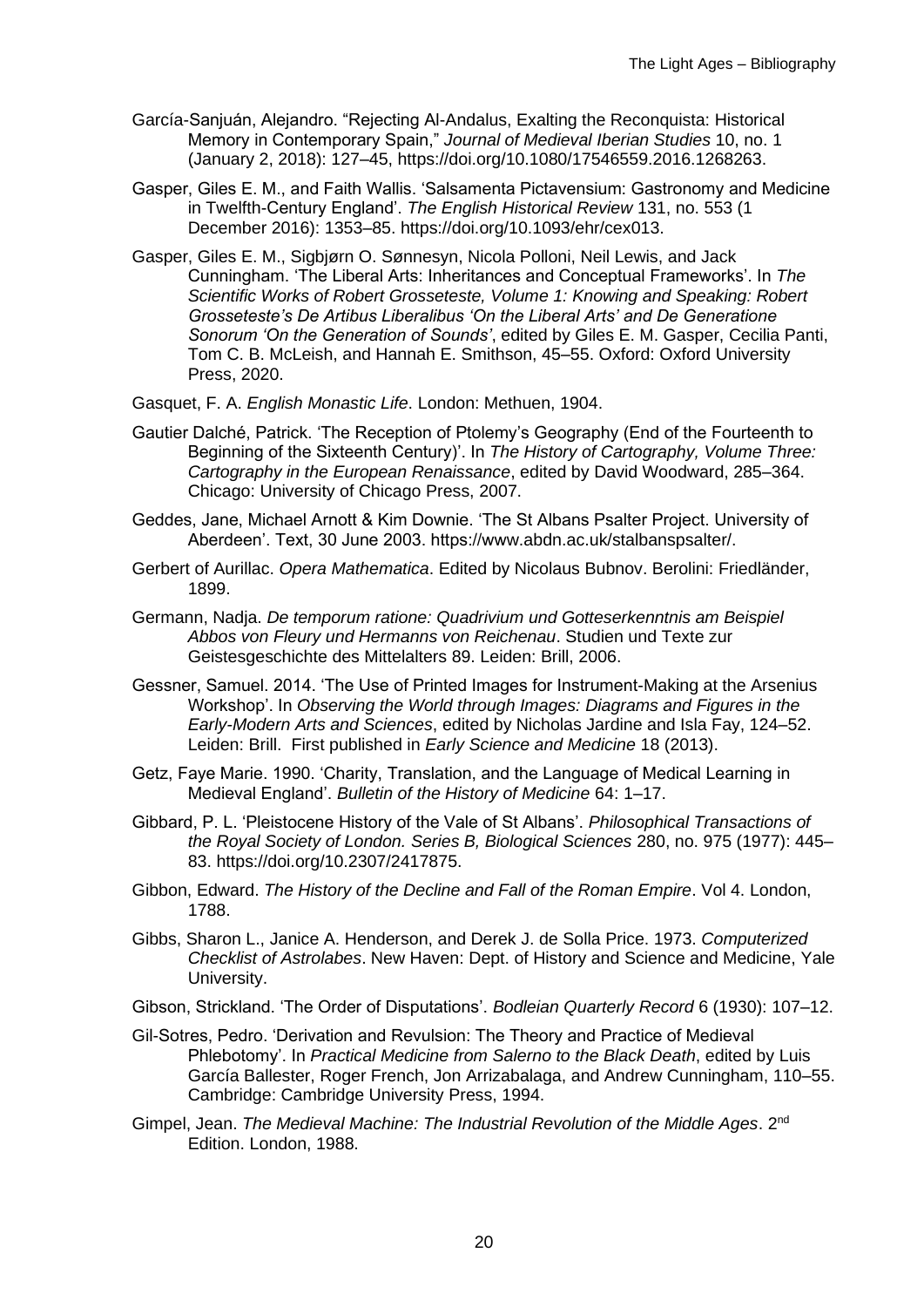- Gingerich, Owen. 'Apianus's *Astronomicum Caesareum* and its Leipzig facsimile'. *Journal for the History of Astronomy* 2 (1971): 168-77.
- Gingerich, Owen. 'Sacrobosco Illustrated'. In *Between Demonstration and Imagination: Essays in the History of Science and Philosophy Presented to John D. North*, edited by Lodi W. Nauta and Arie Johan Vanderjagt, 211–24. Leiden: Brill, 1999.
- Gingerich, Owen. "Sacrobosco as a Textbook." *Journal for the History of Astronomy* 19 (1988): 269–73. https://doi.org/10.1177/002182868801900404.
- Gingerich, Owen. 1987. 'Zoomorphic Astrolabes and the Introduction of Arabic Star Names into Europe'. In *From Deferent to Equant: A Volume of Studies in the History of Science in the Ancient and Medieval Near East in Honor of E.S. Kennedy*, edited by David A. King and George Saliba, 89–104. Annals of the New York Academy of Sciences vol. 500.
- Gingerich, Owen. Review of 'Islamic Science and the Making of the European Renaissance. By George Saliba'. *The Journal of Interdisciplinary History* 39, no. 2 (15 August 2008): 310–11. https://doi.org/10.1162/jinh.2008.39.2.310.
- Gingerich, Owen. *The Book Nobody Read: Chasing the Revolutions of Nicolaus Copernicus*. New York: Penguin Books, 2004.
- Ginzburg, Carlo. *The Cheese And The Worms: The Cosmos Of A Sixteenth-Century Miller*. Translated by John and Anne Tedeschi. Harmondsworth: Penguin, 1992.
- Glick, Thomas F., Steven John Livesey, and Faith Wallis. *Medieval Science, Technology, and Medicine: An Encyclopedia*. Psychology Press, 2005.
- Goldstein, Bernard R. 'Copernicus and the Origin of His Heliocentric System'. *Journal for the History of Astronomy* 33, no. 3 (August 2002): 219–35. https://doi.org/10.1177/002182860203300301.
- Goldstein, Bernard R. 'The Arabic Version of Ptolemy's Planetary Hypotheses'. *Transactions of the American Philosophical Society* 57, no. 4 (1967): 3–55. https://doi.org/10.2307/1006040.
- Goldstein, Bernard R. 1980. 'The Status of Models in Ancient and Medieval Astronomy'. *Centaurus* 24: 132–47.
- Goldstein, Bernard R. 1992. 'Lunar Velocity in the Ptolemaic Tradition'. In *The Investigation of Difficult Things: Essays on Newton and the History of the Exact Sciences in Honour of D. T. Whiteside*, edited by P. M. Harman and Alan E. Shapiro, 3–17. Cambridge: Cambridge University Press.
- Goldstein, Bernard R., and Giora Hon. 'The Nesting Hypothesis for Planetary Distances and Its Persistence over the Centuries and Across Cultures'. In *Knowledge in Translation: Global Patterns of Scientific Exchange, 1000-1800 CE*, edited by Patrick Manning and Abigail Owen, 209–26. Pittsburgh, Pa: University of Pittsburgh Press, 2018.
- Golvers, Noël. 2003. *Ferdinand Verbiest, S.J. (1623-1688) and the Chinese Heaven: The Composition of the Astronomical Corpus, Its Diffusion and Reception in the European Republic of Letters*. Leuven: Leuven University Press.
- Gorochov, Nathalie. 'The Great Dispersion of the University of Paris and the Rise of European Universities (1229-1231) = La gran dispersión de la Universidad de París y el surgimiento de las universidades europeas (1229-1231)'. *CIAN-Revista de Historia de las Universidades* 21, no. 1 (1 June 2018): 99–119. https://doi.org/10.20318/cian.2018.4192.
- Gower, John. 2004. *Confessio Amantis*. Edited by Russell A. Peck. Vol. 3. Kalamazoo: Medieval Institute Publications.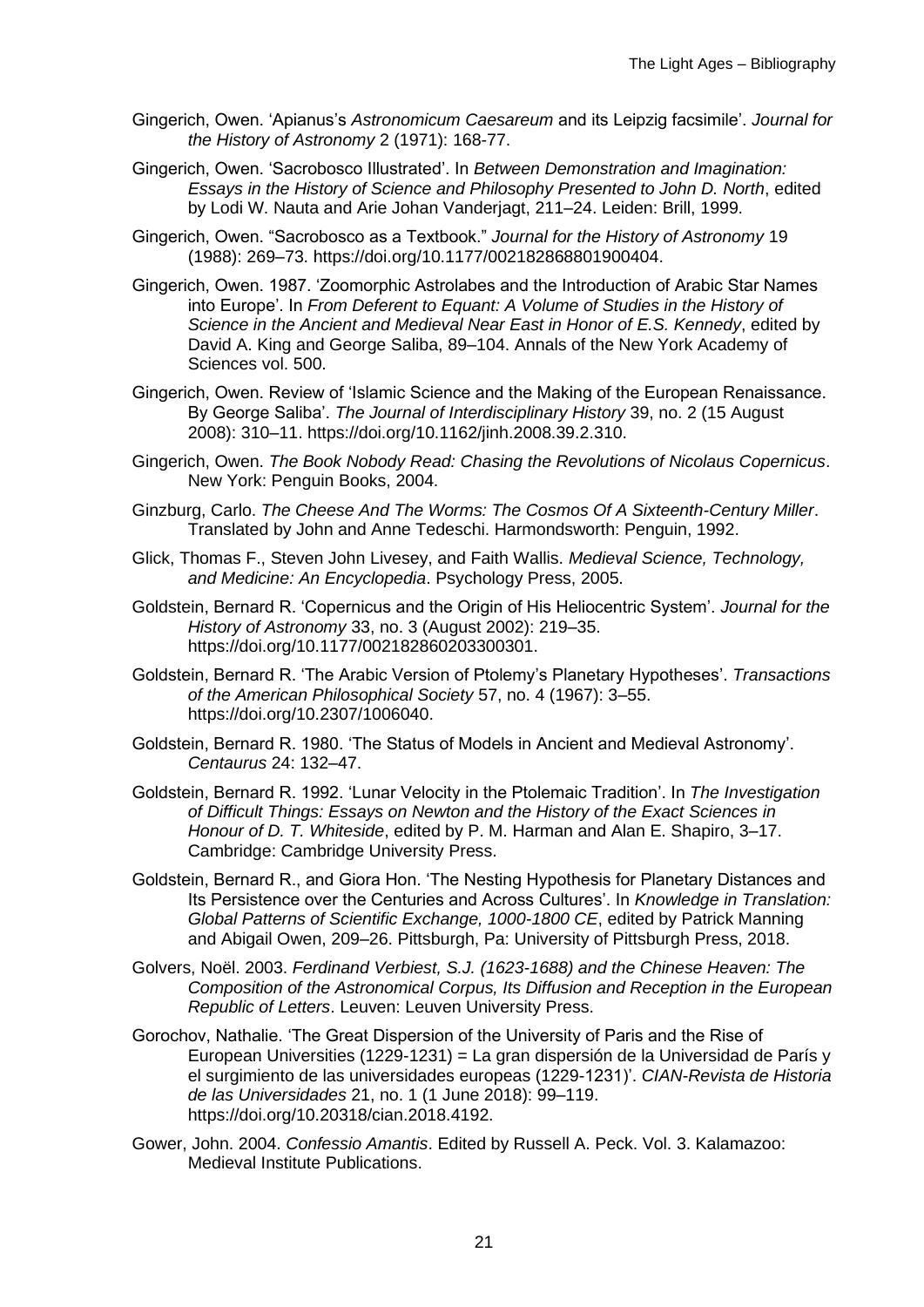- Gower, John. *The Complete Works Volume I: The French Works*. Edited by George C. Macaulay. Oxford: Clarendon Press, 1899.
- Gower, John. *The Complete Works, Volume IV: The Latin Works*, ed. George C. Macaulay. Oxford: Clarendon Press, 1902.
- Gower, John. *The Complete Works, Volumes II and III: The English Works*. Edited by George C. Macaulay. Oxford: Clarendon Press, 1901.
- Gracia, Jorge J. E., and Timothy B. Noone, eds. *A Companion to Philosophy in the Middle Ages*. Blackwell Companions to Philosophy 24. Malden, MA: Blackwell, 2006.
- Grant, Edward, ed. *A Source Book in Medieval Science*. Cambridge, MA: Harvard University Press, 1974.
- Grant, Edward. 'Cosmology'. In *Science in the Middle Ages*, edited by David C. Lindberg, 265–302. London: Variorum Reprints, 1981.
- Grant, Edward. 'In Defense of the Earth's Centrality and Immobility: Scholastic Reaction to Copernicanism in the Seventeenth Century'. *Transactions of the American Philosophical Society* 74, no. 4 (1984): 1–69. https://doi.org/10.2307/1006444.
- Grant, Edward. 'Jean Buridan and Nicole Oresme on Natural Knowledge'. *Vivarium* 31, no. 1 (1 January 1993): 84–105. https://doi.org/10.1163/156853493X00105.
- Grant, Edward. 'Late Medieval Thought, Copernicus, and the Scientific Revolution'. *Journal of the History of Ideas* 23, no. 2 (1962): 197–220. https://doi.org/10.2307/2708155.
- Grant, Edward. 'Peter Peregrinus, Also Known as Pierre De Maricourt'. In *Complete Dictionary of Scientific Biography*, 10:532–40. Detroit, MI: Charles Scribner's Sons, 2008.
- Grant, Edward. 'Science and the Medieval University'. In *Rebirth, Reform and Resilience: Universities in Transition 1300-1700*, edited by James M. Kittelson and Pamela J. Transue, 68–102. Columbus: Ohio State University Press, 1984.
- Grant, Edward. 'Scientific Thought in Fourteenth-Century Paris: Jean Buridan and Nicole Oresme'. In *Machaut's World: Science and Art in the Fourteenth Century*, edited by M.P. Cosman and B. Chandler, 105–24. New York: Academy of Sciences, 1978.
- Grant, Edward. 'The Condemnation of 1277, God's Absolute Power, and Physical Thought in the Late Middle Ages'. *Viator* 10 (1979): 211–44.
- Grant, Edward. 1994. *Planets, Stars, and Orbs: The Medieval Cosmos, 1200-1687*. Cambridge: Cambridge University Press.
- Grant, Edward. 1999. 'God, Science, and Natural Philosophy in the Late Middle Ages'. In *Between Demonstration and Imagination: Essays in the History of Science and Philosophy Presented to John D. North*, edited by Lodi Nauta and Arie Johan Vanderjagt, 243–67. Leiden: Brill.
- Grant, Edward. 2000. 'God and Natural Philosophy: The Late Middle Ages and Sir Isaac Newton'. *Early Science and Medicine* 5 (3): 279–98.
- Grant, Edward. *God and Reason in the Middle Ages*. Cambridge: Cambridge University Press, 2001.
- Grant, Edward. *Studies in Medieval Science and Natural Philosophy*. Collected Studies Series. London: Variorum Reprints, 1981.
- Grant, Edward. *The Foundations of Modern Science in the Middle Ages: Their Religious, Institutional, and Intellectual Contexts*. Cambridge, 1996.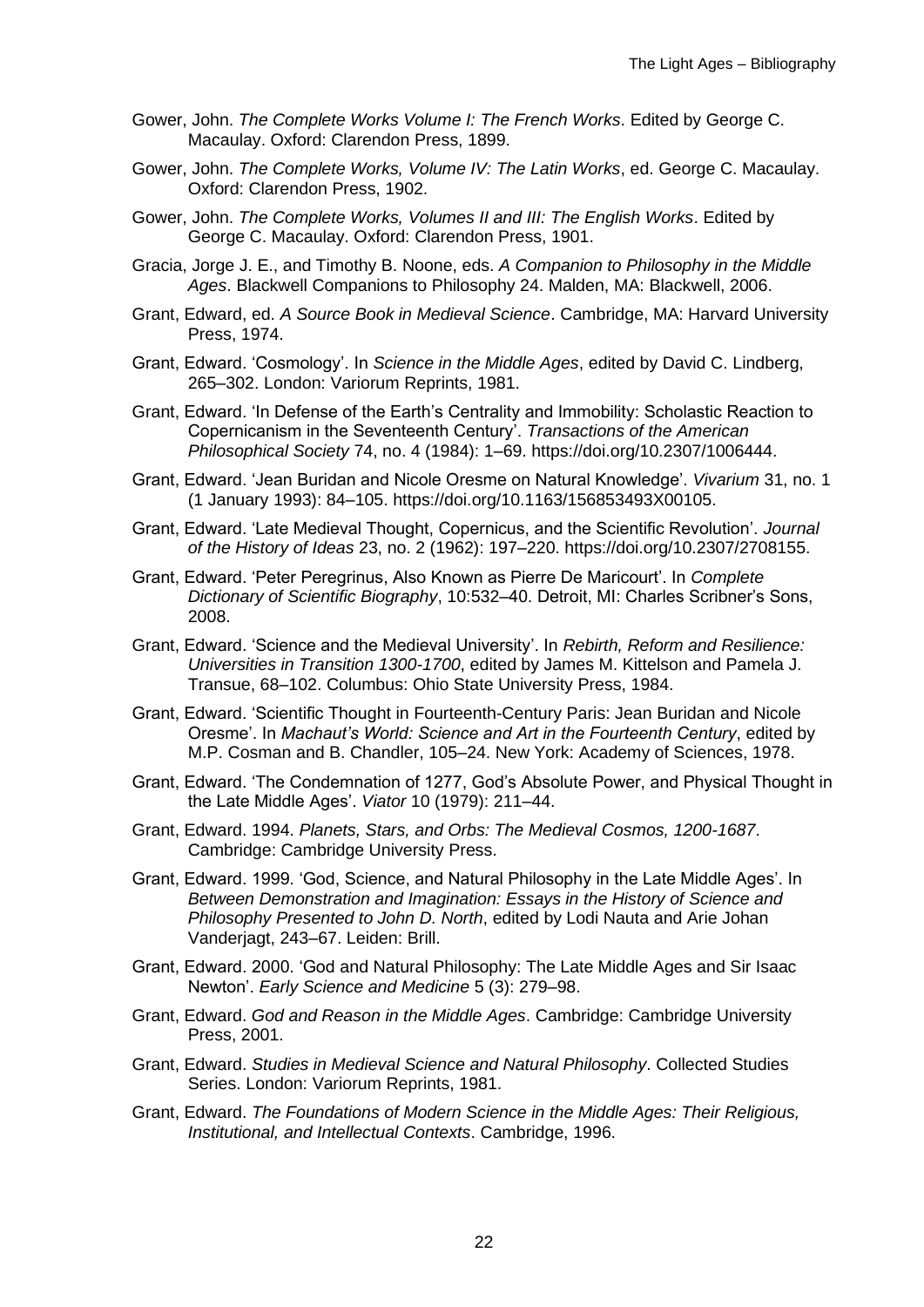- Greatrex, Joan. 1997. 'From Cathedral Cloister to Gloucester College'. In *Benedictines in Oxford*, edited by Henry Wansbrough and Anthony Marett-Crosby, 48–60. London: Darton, Longman & Todd.
- Greatrex, Joan. 2011. *The English Benedictine Cathedral Priories: Rule and Practice, c. 1270-c. 1420*. Oxford: Oxford University Press.
- Greatrex, Joan. *Biographical Register of the English Cathedral Priories of the Province of Canterbury, c.1066 to 1540*. Oxford, 1997.
- Green, Monica H. 'Documenting Medieval Women's Medical Practice'. In *Practical Medicine from Salerno to the Black Death*, edited by Luis García Ballester, Roger French, Jon Arrizabalaga, and Andrew Cunningham, 322–52. Cambridge: Cambridge University Press, 1994.
- Green, William M., ed. 'Hugo of St. Victor: De Tribus Maximis Circumstantiis Gestorum'. *Speculum* 18, no. 4 (1943): 484–93. https://doi.org/10.2307/2853664.
- Greenblatt, Stephen. 1990. 'Resonance and Wonder'. *Bulletin of the American Academy of Arts and Sciences* 43: 11–34.
- Greenslade, M. W., and R B Pugh, eds. *A History of the County of Stafford*. London: Victoria County History, 1970.
- Gregory of Tours, *De Cursu Stellarum*. Edited by B. Krusch. Monumenta Germaniae Historica I.2. Hanover, 1969.
- Gregory of Tours. *S. Georgii Florentii Gregorii Turonensis episcopi liber ineditus De cursu stellarum*. Edited by Friedrich Haase. Wrocław: Jos. Max et Soc., 1853.
- Gribbin, John. *Science: A History, 1543-2001*. London: Penguin, 2003.
- Grosseteste, Robert, and Richard C. Dales. 'The Text of Robert Grosseteste's Questio de Fluxu et Refluxu Maris with an English Translation'. *Isis* 57, no. 4 (1966): 455–74.
- Grosseteste, Robert. *Commentarius in posteriorum analyticorum libros*. Edited by Pietro Rossi. Testi e studi per il 'Corpus philosophorum Medii Aevi' ; 2. Firenze: Olschki, 1981.
- Grosseteste, Robert. *Die Philosophischen Werke des Robert Grosseteste, Bischofs von Lincoln*. Edited by Ludwig Baur. Münster: Aschendorff, 1912.
- Grosseteste, Robert. *Hexaemeron*. Edited by Richard C. Dales and Servus Gieben. London: Oxford University Press, 1982.
- Grosseteste, Robert. *Moti, virtù e motori celesti nella cosmologia di Roberto Grossatesta: studio ed edizione dei trattati De sphera, De cometis, De motu supercelestium*. Edited by Cecilia Panti. Testi e studi per il 'Corpus philosophorum Medii Aevi' ; 16. Firenze: SISMEL, Edizioni del Galluzzo, 2001.
- Gunther, R. T. 1923. *Early Science in Oxford, Vol. II: Astronomy*. Oxford: Oxford University Press.
- Gunther, R. T. 1929. *Early Science in Oxford, Vol. V: Chaucer and Messahalla on the Astrolabe*. Oxford: Oxford University Press.
- Gunther, R. T. 1932. *The Astrolabes of the World*. Oxford: Oxford University Press.
- Gunther, R. T. 1937. *Early Science in Cambridge*. Oxford: Oxford University Press.
- Gutas, Dimitri. *Greek Thought, Arabic Culture. The Graeco-Arabic Translation Movement in Baghdad and Early ʿAbbāsid Society (2nd-4th/8th-10th Centuries)*. London: Routledge, 1998.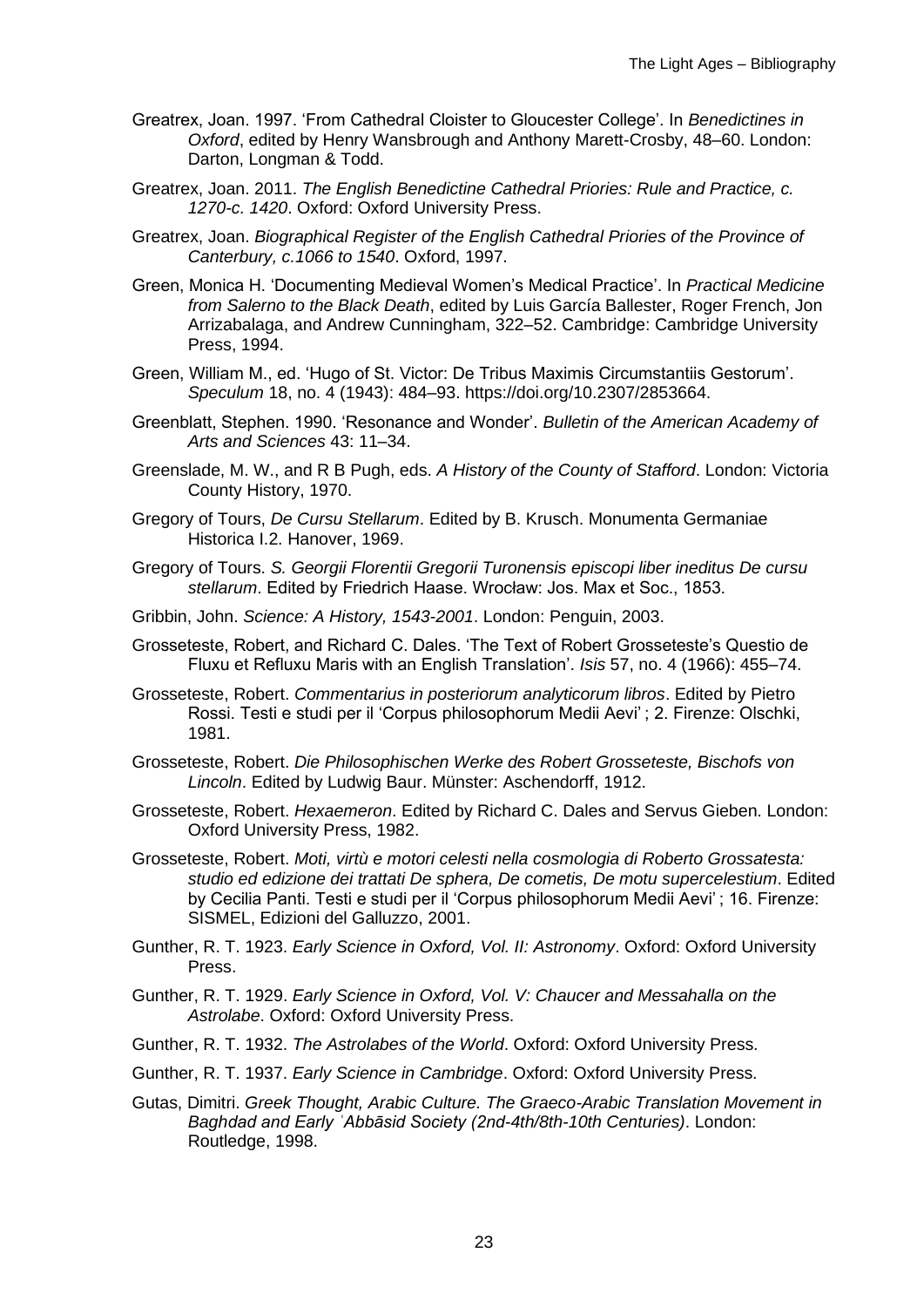- Hackett, Jeremiah M. G. 'The Attitude of Roger Bacon to the Scientia of Albertus Magnus'. In *Albertus Magnus and the Sciences: Commemorative Essays 1980*, edited by James A. Weisheipl, 53–72. Toronto: Pontifical Inst. of Mediaeval Studies, 1980.
- Hackett, Jeremiah. 'Roger Bacon on Scientia Experimentalis'. In *Roger Bacon and the Sciences : Commemorative Essays*, edited by Jeremiah Hackett, 277–316. Leiden ; Brill, 1997.
- Hackett, Jeremiah. 'Scientia Experimentalis: From Robert Grosseteste to Roger Bacon'. In *Robert Grosseteste: New Perspectives on His Thought and Scholarship*, edited by James McEvoy, 89–119. Instrumenta Patristica 27. Turnhout: Brepols, 1995.
- Hadcock, Richard Neville. "Tynemouth Priory." *Archaeologia Aeliana*, 4, 13 (1936): 122–38. https://doi.org/10.5284/1059961.
- Hagge, John. 1990. 'The First Technical Writer in English: A Challenge to the Hegemony of Chaucer'. *Journal of Technical Writing and Communication* 20 (3): 269–89.
- Hall, Rupert. 'The First Decade of the Whipple Museum'. In *The Whipple Museum of the History of Science: Instruments and Interpretations, to Celebrate the 60th Anniversary of R .S . Whipple's Gift to the University of Cambridge*, edited by Liba Taub and Frances Willmoth. Cambridge: Cambridge University Press, 2006.
- Hall, Rupert. 1959. 'The Scholar and the Craftsman in the Scientific Revolution'. In *Critical Problems in the History of Science*, edited by Marshall Clagett, 3–23. Madison: University of Wisconsin Press.
- Halliwell, James Orchard. *Rara Mathematica*. London: Maynard, 1841.
- Hammond, E. A. 'Physicians in Medieval English Religious Houses'. *Bulletin of the History of Medicine* 32 (1 January 1958): 105–120.
- Handschin, J. 'Hermannus Contractus-Legenden nur Legenden?' *Zeitschrift für deutsches Altertum und deutsche Literatur* 72 (1935): 1–7.
- Hannah, Robert. *Time in Antiquity*. London: Routledge, 2009.
- Hannam, James. *God's Philosophers: How the Medieval World Laid the Foundations of Modern Science*. London: Icon Books, 2010.
- Harris, J. Rendel. 'On the Locality to Which the Treatise of Palladius De Agricultura Must Be Assigned'. *The American Journal of Philology* 3, no. 12 (1882): 411–21. https://doi.org/10.2307/287167.
- Harrison, Peter. *The Territories of Science and Religion*. Chicago: University of Chicago Press, 2015.
- Hartley, L. P. *The Go-Between*. London, 1953.
- Hartnell, Jack. *Medieval Bodies: Life, Death and Art in the Middle Ages*. London: Profile, 2018.
- Hartner, Willy. 'Al-Battānī, Abū "Abd Allāh Muḥammad Ibn Jābir Ibn Sinān Al-Raqqī Al-Ḥarrānī Al-Ṣābi"'. In *Complete Dictionary of Scientific Biography*, 1:507–16. Detroit, MI: Charles Scribner's Sons, 2008.
- Harvey, Barbara. *Living and Dying in England 1100-1540: The Monastic Experience*. Oxford: Oxford University Press, 1995.
- Harvey, Gill, and Jonathan Mein. 'The Revd Fowler's Plan of the Monastery Boundary'. *St Albans Architectural & Archaeological Society*. https://www.stalbanshistory.org/archaeology/st-albans-abbey/the-revd-fowlers-planof-the-monastery-boundary..
- Harvey, P. D. A. *The Hereford World Map: Introduction*. London: Folio Society, 2010.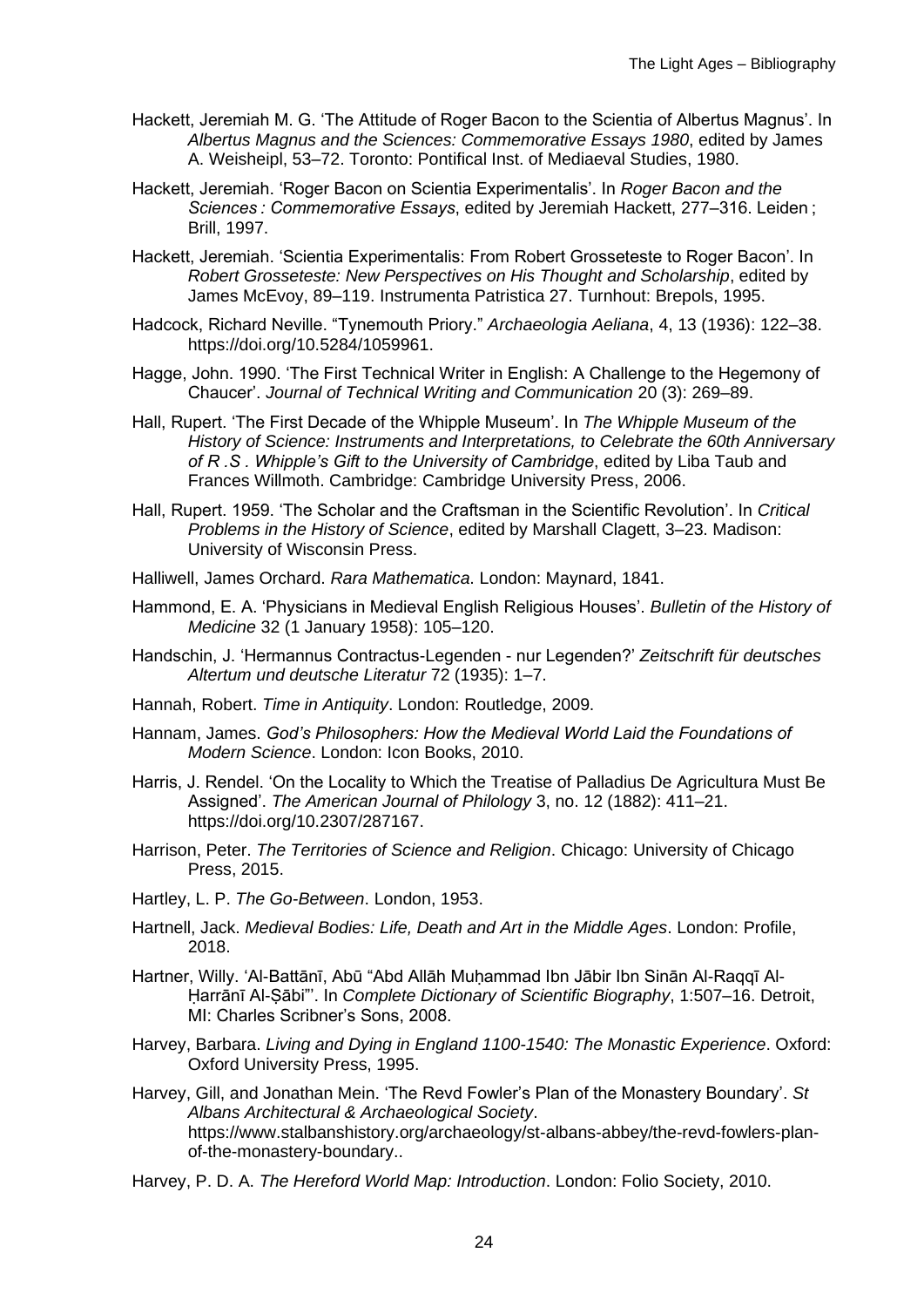Haskins, Charles H. 'The Greek Element in the Renaissance of the Twelfth Century'. *The American Historical Review* 25, no. 4 (1920): 603–15. https://doi.org/10.2307/1834924.

Hathaway, Neil. 1989. 'Compilatio: From Plagiarism to Compiling'. *Viator* 20: 19–44.

- Havely, Nick. 2000. 'Literature in Italian, French and English: Uses and Muses of the Vernacular'. In *The New Cambridge Medieval History: Volume VI c. 1300-c. 1415*, edited by Michael Jones, 257–70. Cambridge: Cambridge University Press.
- Heale, M. R. V. 'Dependant Priories and the Closure of Monasteries in the Late Medieval England, 1400–1535'. *The English Historical Review* 119, no. 480 (1 February 2004): 1–26. https://doi.org/10.1093/ehr/119.480.1.
- Heale, Martin. 'The Dependent Cells of the Benedictine Monasteries of Medieval England, 1066-1540'. PhD Thesis, University of Cambridge, 2001. https://doi.org/10.17863/CAM.19439.
- Heale, Martin. 'The Monk'. In *Historians on Chaucer: The 'General Prologue' to the Canterbury Tales*, edited by Stephen H. Rigby and Alastair Minnis, 137–55. Oxford: Oxford University Press, 2014. http://www.oxfordscholarship.com/view/10.1093/acprof:oso/9780199689545.001.000 1/acprof-9780199689545.
- Heale, Martin. *The Dependent Priories of Medieval English Monasteries*. Woodbridge: Boydell Press, 2004.
- Heath, Thomas L., ed. *Greek Astronomy*. Cambridge: Cambridge University Press, 1932. https://doi.org/10.1017/CBO9781139856287.
- Hector, L. C., and Barbara F. Harvey, eds. *The Westminster Chronicle, 1381-1394*. Oxford Medieval Texts. Oxford: Clarendon Press, 1982.
- Heesen, Anke te. 2002. *The World in a Box: The Story of an Eighteenth-Century Picture Encyclopedia*. Translated by Ann M. Hentschel. Chicago: University of Chicago Press.
- Heilbron, J. L. *The Sun in the Church: Cathedrals as Solar Observatories*. Cambridge, MA: Harvard University Press, 2001.
- Heilbron, John L. *Galileo*. Oxford: Oxford University Press, 2012.
- Heinzer, Felix, and Thomas L. Zotz, eds. *Hermann der Lahme: Reichenauer Mönch und Universalgelehrter des 11. Jahrhunderts*. Stuttgart: W. Kohlhammer, 2016.
- Hermann of Reichenau. *Abbreviatio compoti.* Edited in N. Germann, *De temporum ratione: Quadrivium und Gotteserkenntnis am Beispiel Abbos von Fleury und Hermanns von Reichenau*. Leiden, 2006.
- Herrad of Hohenburg. *Hortus deliciarum*. Edited by A. Straub and G. Keller. Strasbourg: Truebner, 1879.

Herrad of Hohenburg. *Hortus deliciarum*. Edited by R. Green et al. London, 1979.

- Hiatt, Alfred. 'The Reference Work in the Fifteenth Century: John Whethamstede's Granarium'. In *Makers and Users of Medieval Books: Essays in Honour of A.S.G. Edwards*, edited by Carol M. Meale and Derek Pearsall, 13–33. Woodbridge: Boydell & Brewer, 2014.
- Higton, Hester. 2014. 'Instruments and Illustration: The Use of Images in Edmund Gunter's *De Sectore et Radio*'. In *Observing the World through Images: Diagrams and Figures in the Early-Modern Arts and Sciences*, edited by Nicholas Jardine and Isla Fay, 124– 52. Leiden: Brill. First published in *Early Science and Medicine* 18 (2013).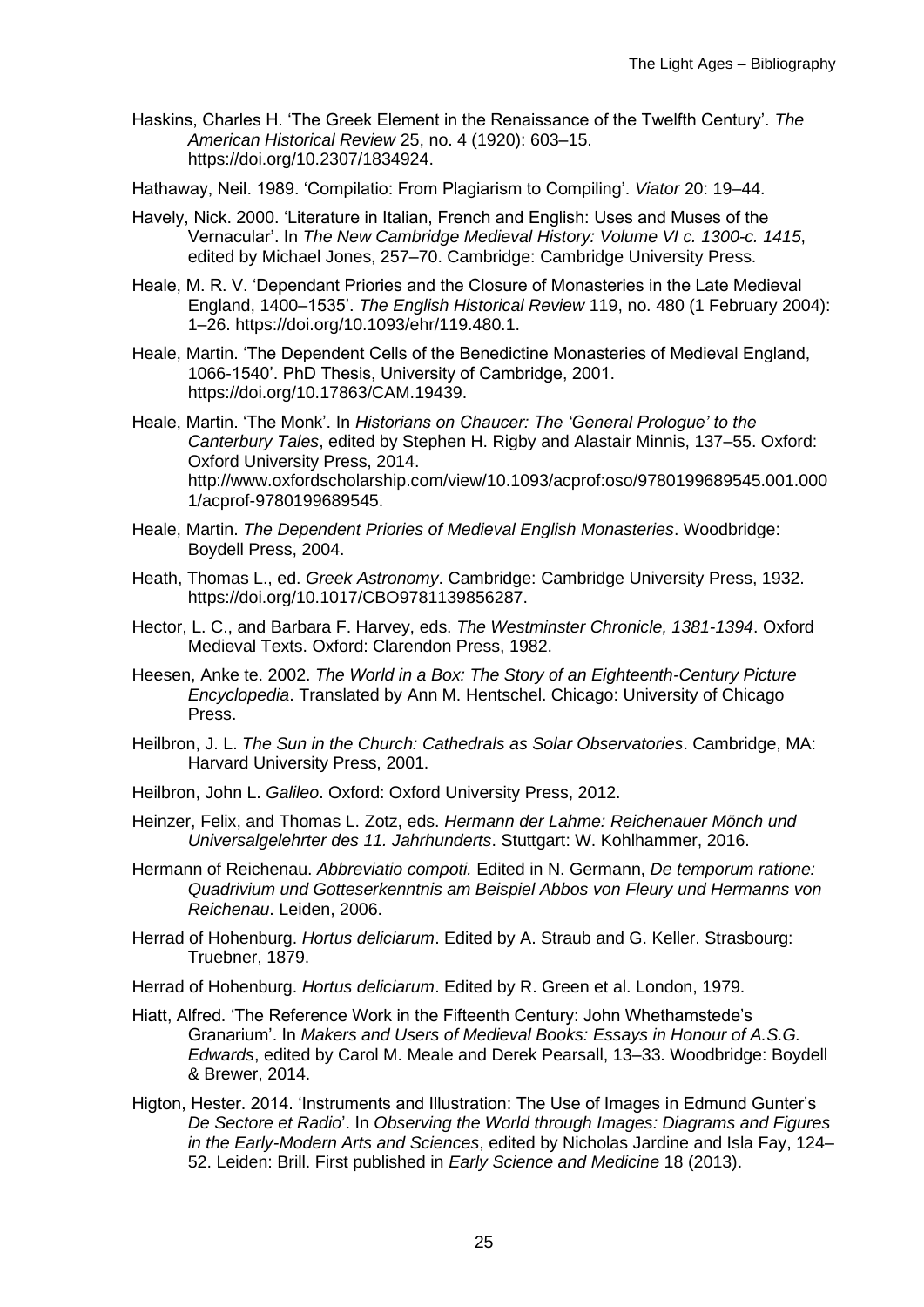Hillenbrand, Carole. *The Crusades: Islamic Perspectives*. Routledge, 2018.

Hoccleve, Thomas. *The Regiment of Princes*. Edited by C. R. Blyth. Kalamazoo, 1999.

- Holsinger, Bruce. *A Burnable Book*. London, 2014.
- Horden, Peregrine. 'A Discipline Of Relevance: The Historiography Of The Later Medieval Hospital'. *Social History of Medicine* 1, no. 3 (1 December 1988): 359–74. https://doi.org/10.1093/shm/1.3.359.
- Horden, Peregrine. 'Travel Sickness: Medicine and Mobility in the Mediterranean from Antiquity to the Renaissance'. In *Rethinking the Mediterranean*, edited by W. V. Harris, 179–99. Oxford: Oxford University Press, 2005.
- Horden, Peregrine. "What's Wrong with Early Medieval Medicine?" *Social History of Medicine* 24, no. 1 (April 1, 2011): 5–25. https://doi.org/10.1093/shm/hkp052.
- Horobin, Simon. 2009. 'The Scribe of Bodleian Library MS Bodley 619 and the Circulation of Chaucer's Treatise on the Astrolabe'. *Studies in the Age of Chaucer* 31 (1): 109–24.
- Hsy, Jonathan. 'Lingua Franca: Overseas Travel and Language Contact in The Book of Margery Kempe'. In *The Sea and Englishness in the Middle Ages: Maritime Narratives, Identity and Culture*, edited by Sebastian I. Sobecki, 159–78. Cambridge: D.S. Brewer, 2011.
- Hudson, Anne, ed. 1978. *Selections from English Wycliffite Writings*. Cambridge: Cambridge University Press.
- Hugh of St Victor, *Didascalicon*. Edited by Jacques-Paul Migne, *Patrologia latina* 176.
- Hunt, R. W. 1978. 'The Library of the Abbey of St Albans'. In *Medieval Scribes, Manuscripts & Libraries: Essays Presented to N. R. Ker*, edited by M. B. Parkes and Andrew G. Watson, 251–77. London: Scolar Press.
- Hunt, R.W. *The Schools and the Cloister: The Life and Writings of Alexander Nequam, 1157- 1217*. Edited and Revised by Margaret Gibson. Oxford: Clarendon, 1984.
- Hunter, William King. *History of the Priory of Coldingham from the Earliest Date to the Present Time*. Edinburgh: Sutherland and Knox, 1858.
- Hussey, S. S. 1970. 'The Minor Poems and the Prose'. *In History of Literature in the English Language, Vol. 1:The Middle Ages*, edited by W. F. Bolton, 229–62. London: Barrie & Jenkins.
- Husson, Matthieu. 'Coping with the Tiny: Measures, Computations, and Reasoning with Small Amounts in Jean Des Murs's Quadrivial Works'. *Erudition and the Republic of Letters* 4, no. 1 (23 January 2019): 146–65. https://doi.org/10.1163/24055069- 00401007.
- Husson, Matthieu. "L'astronomie Alphonsine Dans L'Expositio Intentionis Regis Alfonsii Circa Tabulas Ejus De Jean De Murs." *Archives d'histoire Doctrinale et Littéraire Du Moyen Age* 78 (2011): 229–45.
- Husson, Matthieu. 2012. 'Ways to Read a Table: Reading and Interpolation Techniques in Canons of Early Fourteenth-Century Double-Argument Tables'. *Journal for the History of Astronomy* 43: 299–319.
- Iafrate, Allegra, ed. Matthew Paris: *Le Moine et Le Hasard : Bodleian Library, MS Ashmole 304*. Paris: Classiques Garnier, 2015.
- Iafrate, Allegra. 'Of Stars and Men: Matthew Paris and the Illustrations of MS Ashmole 304'. *Journal of the Warburg and Courtauld Institutes* 76 (2013): 139–77.
- Iafrate, Allegra. 'The Workshop of Fortune: St Albans and the Sortes Manuscripts'. *Scriptorium* 66, no. 1 (2012): 55–87. https://doi.org/10.3406/scrip.2012.4149.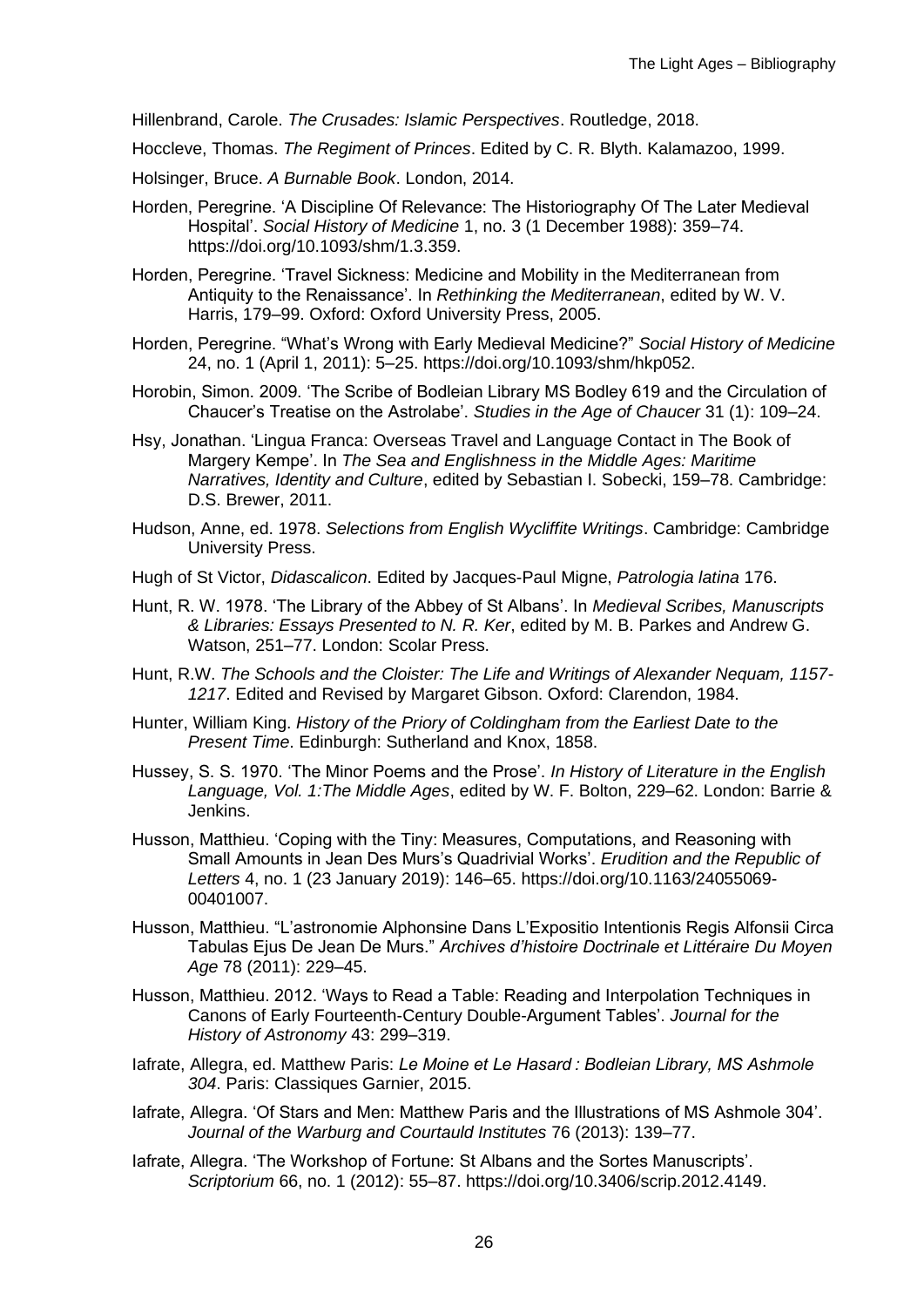- Idrīsī, Muhammad Ibn Muhammad aš-Šarīf. *Géographie d'Édrisi*. Translated by P.A. Jaubert. Paris: Imprimerie royale, 1836.
- Ilardi, Vincent. *Renaissance Vision from Spectacles to Telescopes*. Philadelphia: American Philosophical Society, 2007.
- Ingle, Priyanka, and Arvind Dhabe. 'Pharmacognostic Studies on Terminalia Citrina (Gaertn) Roxb. Ex Fleming'. *Pharmacognosy Journal* 3, no. 20 (1 February 2011): 63–65. https://doi.org/10.5530/pj.2011.20.12.
- Irving, Washington. *A History of the Life and Voyages of Christopher Columbus*. London: John Murray, 1828.
- Isidore of Seville. *Etymologiae*. Edited by W. M. Lindsay. Oxford: Oxford University Press, 1911. http://penelope.uchicago.edu/Thayer/E/Roman/Texts/Isidore
- Isidore of Seville. *The Etymologies of Isidore of Seville*. Translated by Stephen A. Barney, W.J. Lewis, J.A. Beach and Oliver Berghof, with the collaboration of Muriel Hall. Cambridge: Cambridge University Press, 2006.
- Jacquart, Danielle. 'Medical Practice in Paris in the First Half of the Fourteenth Century'. In *Practical Medicine from Salerno to the Black Death*, edited by Luis García Ballester, Roger French, Jon Arrizabalaga, and Andrew Cunningham, 186–210. Cambridge: Cambridge University Press, 1994.
- Jacquart, Danielle. "Anatomy, Physiology, and Medical Theory." In *The Cambridge History of Science: Volume 2: Medieval Science*, edited by David C. Lindberg and Michael H. Shank, 2:590–610. Cambridge: Cambridge University Press, 2013.
- James, M. R. 'On the Glass in the Windows of the Library at St Albans Abbey'. *Proceedings of the Cambridge Antiquarian Society* 8 (1895): 213–20.
- James, M. R. 1899. *A Descriptive Catalogue of the Manuscripts in the Library of Peterhouse*. Cambridge: Cambridge University Press.
- James, M. R. 1909. 'The Catalogue of the Library of the Augustinian Friars at York, Now First Edited from the Manuscript at Trinity College, Dublin'. In *Fasciculus Joanni Willis Clark dicatus*. Cambridge: University Press.
- James, Sarah. 2011. '"Langagis, Whose Reules Ben Not Writen": Pecock and the Uses of the Vernacular'. In *Vernacularity in England and Wales, c. 1300-1550*, edited by Elisabeth Salter and Helen Wicker, 101–17. Turnhout: Brepols.
- Jardine, Lisa, and Anthony Grafton. 1990. '"Studied for Action": How Gabriel Harvey Read His Livy'. *Past & Present* 129: 30–78.
- Jardine, Lisa. *Worldly Goods: A New History of the Renaissance*. London: Papermac, 1997.
- Jardine, Nicholas, and Isla Fay, eds. 2014. *Observing the World through Images: Diagrams and Figures in the Early-Modern Arts and Sciences*. Leiden: Brill. First published as *Early Science and Medicine* 18, nos. 1-2 (2013).
- Jenks, Stuart. 'Astrometeorology in the Middle Ages'. *Isis* 74, no. 2 (1983): 185–210.
- Johnson, Lesley. 'Return to Albion'. In *Arthurian Literature XIII*, edited by Felicity Riddy and James P. Carley, 19–40. Cambridge: D. S. Brewer, 1995.
- Johnston, Stephen. 1994. 'Making Mathematical Practice: Gentlemen, Practitioners and Artisans in Elizabethan England'. PhD Thesis, University of Cambridge.
- Joinville, Jean of. *Life of Saint Louis.* Translated by M.R.B. Shaw in *Chronicles of the Crusades*. Harmondsworth, 1963.
- Jones, Alexander, ed. *Time and Cosmos in Greco-Roman Antiquity*. New York, NY: Institute for the Study of the Ancient World at New York University, 2016.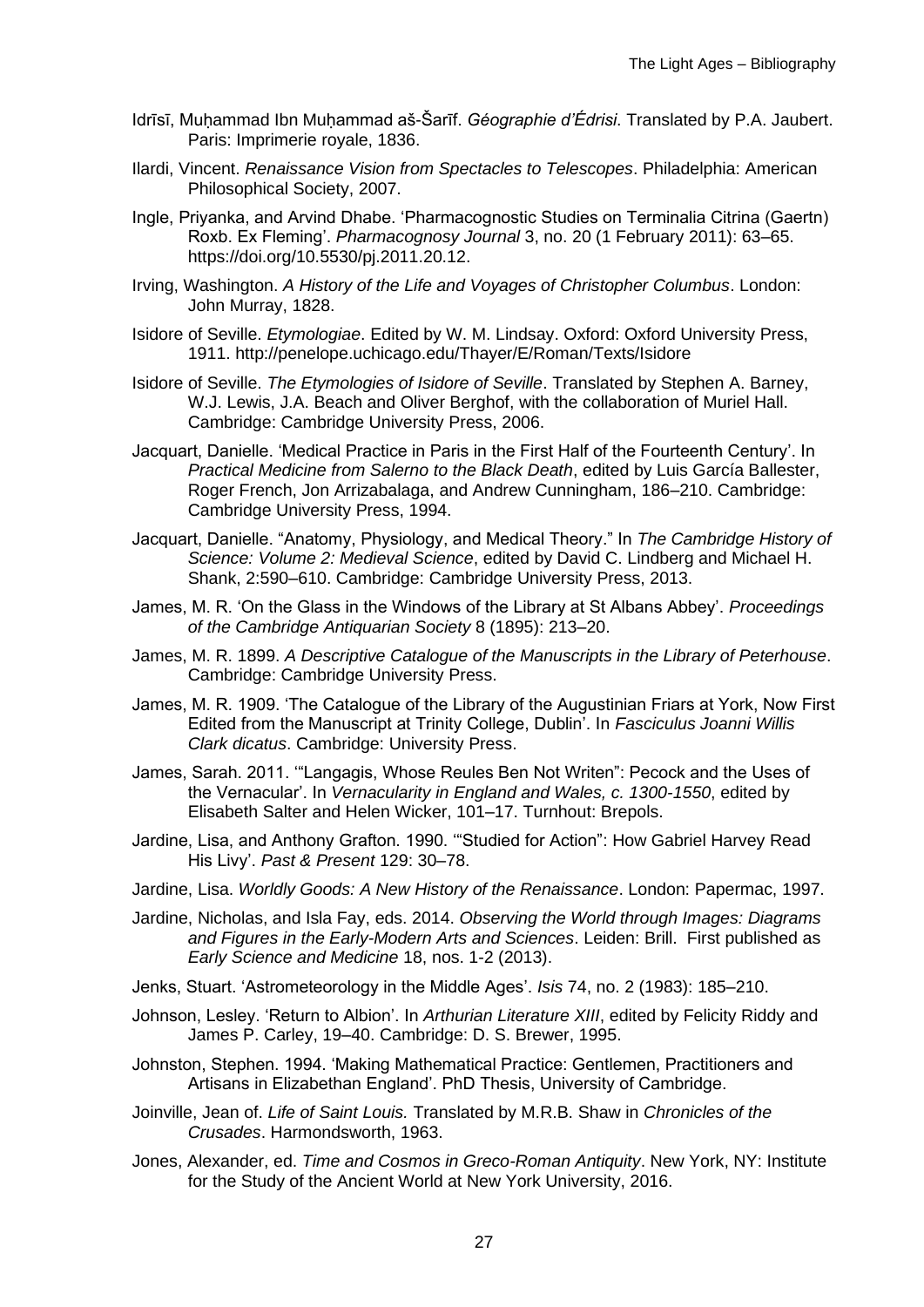- Jones, Alexander. 'Ptolemy's Handy Tables'. *Journal for the History of Astronomy* 48, no. 2 (1 May 2017): 238–41. https://doi.org/10.1177/0021828617706254.
- Jones, Peter Murray. 'Mediating Collective Experience: the Tabula Medicine (1416-1425) as a Handbook for Medical Practice'. In *Between text and patient: the medical enterprise in medieval & early modern Europe*, edited by Florence Eliza Glaze and Brian K. Nance, 279–307. Florence: SISMEL, Edizioni del Galluzzo, 2011.
- Jones, Peter Murray. 1989. 'Four Middle English Translations of John of Arderne'. In *Latin and Vernacular: Studies in Late-Medieval Texts and Manuscripts*, edited by A. J. Minnis, 61–89. Cambridge: Brewer.
- Jones, Peter Murray. 1990. 'British Library MS Sloane 76: A Translator's Holograph'. In *Medieval Book Production: Assessing the Evidence*, edited by Linda L. Brownrigg, 21–39. Los Altos Hills: Red Gull Press.
- Jones, Peter Murray. 2015. 'Language and Register in English Medieval Surgery'. In *Language in Medieval Britain: Networks and Exchanges*, edited by Mary Carruthers, 74–89. Donington: Shaun Tyas.
- Jotischky, Andrew. 2004. 'Leicester, Robert (c.1266–1327x34)'. In *Oxford Dictionary of National Biography*. Oxford: Oxford University Press. http://www.oxforddnb.com/view/article/16370.
- Jotischky, Andrew. 2004. 'Tunsted, Simon (d. 1369)'. In *Oxford Dictionary of National Biography*. Oxford: Oxford University Press. http://www.oxforddnb.com/view/article/27821
- Joyner, Danielle. *Painting the Hortus Deliciarum: Medieval Women, Wisdom, and Time*. University Park: The Pennsylvania State University Press, 2016.
- Juste, David. 'Hermann der Lahme und das Astrolab im Spiegel der neuesten Forschung'. In *Hermann der Lahme: Reichenauer Mönch und Universalgelehrter des 11. Jahrhunderts*, edited by Felix Heinzer and Thomas L. Zotz, 273–84. Stuttgart: W. Kohlhammer, 2016.
- Juste, David. *Les Alchandreana Primitifs: Étude Sur Les plus Anciens Traités Astrologiques Latins d'origine Arabe, Xe Siècle*. Leiden: Brill, 2007.
- Katz, Victor J, with Annette Imhausen, Eleanor Robson, Joseph Dauben, Kim Plofker, and J. Lennart Berggren, eds. *The Mathematics of Egypt, Mesopotamia, China, India, and Islam: A Sourcebook*. Princeton: Princeton University Press, 2007.
- Katz, Victor J., Menso Folkerts, Barnabas Hughes, Roi Wagner, and J. Lennart Berggren, eds. *Sourcebook in the Mathematics of Medieval Europe and North Africa*. Princeton: Princeton University Press, 2016.
- Kaye, Joel. *A History of Balance, 1250–1375: The Emergence of a New Model of Equilibrium and Its Impact on Thought*. Cambridge: Cambridge University Press, 2014. https://doi.org/10.1017/CBO9781139236225.
- Kennedy, E. S. 1959. 'A Horoscope of Messehalla in the Chaucer Equatorium Manuscript'. *Speculum* 34 (4): 629–30.
- Kennedy, E. S. *Studies in the Islamic Exact Sciences*. Beirut: American University of Beirut, 1983.
- Kennedy, E. S. The Planetary Equatorium of Jamshīd Ghīyāth al-Dīn al-Kāshī (Princeton, 1960)
- Kibre, Pearl. 'Albertus Magnus on Alchemy'. In *Albertus Magnus and the Sciences: Commemorative Essays 1980*, edited by James A. Weisheipl, 187–202. Toronto: Pontifical Inst. of Mediaeval Studies, 1980.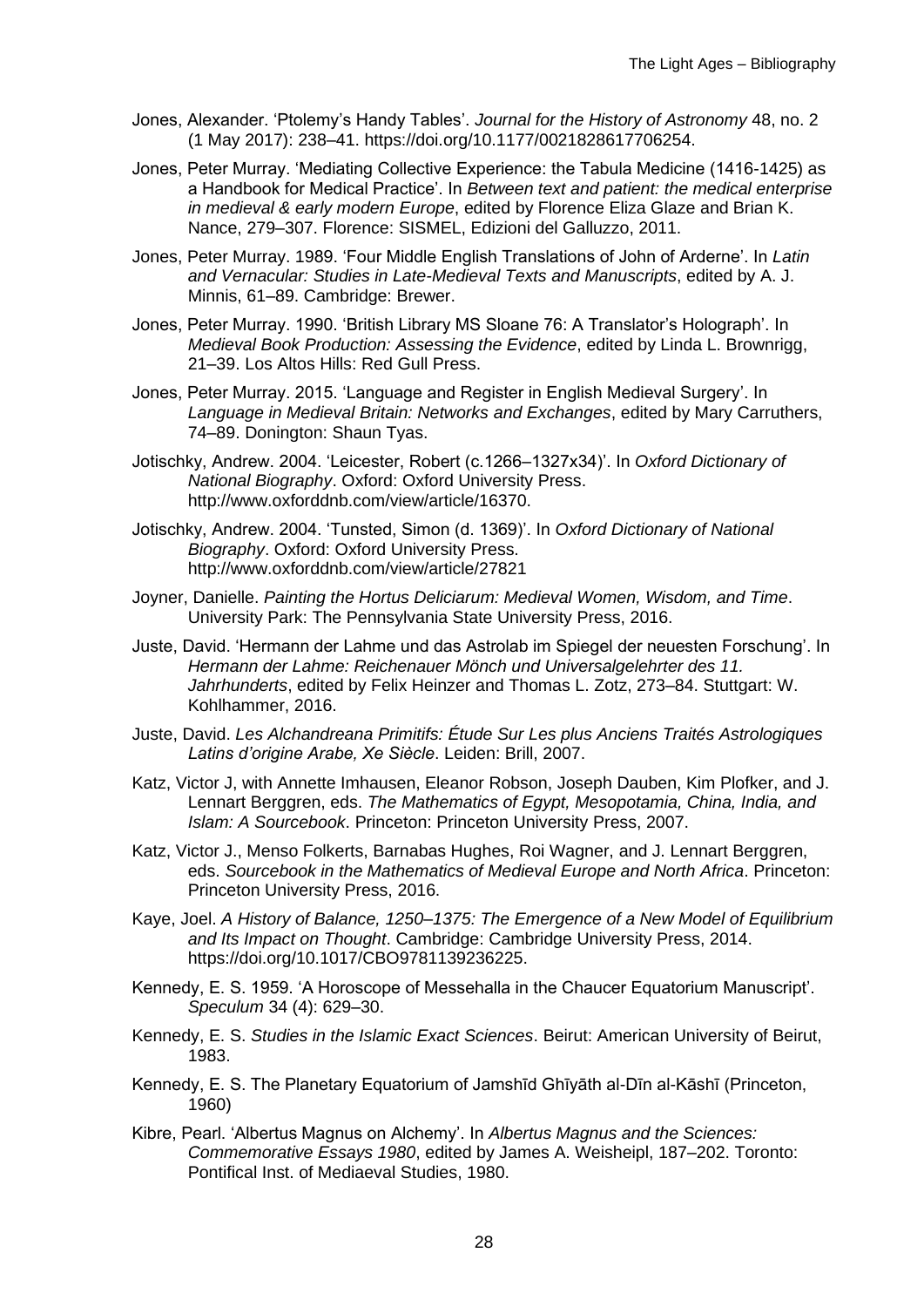- Kibre, Pearl. 'Lewis of Caerleon, Doctor of Medicine, Astronomer, and Mathematician (d. 1494?)'. *Isis* 43, no. 2 (1952): 100–108.
- Kieckhefer, Richard. 'Rethinking How to Define Magic'. In *The Routledge History of Medieval Magic*, edited by Sophie Page and Catherine Rider, 15–25. London: Routledge, 2019.
- King, David A. 'European Astrolabes to ca. 1500: An Ordered List'. In *Astrolabes in Medieval Cultures*, edited by Josefina Rodríguez-Arribas, Charles Burnett, Silke Ackermann, and Ryan Szpiech, 357–66. Leiden: Brill, 2019.
- King, David A. 'Folk Astronomy in the Service of Religion: The Case of Islam'. In *Astronomies and Cultures : Papers Derived from the Third 'Oxford' International Symposium on Archaeoastronomy, St. Andrews, UK, September 1990*, edited by C. L. N. Ruggles and Nicholas J. Saunders, 124–38. Niwot: University Press of Colorado, 1993.
- King, David A. 'On the Early History of the Universal Astrolabe in Islamic Astronomy, and the Origin of the Term "Shakkaziyya" in Medieval Scientific Arabic'. *Journal for the History of Arabic Science* 3 (1979): 244–57.
- King, David A. *In Synchrony With The Heavens: Studies In Astronomical Timekeeping and Instrumentation In Medieval Islamic Civilization. Volume Two: Instruments of Mass Calculation*. Leiden: Brill, 2005.
- Kirkland, Brad Charles Albert. '"Now Thrive the Armourers": The Development of the Armourers' Crafts and the Forging of Fourteenth-Century London'. PhD, University of York, 2015. http://etheses.whiterose.ac.uk/11246/.
- Knighton, Henry. *Knighton's Chronicle 1337-1396*. Edited by G. H. Martin. Oxford Medieval Texts. Oxford: Clarendon Press, 1995.
- Knorr, Wilbur R. 'The Latin Sources of Quadrans Vetus, and What They Imply for Its Authorship and Date'. In *Texts and Contexts in Ancient and Medieval Science: Studies on the Occasion of John E. Murdoch's Seventieth Birthday*, edited by Edith Dudley Sylla and John Emery Murdoch, 23–67. Leiden: Brill, 1997.
- Knorr, Wilbur R. 'Two Medieval Monks and Their Astronomy Books: MSS. Bodley 464 and Rawlinson C.117'. *Bodleian Library Record* 14, no. 4 (1993): 269–84.
- Knowles, David, and Christopher Nugent Lawrence Brooke, eds. *The Monastic Constitutions of Lanfranc*. Rev. ed., Reprinted. Oxford Medieval Texts. Oxford: Clarendon Press, 2008.
- Knowles, David. *The Monastic Order in England: A History of Its Development from the Times of St. Dunstan to the Fourth Lateran Council, 940-1216*. Second ed. Cambridge: Cambridge University Press, 1963.
- Knowles, David. *The Religious Orders in England, Volume I*. Cambridge: Cambridge University Press, 1948.
- Knowles, David. *The Religious Orders in England, Volume II: The End of the Middle Ages*. Cambridge: Cambridge University Press, 1955.
- Kogman-Appel, Katrin. 'The Geographical Concept of the Catalan Mappamundi'. In *Knowledge in Translation: Global Patterns of Scientific Exchange, 1000-1800 CE*, edited by Patrick Manning and Abigail Owen, 19–40. Pittsburgh: University of Pittsburgh Press, 2018.
- Kojima, Takashi. *The Japanese Abacus, Its Use and Theory.* Quoted by Luis Fernandes, 'The Abacus vs. the Electric Calculator', https://www.ee.ryerson.ca/~elf/abacus/abacus-contest.html.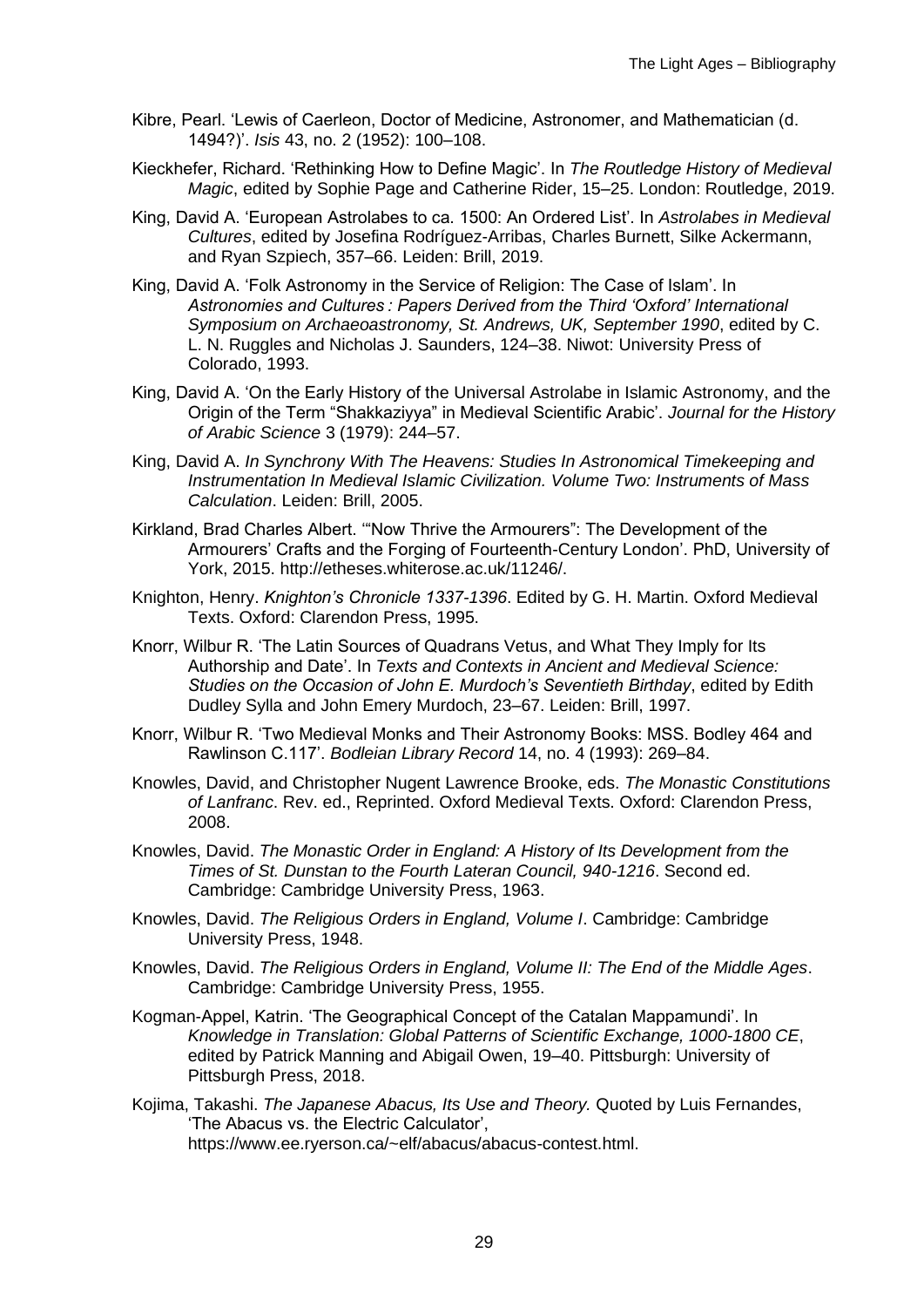- Kremer, Richard L. 'Marcus Schinnagel's Winged Polyptych of 1489: Astronomical Computation in a Liturgical Format'. *Journal for the History of Astronomy* 43, no. 3 (2012): 321–45. https://doi.org/10.1177/002182861204300305.
- Kren, Claudia. 'Alain De Lille'. In *Complete Dictionary of Scientific Biography*, 1:91–92. Detroit, MI: Charles Scribner's Sons, 2008.
- Kren, Claudia. 'The Traveler's Dial in the Late Middle Ages: The Chilinder'. *Technology and Culture* 18, no. 3 (1977): 419–35. https://doi.org/10.2307/3103900.
- Krochalis, Jeanne E. 1991. 'Postscript: The "Equatorie of the Planetis" as a Translator's Manuscript'. *The Chaucer Review* 26 (1): 43–47.
- Kully, Rolf Max. 'Cisiojanus: Comment Savoir Le Calendrier Par Coeur'. In *Jeux de Memoire. Aspects de La Mnémotechnie Médiéval*, 149–56, 1985.
- Kunitzsch, Paul. 1977. *Mittelalterliche astronomisch-astrologische Glossare mit arabischen Fachausdrücken*. Sitzungsberichte der Bayerischen Akademie der Wissenschaften. Philosophisch-Historische Klasse, Heft 5. München: Verlag der Bayerischen Akademie der Wissenschaften.
- Kunitzsch, Paul. 1981. 'On the Authenticity of the Treatise on the Composition and Use of the Astrolabe Ascribed to Messahalla'. *Archives Internationales d'Histoire des Sciences* 31: 42–62.
- Kunitzsch, Paul. 1982. 'Glossar des arabischen Fachausdrücke in der mittelalterlichen europäischen Astrolabliteratur'. *Nachrichten der Akademie der Wissenschaften in Göttingen: Philologisch-historische Klasse*, no. 11: 455–571.
- Kunitzsch, Paul. *Typen von Sternverzeichnissen in astronomischen Handschriften des zehnten bis vierzehnten Jahrhunderts*. Wiesbaden: Harrassowitz, 1966.
- Kurtz, Patricia Deery, and Linda Ehrsam Voigts. 2011. 'The Significance of Now-Dispersed Bute 13: A Mixed-Language Scientific Manuscript'. In *Communicating Early English Manuscripts*, edited by Päivi Pahta and Andreas H. Jucker, 38–54. Cambridge: Cambridge University Press.
- Kyrfoth, Charles. *Compotus manualis ad vsum Oxoniensium*. Oxford: Charles Kyrfoth, 1519.
- Laird, Edgar. 2007. 'Chaucer and Friends: The Audience for the "Treatise on the Astrolabe"'. *The Chaucer Review* 41 (4): 439–44.
- Laird, W. R. 'Robert Grosseteste On The Subalternate Sciences'. *Traditio* 43 (1987): 147–69.
- Lapidge, Michael, and Peter S. Baker. 'More Acrostic Verse by Abbo of Fleury'. *The Journal of Medieval Latin* 07 (1 January 1997): 1–27. https://doi.org/10.1484/J.JML.2.304427.
- Lawrence, C. H. 'The University in State and Church'. In *The History of the University of Oxford, Volume I: The Early Oxford Schools*, edited by J. I. Catto, 97–150. Oxford: Clarendon Press, 1984.
- Lawrence-Mathers, Anne E. 'John of Worcester and the Science of History'. *Journal of Medieval History* 39, no. 3 (1 September 2013): 255–74. https://doi.org/10.1080/03044181.2013.798742.
- Lawrence-Mathers, Anne. 'Computus and Chronology in Anglo-Norman England'. In *Writing History in the Anglo-Norman World: Manuscripts, Makers and Readers, c1066-c1250*, edited by Laura Cleaver and Andrea Worm, 53–68. Woodbridge: Boydell, 2018.
- Le Bailly, Matthieu, and Françoise Bouchet. 'A First Attempt to Retrace the History of Dysentery Caused by Entamoeba Histolytica'. In *Sanitation, Latrines and Intestinal Parasites in Past Populations*, edited by Piers D. Mitchell, 219–28. Farnham: Ashgate, 2015.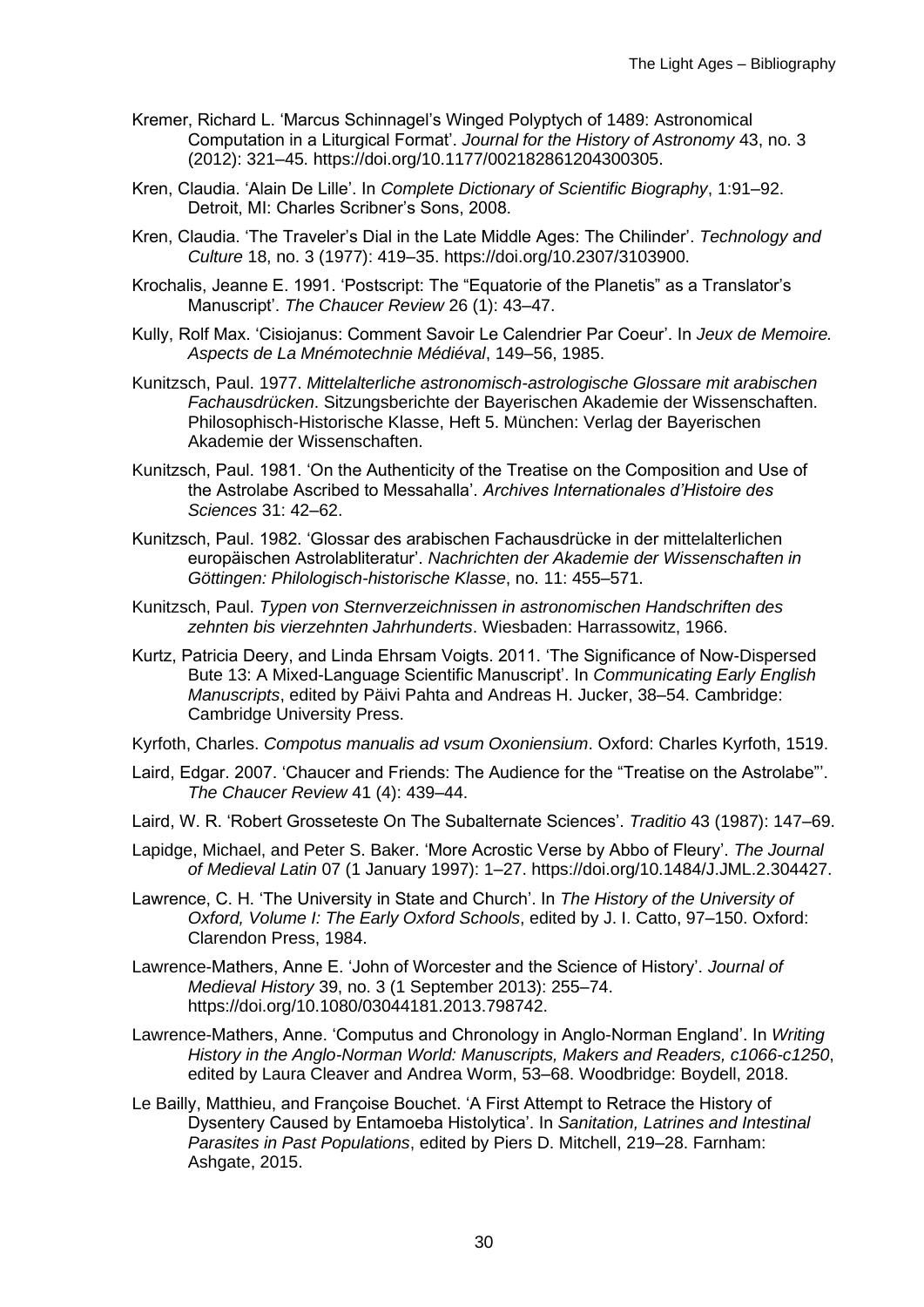- Leach, Arthur Francis. *Educational Charters and Documents 598 to 1909*. Cambridge, University Press, 1911.
- Leff, Gordon. 'The Trivium and the Three Philosophies'. In *A History of the University in Europe, Volume I: Universities in the Middle Ages*, edited by Hilde de Ridder-Symoens, 307–36. Cambridge: Cambridge University Press, 1992.
- Legg, J. Wickham. *The Sarum Missal: Edited from Three Early Manuscripts*. Oxford: Clarendon Press, 1916.
- Leland, John. 1709. *Commentarii de scriptoribus Britannicis*. Oxford: E Theatro Sheldoniano.
- Leland, John. 1774. *Joannis Lelandi antiquarii De rebus Britannicis collectanea*. Edited by Thomas Hearne. 6 vols. London: Benjamin White.
- Lemay, Richard. 'Gerard of Cremona'. In *Complete Dictionary of Scientific Biography*, 15:173–92. Detroit, MI: Charles Scribner's Sons, 2008.
- Lemay, Richard. *Abu Maʻshar and Latin Aristotelianism in the Twelfth Century: The Recovery of Aristotle's Natural Philosophy through Arabic Astrology. Publication of the Faculty of Arts and Sciences*. Beirut: American University of Beirut, 1962.
- Leopold, J. H. 1995. 'Collecting Instruments in Protestant Europe Before 1800'. *Journal of the History of Collections* 7 (2): 151–57.
- Léotaud, Alban. 1997. 'The Benedictines at Oxford, 1283-1539'. In *Benedictines in Oxford*, edited by Henry Wansbrough and Anthony Marett-Crosby, 20–36. London: Darton, Longman & Todd.
- Lerer, Seth. 2004. 'Chaucer's Sons'. *University of Toronto Quarterly* 73 (3): 906–15.
- Lester, Geoffrey A. 'The Earliest English Sailing Directions'. In *Popular and Practical Science of Medieval England*, edited by Lister M. Matheson, 331–67. East Lansing: Colleagues Press, 1994.
- Lev, Efraim, and Zohar Amar. '"Fossils" of Practical Medical Knowledge from Medieval Cairo'. *Journal of Ethnopharmacology* 119, no. 1 (2 September 2008): 24–40. https://doi.org/10.1016/j.jep.2008.05.042.
- Levett, Ada Elizabeth. *Studies in Manorial History*. Edited by Helen Maud Cam, M. Coate, and Lucy Sutherland. Oxford: Clarendon Press, 1938.
- Lewis, C. S. *The Discarded Image; an Introduction to Medieval and Renaissance Literature*. Cambridge: Cambridge University Press, 1964.
- Lewis, Neil. 'Robert Grosseteste'. In *A Companion to Philosophy in the Middle Ages*, edited by Jorge J. E. Gracia and Timothy B. Noone, 597–606. Malden, MA: Blackwell, 2006.
- Lewis, Neil. 'Robert Grosseteste's On Light: An English Translation'. In *Robert Grosseteste and His Intellectual Milieu: New Editions and Studies*, edited by John Flood, James R. Ginther, and Joseph W. Goering, 239–47. Toronto: Pontifical Institute of Mediaeval Studies, 2013.
- Lewry, P. Osmund. 'Grammar, Logic and Rhetoric'. In *The History of the University of Oxford, Volume I: The Early Oxford Schools*, edited by J. I. Catto, 401–33. Oxford: Clarendon Press, 1984.
- Leyser, Henrietta. *Beda: A Journey to the Seven Kingdoms at the Time of Bede*. Head of Zeus, 2015.
- Lignières, Jean of. 1955. 'Compositio equatorii secundum Johannem de Lineriis'. From Brussels, Royal Library, MS 10124, ff. 142v-146r. In *The Equatorie of the Planetis,*  edited by Derek J. Price, 188-196. Cambridge: Cambridge University Press.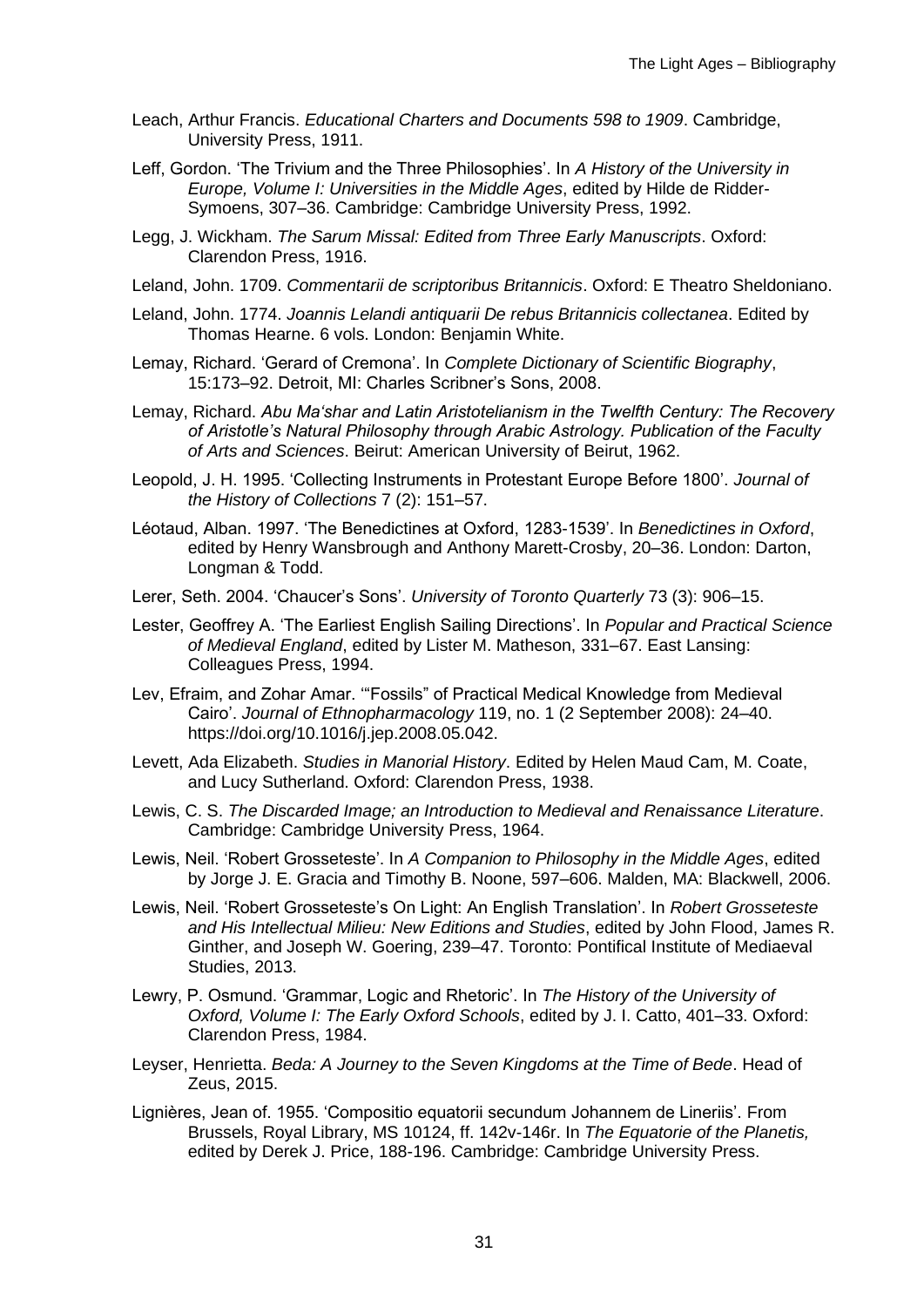- Lilao Franca, Oscar, and Carmen Castrillo González. 1997. *Catálogo de manuscritos de la biblioteca universitaria de Salamanca*. Salamanca: Ediciones Universidad de Salamanca.
- Lindberg, David C. 'Roger Bacon's Theory of the Rainbow: Progress or Regress?' *Isis* 57, no. 2 (1966): 235–48.
- Lindberg, David C. 'The Medieval Church Encounters the Classical Tradition: Saint Augustine, Roger Bacon, and the Handmaiden Metaphor'. In *When Science & Christianity Meet*, edited by David C. Lindberg and Ronald L. Numbers, 7–32. Chicago: Univ. of Chicago Press, 2003.
- Lindberg, David C. *The Beginnings of Western Science: The European Scientific Tradition in Philosophical, Religious, and Institutional Context, Prehistory to A.D. 1450*. 2nd ed. Chicago: University of Chicago Press, 2007.
- Lindberg, David C., and Katherine H. Tachau. 'The Science of Light and Color, Seeing and Knowing'. In *The Cambridge History of Science, Vol. 2: Medieval Science*, edited by David C. Lindberg and Michael H. Shank, 485–511. New York: Cambridge University Press, 2013.
- Lindberg, David C., and Michael H. Shank, eds. *The Cambridge History of Science: Medieval Science, Vol. 2: Medieval Science*. New York: Cambridge University Press, 2013.
- Litt, Thomas. *Les corps célestes dans l'univers de saint Thomas d'Aquin*. Louvain: Publications universitaires, 1963.
- Little, A. G., ed. *Roger Bacon Essays*. Oxford: Clarendon press, 1914.
- Liversidge, Anthony. 'Interview: Derek de Solla Price'. *OMNI* (Dec. 1982), 89–102 and 136.
- Logan, F. Donald. 2014. *University Education of the Parochial Clergy in Medieval England: The Lincoln Diocese, c. 1300-c. 1350*. Toronto: Pontifical Institute of Mediaeval **Studies**
- Long, Pamela O. 2009. 'Review of Lissa Roberts, Simon Schaffer and Peter Dear (eds.), *The Mindful Hand: Inquiry and Invention from the Late Renaissance to Early Industrialization*'. *Nuncius* 24 (1): 216–18.
- Long, Pamela O. 2011. *Artisan/practitioners and the Rise of the New Sciences, 1400-1600*. Corvallis: Oregon State University Press.
- Lorch, R. P. 'The Astronomical Instruments of Jābir Ibn Aflah and the Torquetum'. *Centaurus* 20, no. 1 (1 March 1976): 11–35. https://doi.org/10.1111/j.1600-0498.1976.tb00214.x.
- Lucentini, Paolo, and V. Perrone Compagni. *I Testi e i Codici Di Ermete Nel Medioevo*. Hermetica Mediaevalia 1. Firenze: Polistampa, 2001.
- Maas, Ad. 2010. 'The Storyteller and the Altar: Museum Boerhaave and Its Objects'. In *The Exhibition as Product and Generator of Scholarship*, edited by Susanne Lehmann-Brauns, Christian Sichau, and Helmuth Trischler, 59–69. Preprint 399. Max Planck Institute for the History of Science. http://www.mpiwgberlin.mpg.de/en/resources/preprints.
- Maas, Ad. 2013. 'How to Put a Black Box in a Showcase: History of Science Museums and Recent Heritage'. *Studies in History and Philosophy of Science Part A* 44 (4): 660– 68.
- Machamer, Peter K. 'Aristotle on Natural Place and Natural Motion'. *Isis* 69, no. 3 (1978): 377–87.
- Mackie, Frederick Peter. 'The Clerical Population of the Province of York: An Edition of the Clerical Poll Tax Enrolments 1377-1381'. D.Phil. Thesis, University of York, 1998.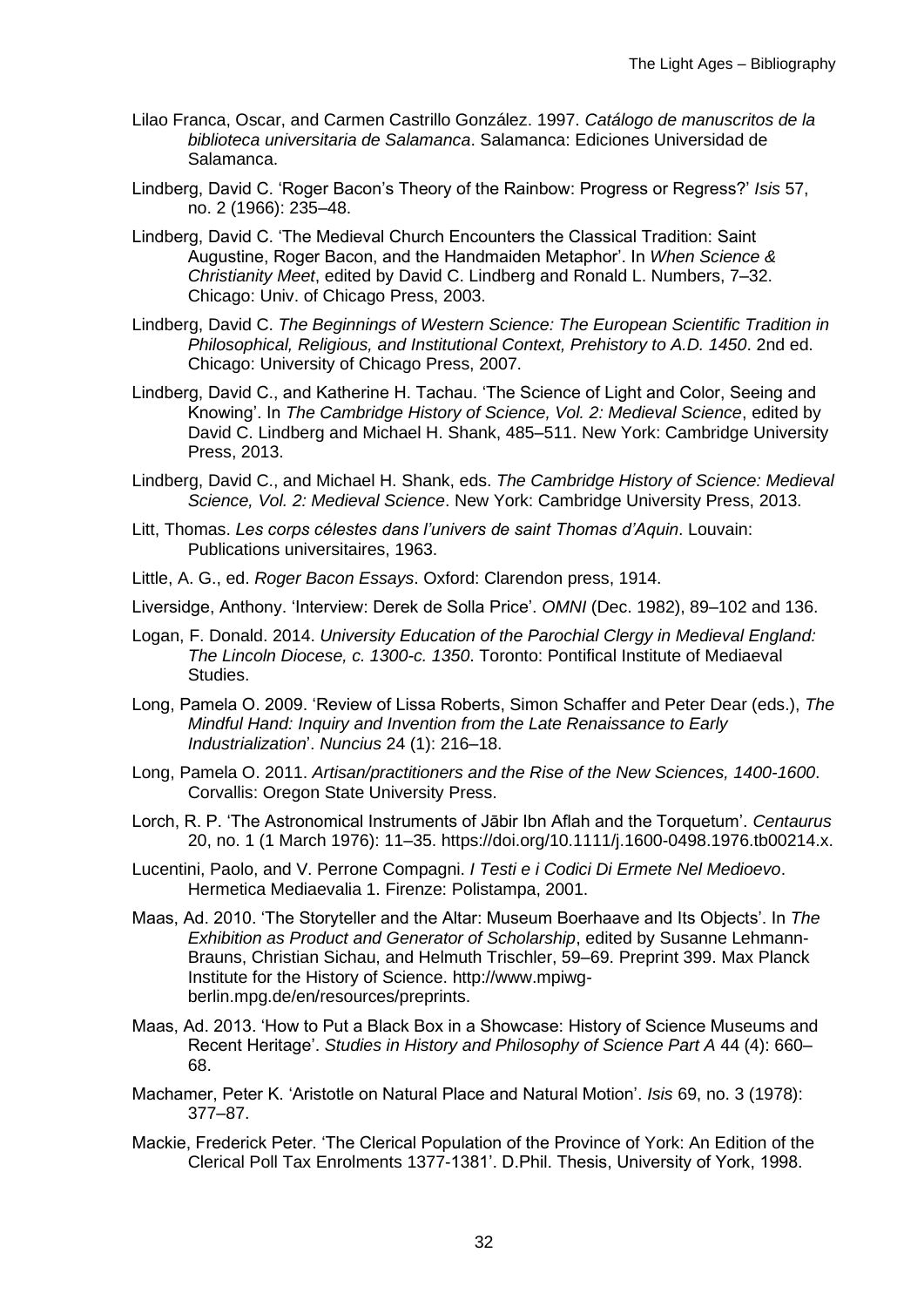- Madden, Frederic, Bulkeley Bandinel, and John Gough Nichols, eds. *Collectanea Topographica et Genealogica*. London: J. B. Nichols and son, 1834.
- Maddison, F., B. Scott, and A. Kent. 'An Early Medieval Water-Clock'. *Antiquarian Horology* 3 (1962): 348–53.
- Maddison, Francis. 1969. *Medieval Scientific Instruments and the Development of Navigational Instruments in the XVth and XVIth Centuries*. Coimbra: Junta de Investigações do Ultramar-Lisboa.
- Maimonides, Moses. *The Guide of the Perplexed.* Translated by Shlomo Pines. Chicago: University of Chicago Press, 1963.
- Malden, H.E., ed. *A History of the County of Surrey*. London: Victoria County History, 1967.
- Malpangotto, Michela. 'Les premiers manuscrits des Theoricae novae planetarum de Georg Peurbach : présentation, description, évolution d'un ouvrage'. *Revue d'histoire des sciences* 65, no. 2 (2012): 339–80.
- Mandelbrote, Scott. 2010. 'The Library of Peterhouse, Cambridge and the Problem of the Spatial Arrangement of Knowledge during the Sixteenth and Seventeenth Centuries'. In *Museum, Bibliothek, Stadtraum: Räumliche Wissensordnungen 1600-1900*, edited by Robert Felfe and Kirsten Wagner, 23–76. Berlin: LIT Verlag.
- Mandonnet, Pierre. *Siger de Brabant et l'averroïsme latin au XIIIme siècle; étude critique et documents inédits*. Fribourg: Librairie de l'Université, 1899.
- Marsh, Oliver. "Life Cycle of a Star: Carl Sagan and the Circulation of Reputation." *The British Journal for the History of Science* 52, no. 3 (September 2019): 467–86. https://doi.org/10.1017/S0007087419000049.
- Matthew Paris. *Chronica Majora*. Edited by Henry Luard. Rolls Series. London: Longman, 1880.
- Matthew Paris. *Matthew Paris's English History*. Translated by J.A. Giles. London: Henry Bohn, 1854.
- Matthew Paris. *The Illustrated Chronicles of Matthew Paris: Observations of Thirteenth-Century Life*. Edited by Richard Vaughan. Stroud, 1993.
- Matthews, David. *Medievalism: A Critical History*. Woodbridge: Boydell & Brewer, 2015.
- McCluskey, Stephen C. 'Astronomies and Rituals at the Dawn of the Middle Ages'. In *Astronomies and Cultures : Papers Derived from the Third 'Oxford' International Symposium on Archaeoastronomy, St. Andrews, UK, September 1990*, edited by C. L. N. Ruggles and Nicholas J. Saunders, 100–123. Niwot: University Press of Colorado, 1993.
- McCluskey, Stephen C. 'Gregory of Tours, Monastic Timekeeping, and Early Christian Attitudes to Astronomy'. *Isis* 81, no. 1 (1 March 1990): 8–22. https://doi.org/10.1086/355246.
- McCluskey, Stephen C. 'Matters Arising: The Colour of Sirius in the Sixth Century'. *Nature* 325 (1 January 1987): 87.
- McCluskey, Stephen C. 1998. *Astronomies and Cultures in Early Medieval Europe*. Cambridge: Cambridge University Press.
- McGill University. *The Calendar and the Cloister: St John's College MS 17*. Commentary by Faith Wallis. http://digital.library.mcgill.ca/ms-17/index.htm.
- McKitterick, Rosamond. "Books and Sciences Before Print." In *Books and the Sciences in History*, edited by Marina Frasca-Spada and Nicholas Jardine, 13–34. Cambridge: Cambridge University Press, 2000.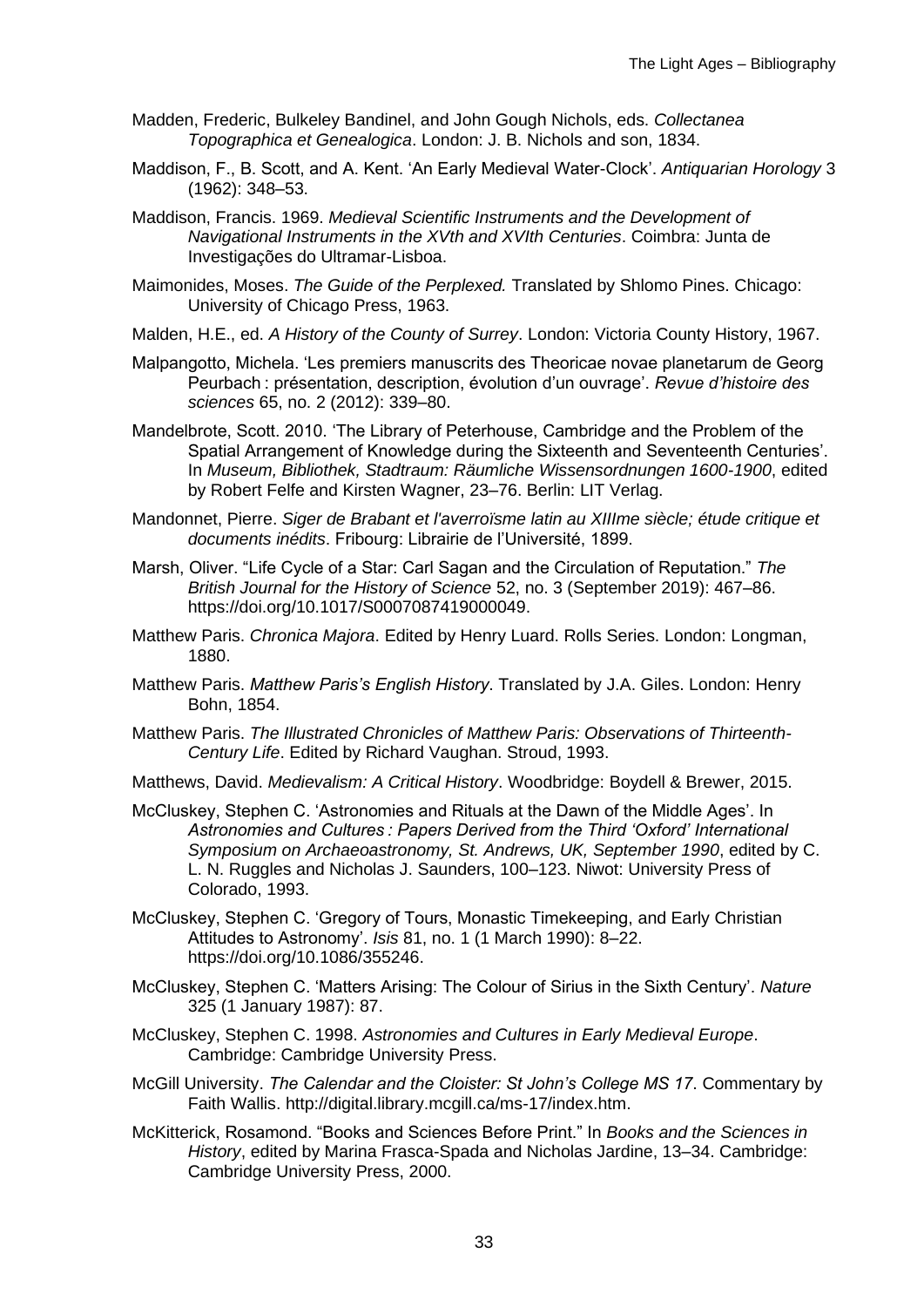- McSparran, Frances, ed. 2001. Middle English Dictionary. University of Michigan. http://quod.lib.umich.edu/m/med/.
- Mcternan, John. 'Why Big Ben's Silence Upsets so Many Brits'. CNN. Accessed 10 October 2018. https://www.cnn.com/2017/08/21/opinions/big-ben-bongs-mcternanopinion/index.html.
- McVaugh, Michael R. 'The Nature and Limits of Medical Certitude at Early Fourteenth-Century Montpellier'. *Osiris* 6 (1990): 62–84.
- McVaugh, Michael, and Frederick Behrends. 'Fulbert of Chartres' Notes on Arabic Astronomy'. *Manuscripta* 15, no. 3 (1 November 1971): 172–77. https://doi.org/10.1484/J.MSS.3.688.
- McVaugh, Michael. 'Arnald of Villanova and Bradwardine's Law'. *Isis* 58, no. 1 (1967): 56– 64.
- McVaugh, Michael. 'The "Experience-Based Medicine" of the Thirteenth Century'. *Early Science and Medicine* 14, no. 1/3 (2009): 105–30.
- McVaugh, Michael. 'Theriac at Montpellier 1285-1325 (with an Edition of the "Questiones de Tyriaca" of William of Brescia)'. *Sudhoffs Archiv* 56, no. 2 (1972): 113–44.
- Mead, Jenna. 2006. 'Geoffrey Chaucer's Treatise on the Astrolabe'. *Literature Compass* 3 (5): 973–91.
- Means, Laurel. '"Ffor as Moche as Yche Man May Not Haue Þe Astrolabe": Popular Middle English Variations on the Computus'. *Speculum* 67, no. 3 (1992): 595–623. https://doi.org/10.2307/2863658.
- Mercier, Raymond. 'Astronomical Tables in the Twelfth Century'. In *Adelard of Bath: An English Scientist and Arabist of the Early Twelfth Century*, 87–118. London: Warburg Institute, 1987.
- Merton, Robert K. *On the Shoulders of Giants: A Shandean Postscript*. New York: Free Press, 1965.
- Metlitzki, Dorothee. *The Matter of Araby in Medieval England*. Yale University Press, 2005.
- Mieszkowski, Gretchen. 2006. *Medieval Go-Betweens and Chaucer's Pandarus*. New York: Palgrave Macmillan.
- Millás Vallicrosa, José María. 1943. *Estudios Sobre Azarquiel*. Madrid: Consejo Superior de Investigaciones Científicas.
- Millás Vallicrosa, José María. *Assaig d'història de les idees físiques i matemàtiques a la Catalunya medieval*. Barcelona, 1931.
- Miller, David Marshall. 'The Thirty Years War and the Galileo Affair'. *History of Science* 46 (March 2008): 49–74.
- Mills, Allan A. 'Altitude Sundials for Seasonal and Equal Hours'. *Annals of Science* 53, no. 1 (1 January 1996): 75–84. https://doi.org/10.1080/00033799600200121.
- Mimura, Taro. 2015. 'The Arabic original of (ps.) Māshā'allāh's *Liber de orbe*: its date and authorship'. *The British Journal for the History of Science* 48 (2): 321–52.
- Minio-Paluello, l. 'Iacobus Veneticus Grecus: Canonist and Translator of Aristotle'. *Traditio* 8 (1952): 265–304.
- Minnis, A. J. 1984. *Medieval Theory of Authorship: Scholastic Literary Attitudes in the Later Middle Ages*. London: Scolar Press.
- Minois, Joël. 'L'Horologium Stellare Monasticum a-t-Il Été Écrit Pour Fleury?' In *Abbon, Un Abbé de l'an Mil*, edited by Annie Dufour and Gillette Labory, 6:47–68. Bibliothèque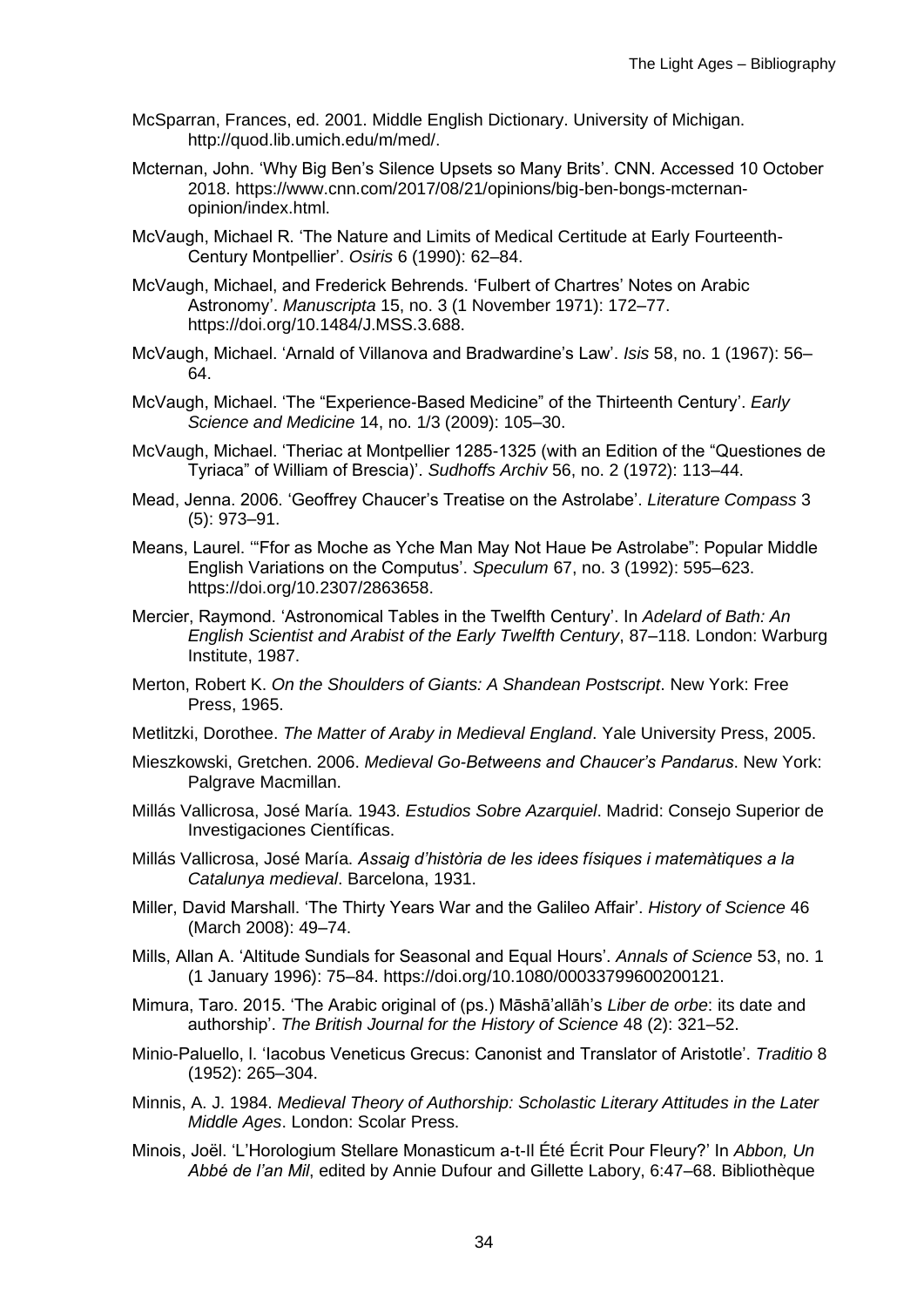d'histoire Culturelle Du Moyen Âge 6. Turnhout: Brepols, 2008. https://doi.org/10.1484/M.BHCMA-EB.3.184..

- Miolo, Laure. 'In Quest of Jean Des Murs's Library: An Overview of His Readings and Uses of Manuscripts'. *Erudition and the Republic of Letters* 4, no. 1 (23 January 2019): 13– 39. https://doi.org/10.1163/24055069-00401002.
- Mirot, Léon. 'Le Procès de Maître Jean Fusoris'. *Mémoires de La Société de l'histoire de Paris et de l'Ile-de-France* 27 (1900): 137–287.
- Mitchell, J. Allan. 'Transmedial Technics in Chaucer's Treatise on the Astrolabe: Translation, Instrumentation, and Scientific Imagination'. *Studies in the Age of Chaucer* 40, no. 1 (22 December 2018): 1–41. https://doi.org/10.1353/sac.2018.0000.
- Mitchell, J. B. 'The Matthew Paris Maps'. *The Geographical Journal* 81, no. 1 (1933): 27–34. https://doi.org/10.2307/1783890.
- Mitchell, Piers D. 'Retrospective Diagnosis and the Use of Historical Texts for Investigating Disease in the Past'. *International Journal of Paleopathology* 1, no. 2 (1 October 2011): 81–88. https://doi.org/10.1016/j.ijpp.2011.04.002.
- Mitchell, Piers D., ed. *Sanitation, Latrines and Intestinal Parasites in Past Populations*. Aldershot: Ashgate, 2015.
- Mitchell, Piers D., Eliezer Stern, and Yotam Tepper. 'Dysentery in the Crusader Kingdom of Jerusalem: An ELISA Analysis of Two Medieval Latrines in the City of Acre (Israel)'. *Journal of Archaeological Science* 35, no. 7 (1 July 2008): 1849–53. https://doi.org/10.1016/j.jas.2007.11.017.
- Molland, George. 'Roger Bacon and the Hermetic Tradition in Medieval Science'. *Vivarium* 31, no. 1 (1 January 1993): 140–60. https://doi.org/10.1163/156853493X00123.
- Molland, George. 'Swineshead, Roger (d. 1365?)'. *Oxford Dictionary of National Biography*. https://doi.org/10.1093/ref:odnb/52682.
- Mommsen, Theodore E. 'Petrarch's Conception of the "Dark Ages"'. *Speculum* 17, no. 2 (1942): 226–42. https://doi.org/10.2307/2856364.
- Mooney, Linne R. 1999. 'Chaucer and Interest in Astronomy at the Court of Richard II'. In *Chaucer in Perspective : Middle English Essays in Honour of Norman Blake*, edited by Geoffrey Lester, 139–60. Sheffield: Sheffield Academic Press.
- Mooney, Linne R. 2004. 'Manuscript Evidence for the Use of Medieval English Scientific and Utilitarian Texts'. In *Interstices: Studies in Middle English and Anglo-Latin Texts in Honour of A. G. Rigg*, edited by Richard Firth Green and Linne R. Mooney, 184–202. Toronto: University of Toronto Press.
- Mooney, Linne R. 2006. 'Chaucer's Scribe'. *Speculum* 81 (1): 97–138.
- Moor, Bayley. 'Residents Frustrated at "medieval" Cellphone Coverage in the Far North'. *Stuff*, 29 August 2018. https://www.stuff.co.nz/auckland/localnews/northland/106654790/residents-frustrated-at-medieval-cellphone-coverage-inthe-far-north.
- Moreton, Jennifer. 'Before Grosseteste: Roger of Hereford and Calendar Reform in Eleventhand Twelfth-Century England'. *Isis* 86, no. 4 (1 December 1995): 562–86. https://doi.org/10.1086/357318.
- Morgan, Nigel. 'Matthew Paris, St Albans, London, and the Leaves of the "Life of St Thomas Becket"'. *The Burlington Magazine* 130, no. 1019 (1988): 85–96.
- Morrison, Robert G. 'Islamic Astronomy'. In *The Cambridge History of Science, Volume 2: Medieval Science*, edited by David C. Lindberg and Michael H. Shank, 109–38. Cambridge: Cambridge University Press, 2013.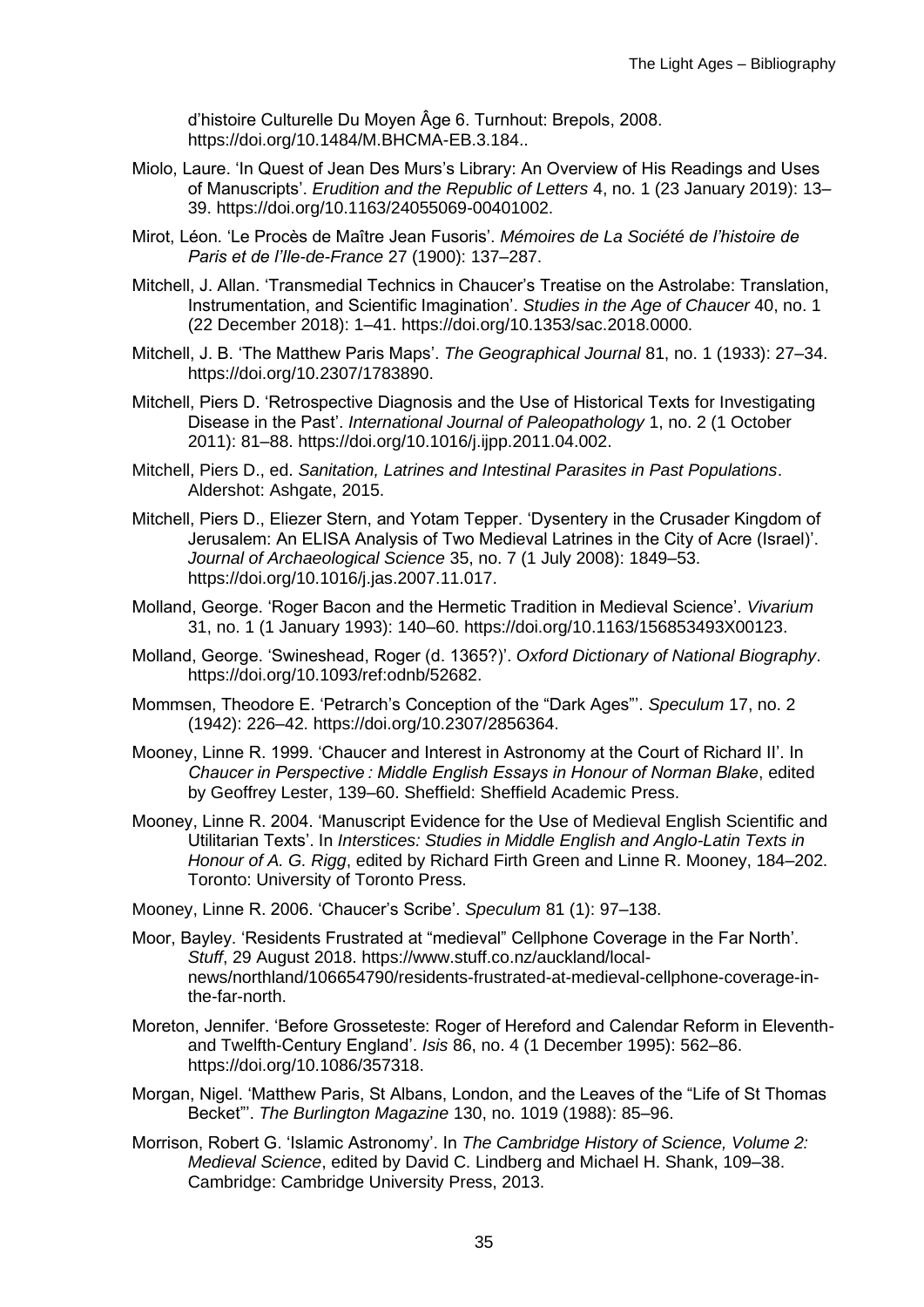- Morrison, Robert. 'A Scholarly Intermediary between the Ottoman Empire and Renaissance Europe'. *Isis* 105, no. 1 (2014): 32–57. https://doi.org/10.1086/675550.
- Mortimer, Ian. *The Time Traveller's Guide to Medieval England: A Handbook for Visitors to the Fourteenth Century*. London: Vintage, 2009.
- Mosley, Adam. 2006. 'Objects of Knowledge: Mathematics and Models in Sixteenth-Century Cosmology and Astronomy'. *In Transmitting Knowledge: Words, Images, and Instruments in Early Modern Europe*, edited by Sachiko Kusukawa and Ian Maclean, 193–216. Oxford: Oxford University Press.
- Mosley, Adam. 2006. 'Spheres and Texts on Spheres: The Book-Instrument Relationship and an Armillary Sphere in the Whipple Museum of the History of Science'. In *The Whipple Museum of the History of Science: Instruments and Interpretations*, edited by Liba Taub and Frances Willmoth, 301–18. Cambridge: Cambridge University Press.
- Mosley, Adam. 2007. 'Objects, Texts and Images in the History of Science'. *Studies in History and Philosophy of Science Part A* 38: 289–302.
- Moss, Amanda. 2011. 'Context and Construction: The Nature of Vernacular Piety in a Fifteenth-Century Devotional Anthology'. In *Vernacularity in England and Wales, c. 1300-1550*, edited by Elisabeth Salter and Helen Wicker, 41–64. Turnhout: Brepols.
- Müller, Anne, and Karen Stöber. *Self-Representation of Medieval Religious Communities: The British Isles in Context*. LIT Verlag Münster, 2009.
- Murdoch, J. E., and J. M. M. H. Thijssen. 'Introduction'. *Vivarium* 31, no. 1 (1 January 1993): 1–7. https://doi.org/10.1163/156853493X00079.
- Murdoch, John E. 'From Social into Intellectual Factors: An Aspect of the Unitary Character of Late Medieval Learning'. In *The Cultural Context of Medieval Learning*, edited by John E. Murdoch and Edith Dudley Sylla, 271–348. Dordrecht: Reidel, 1975.
- Murdoch, John E. 1984. *Album of Science, Vol. 1: Antiquity and the Middle Ages*. New York: Scribner's Sons.
- Murdoch, John E., and Edith Dudley Sylla. 'Swineshead (Swyneshed, Suicet, Etc.), Richard'. In *Complete Dictionary of Scientific Biography*, 13:184–213. Detroit, MI: Charles Scribner's Sons, 2008.
- Murdoch, John E., and Edith Dudley Sylla. 1975. 'Introduction'. In *The Cultural Context of Medieval Learning*, edited by John E. Murdoch and Edith Dudley Sylla, 1–30. Dordrecht: Reidel.
- Murray, K. Sarah-Jane. 'Plato's Timaeus and the Song of Roland: Remarks on Oxford Bodleian MS Digby 23'. *Philological Quarterly* 83, no. 2 (22 March 2004): 115.
- Nasr, Seyyed Hossein. 'Al-Tūsī, Muhammad Ibn Muhammad Ibn Al-Hasan Usually Known as Naṣir Al-Dīn'. In *Complete Dictionary of Scientific Biography*, 13:508–14. Detroit, MI: Charles Scribner's Sons, 2008.
- Neal, David S., Angela Wardle, and Jonathan Hunn. *Excavation of the Iron Age, Roman, and Medieval Settlement at Gorhambury, St. Albans*. Archaeological Report, no. 14. London: Historic Buildings & Monuments Commission for England, 1990.
- Nebenzahl, Kenneth. *Mapping the Silk Road and beyond: 2,000 Years of Exploring the East*. London: Phaidon, 2004.
- Neckam, Alexander. 'De nominibus utensilium'. In *A Volume of Vocabularies*, ed. Thomas Wright, 96–119. Privately printed, 1857.
- Neckam, Alexander. *De Naturis Rerum, Libri Duo*. Edited by Thomas Wright. Cambridge: Cambridge University Press, 1863.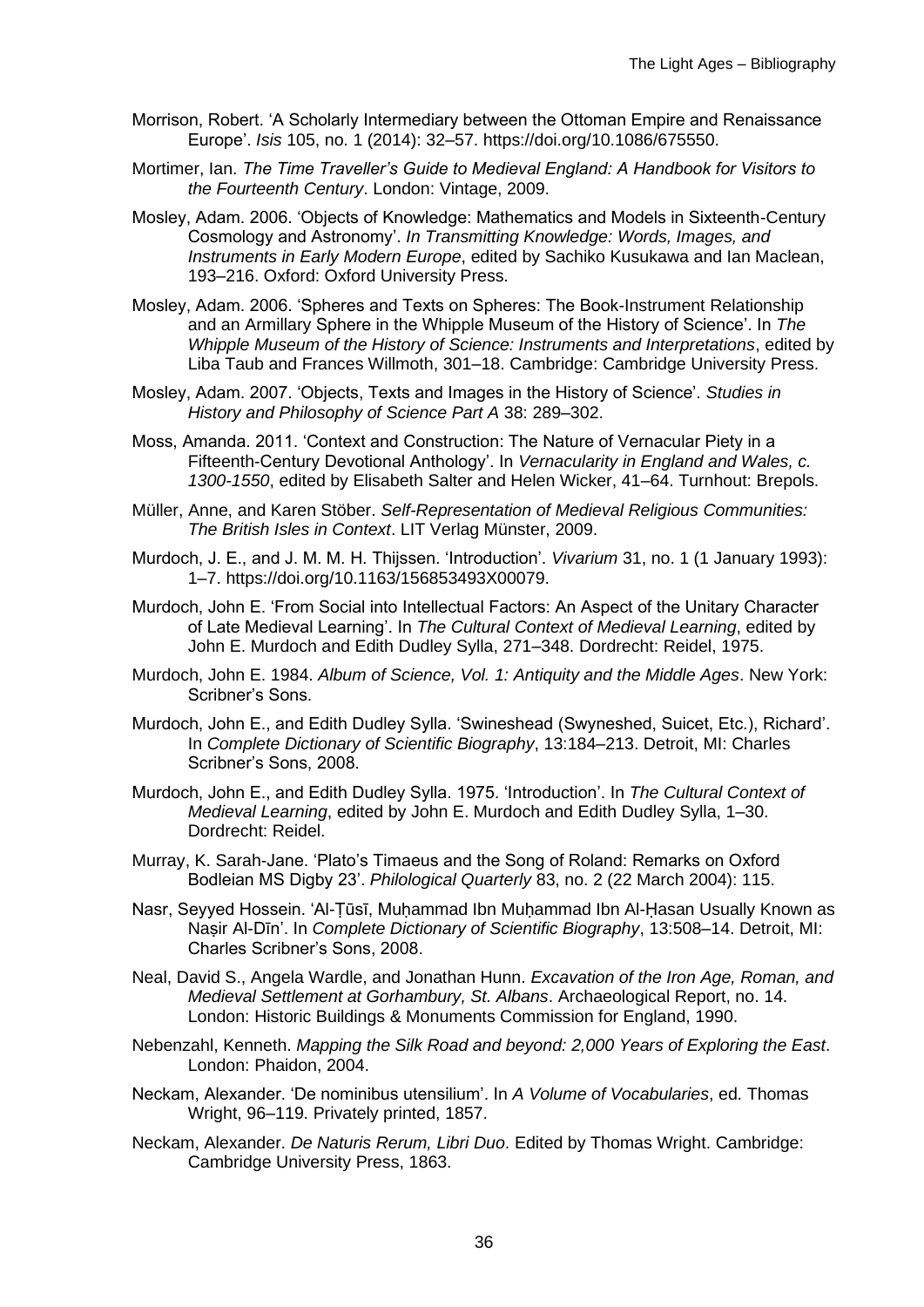- Needham, Joseph, Wang Ling and Derek J. de Solla Price. *Heavenly Clockwork: The Great Astronomical Clocks of Medieval China*. 2nd ed. Cambridge: Cambridge University Press, 1986.
- Needham, Joseph. *Science and Civilisation in China*, volume 4.1. Cambridge: Cambridge University Press, 1962.
- Nelson, Janet L. 'The Dark Ages'. *History Workshop Journal* 63, no. 1 (1 March 2007): 191– 201. https://doi.org/10.1093/hwj/dbm006.
- Neugebauer, O. 1949. 'The Early History of the Astrolabe'. *Isis* 40 (3): 240–56.
- Neugebauer, O. 1975. *A History of Ancient Mathematical Astronomy*. Berlin: Springer-Verlag.
- Neugebauer, O. *The Exact Sciences in Antiquity*. Harper & Brothers, 1962.
- Neugebauer, O., ed. *The Astronomical Tables of Al-Khwārizmi: Translation with Commentaries of the Latin Version Edited by H. Suter, Supplemented by Corpus Christi College MS 283*. Historisk-Filosofiske Skrifter 4:2. Copenhagen: I kommission hos Munksgaard, 1962.
- Newbury, B. D., M. R. Notis, B. Stephenson, G. S. Cargill, and G. B. Stephenson. 2006. 'The Astrolabe Craftsmen of Lahore and Early Brass Metallurgy'. *Annals of Science* 63: 201–13.
- Newcome, Peter. *The History of the Ancient and Royal Foundation, Called the Abbey of St. Alban, in the County of Hertford, from the Founding Thereof in 793, to Its Dissolution in 1539*. London: J. Nichols, 1793.
- Newman, Barbara. *Sister of Wisdom: St. Hildegard's Theology of the Feminine*. University of California Press, 1998.
- Newton, Isaac. *Philosophiae naturalis principia mathematica.* 3rd edition. London, 1726.
- Newton, Isaac. *The Mathematical Principles of Natural Philosophy*. 2 vols. Translated by A Motte. London, 1729.
- Nicol, Donald M. *Byzantium and Venice: A Study in Diplomatic and Cultural Relations*. Cambridge: Cambridge University Press, 1992.
- Noone, Timothy B. 'Scholasticism'. In *A Companion to Philosophy in the Middle Ages*, edited by Jorge J. E. Gracia and Timothy B. Noone, 55–64. Blackwell Companions to Philosophy 24. Malden, MA: Blackwell, 2006.
- North, J. D, ed. 1976. *Richard of Wallingford: An Edition of His Writings*. Oxford: Clarendon Press.
- North, J. D. 'Astrology and the Fortunes of Churches'. *Centaurus* 24, no. 1 (1980): 181–211. https://doi.org/10.1111/j.1600-0498.1980.tb00375.x.
- North, J. D. 'Eternity and Infinity in Late Medieval Thought'. In *Infinity in Science*, edited by G. Toraldo di Francia, 245–56. Rome: Istituto della Enciclopedia Italiana, 1987.
- North, J. D. 'Kinematics: More Ethereal than Elementary'. In *Machaut's World: Science and Art in the Fourteenth Century*, edited by M.P. Cosman and B. Chandler, 89–102. New York: Academy of Sciences, 1978.
- North, J. D. 'Monastic Time'. In *The Culture of Medieval English Monasticism*, edited by James G. Clark, 203–11. Studies in the History of Medieval Religion, v. 30. Woodbridge: Boydell Press, 2007.
- North, J. D. 'Monasticism and the First Mechanical Clocks'. In *Stars, Minds and Fate: Essays in Ancient and Medieval Cosmology*, 171–86. London: Hambledon Press, 1989.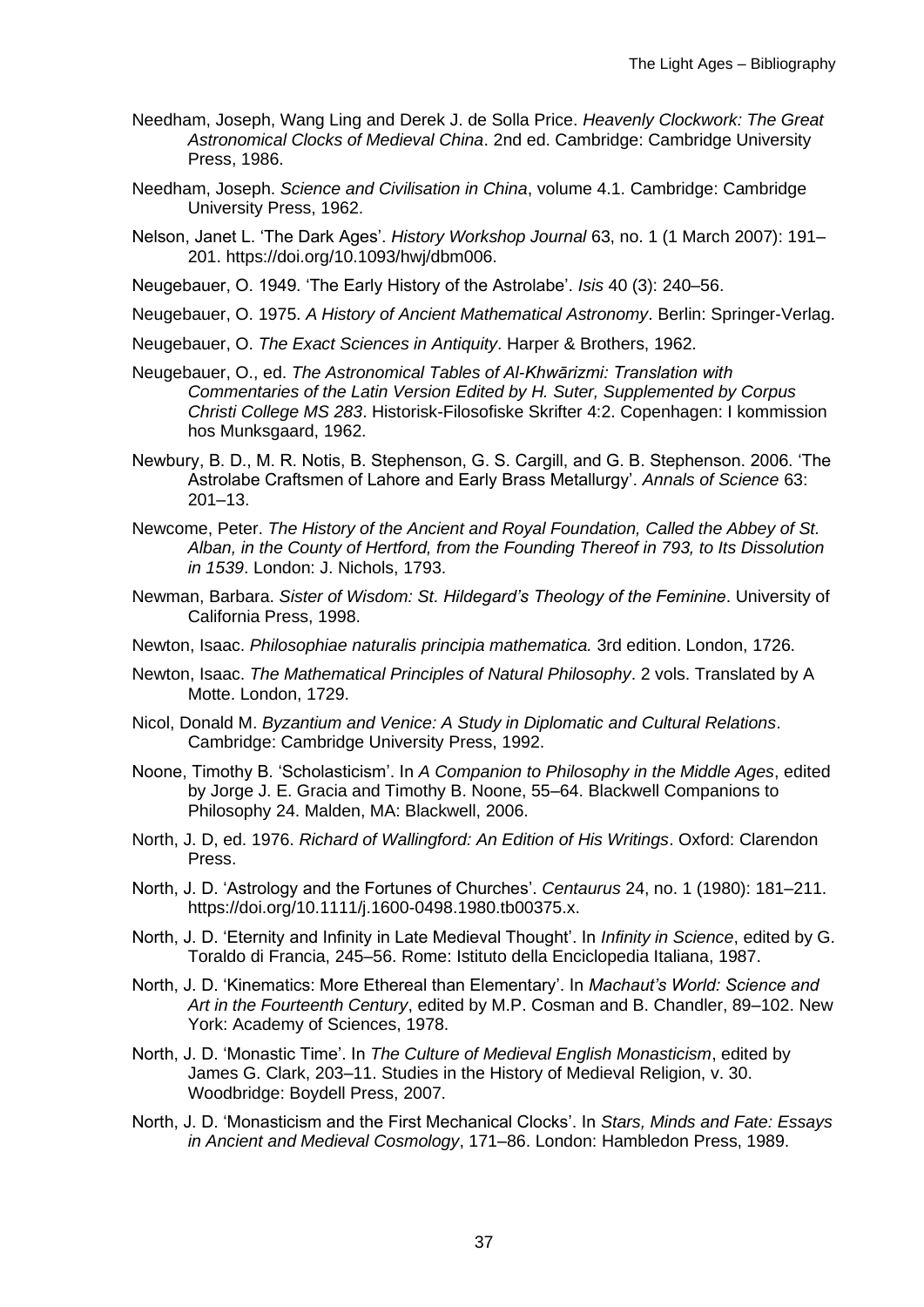- North, J. D. 'Natural Philosophy in Late Medieval Oxford'. In *The History of the University of Oxford, Volume II: Late Medieval Oxford*, edited by J. I. Catto and Ralph Evans, 65– 102. Oxford: Clarendon Press, 1992.
- North, J. D. 'The Western Calendar "Intolerabilis, Horribilis, et Derisibilis"; Four Centuries of Discontent'. In *Gregorian Reform of the Calendar: Proceedings of the Vatican Conference to Commemorate Its 400th Anniversary (1582-1982)*, edited by G. V. Coyne, M. A. Hoskin, and O. Pedersen, 75–113. Vatican City: Specola Vaticana, 1983. http://archive.org/details/GregorianReformOfTheCalendar.
- North, J. D. 1969. 'Kalenderes Enlumyned Ben They: Some Astronomical Themes in Chaucer'. *The Review of English Studies* 20 (78): 129–154, 257-283, 418-444.
- North, J. D. 1974. 'The Astrolabe'. In *Scientific American*. Reprinted in *Stars, Minds and Fate: Essays in Ancient and Medieval Cosmology* (1989), 211–20. London: Hambledon.
- North, J. D. 1977. 'The Alfonsine Tables in England'. In *Prismata: Naturwissenschaftsgeschichtliche Studien: Festschrift für Willy Hartner*, edited by Yasukatsu Maeyama and Walter Gabriel Saltzer, 269–301. Wiesbaden: Steiner. (Also reprinted in *Stars, Minds and Fate* (London, 1989), 327–60.)
- North, J. D. 1978. 'Nicolaus Kratzer, the King's Astronomer'. In *Science and History: Studies in Honor of Edward Rosen*, 205–34. Ossolineum. Reprinted in *Stars, Minds and Fate* (London, 1989), 373-400.
- North, J. D. 1981. 'Astrolabes and the Hour-Line Ritual'. In *Journal for the History of Arabic Science* 5: 113-14. Reprinted in *Stars, Minds and Fate : Essays in Ancient and Medieval Cosmology* (1989), 221–22. London: Hambledon.
- North, J. D. 1986. *Horoscopes and History*. London: Warburg Institute.
- North, J. D. 1987. '1348 and All That: Oxford Science and the Black Death'. In *From Ancient Omens to Statistical Mechanics: essays on the exact sciences presented to Asger Aaboe*, ed. J. L. Berggren and B. R. Goldstein (Copenhagen: University Library, 1987). Reprinted in *Stars, Minds and Fate: Essays in Ancient and Medieval Cosmology* (1989), 361–71. London: Hambledon.
- North, J. D. 1988. *Chaucer's Universe*. Oxford: Clarendon.
- North, J.D. 'Killingworth, John (d. 1445)'. *Oxford Dictionary of National Biography*. Accessed 1 November 2018. https://doi.org/10.1093/ref:odnb/5307.
- North, John D. 'Celestial Influence the Major Premiss of Astrology'. In *'Astrologi Hallucinati': Stars and the End of the World in Luther's Time*, edited by Paola Zambelli. Berlin: De Gruyter, 1986. https://doi.org/10.1515/9783110852134.45.
- North, John. *Cosmos: An Illustrated History of Astronomy and Cosmology*. Chicago: University of Chicago Press, 2008.
- North, John. *God's Clockmaker: Richard of Wallingford and the Invention of Time*. London: Hambledon and London, 2005.
- Nothaft, C. P. E. 'Vanitas Vanitatum et Super Omnia Vanitas: The Astronomer Heinrich Selder and A Newly Discovered Fourteenth-Century Critique of Astrology'. *Erudition and the Republic of Letters* 1, no. 3 (22 April 2016): 261–304. https://doi.org/10.1163/24055069-00103001.
- Nothaft, C. Philipp E, ed. *De lunationibus and De dracone: study, edition, translation, and commentary*. Turnhout: Brepols, 2017.
- Nothaft, C. Philipp E. 'Critical Analysis of The Alfonsine Tables in the Fourteenth Century: The Parisian Expositio Tabularum Alfonsii of 1347'. *Journal for the History of*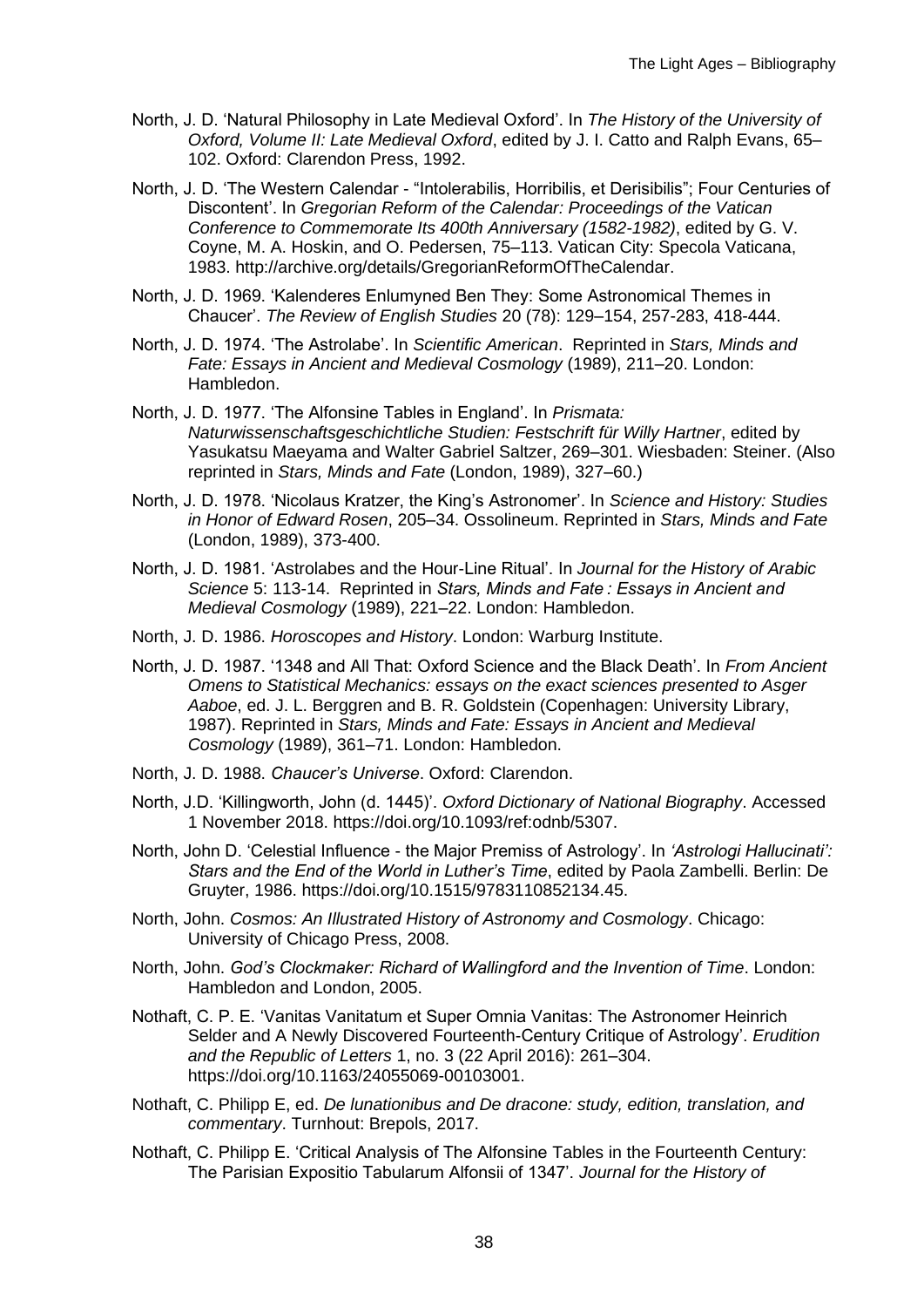*Astronomy* 46, no. 1 (1 February 2015): 76–99. https://doi.org/10.1177/0021828614551491.

- Nothaft, C. Philipp E. 'Glorious Science or "Dead Dog"? Jean de Jandun and the Quarrel over Astrology in Fourteenth-Century Paris'. *Vivarium* 57, no. 1–2 (1 April 2019): 51– 101. https://doi.org/10.1163/15685349-12341362.
- Nothaft, C. Philipp E. 'Jean Des Murs's Canones Tabularum Alfonsii of 1339'. *Erudition and the Republic of Letters* 4, no. 1 (23 January 2019): 98–122. https://doi.org/10.1163/24055069-00401005.
- Nothaft, C. Philipp E. 'Science at the Papal Palace: Clement VI and the Calendar Reform Project of 1344/45'. *Viator* 46, no. 2 (1 May 2015): 277–302. https://doi.org/10.1484/J.VIATOR.5.105370.
- Nothaft, C. Philipp E. 'The Astronomical Data in the Très Riches Heures and Their Fourteenth-Century Source'. *Journal for the History of Astronomy* 46, no. 2 (1 May 2015): 113–29. https://doi.org/10.1177/0021828615579371.
- Nothaft, C. Philipp E. 'Zaccaria Lilio and the Shape of the Earth: A Brief Response to Allegro's "Flat Earth Science"'. *History of Science* 55, no. 4 (1 December 2017): 490– 98. https://doi.org/10.1177/0073275317714933.
- Nothaft, C. Philipp E. *Dating the Passion: The Life of Jesus and the Emergence of Scientific Chronology (200-1600)*. Leiden: Brill, 2011.
- Nothaft, C. Philipp E. *Scandalous Error: Calendar Reform and Calendrical Astronomy in Medieval Europe*. Oxford: Oxford University Press, 2018.
- Nothaft, C. Philipp E., Karen Desmond, and Matthieu Husson. "Jean Des Murs's Quadrivial Pursuits: Introduction." *Erudition and the Republic of Letters* 4, no. 1 (January 23, 2019): 1–12. https://doi.org/10.1163/24055069-00401001.
- Nothaft, C.P.E. 'An Eleventh-Century Chronologer at Work: Marianus Scottus and the Quest for the Missing Twenty-Two Years'. *Speculum* 88, no. 2 (2013): 457–82.
- Numbers, Ronald L., and Kostas Kampourakis, ed. *Newton's Apple and Other Myths about Science*. Cambridge, MA: Harvard University Press, 2015.
- Numbers, Ronald L., ed. *Galileo Goes to Jail, and Other Myths about Science and Religion*. Cambridge, MA: Harvard University Press, 2009.
- Nunn, George E. *The Geographical Conceptions of Columbus; a Critical Consideration of Four Problems*. New York: American Geographical Society, 1924.
- O'Boyle, Cornelius. 'Astrology and Medicine in Later Medieval England The Calendars of John Somer and Nicholas of Lynn'. *Sudhoffs Archiv* 89, no. 1 (2005): 1–22.
- O'Boyle, Cornelius. 'Surgical Texts and Social Contexts: Physicians and Surgeons in Paris, c. 1270 to 1430'. In *Practical Medicine from Salerno to the Black Death*, edited by Luis García Ballester, Roger French, Jon Arrizabalaga, and Andrew Cunningham, 156–85. Cambridge: Cambridge University Press, 1994.
- O'Boyle, Cornelius. *The Art of Medicine: Medical Teaching at the University of Paris, 1250- 1400*. Leiden: Brill, 1998.
- Oosterhoff, Richard J. "A Book, a Pen, and the Sphere: Reading Sacrobosco in the Renaissance." In *History of Universities: Volume XXVIII/2*, edited by Mordechai Feingold, 1–54. Oxford: Oxford University Press, 2015.
- Orderic Vitalis. *The Ecclesiastical History*. Edited by Marjorie Chibnall. Oxford, 1973.
- Oresme, Nicole. *De proportionibus proportionum, and Ad pauca respicientes*. Edited by Edward Grant. Madison: University of Wisconsin Press, 1966.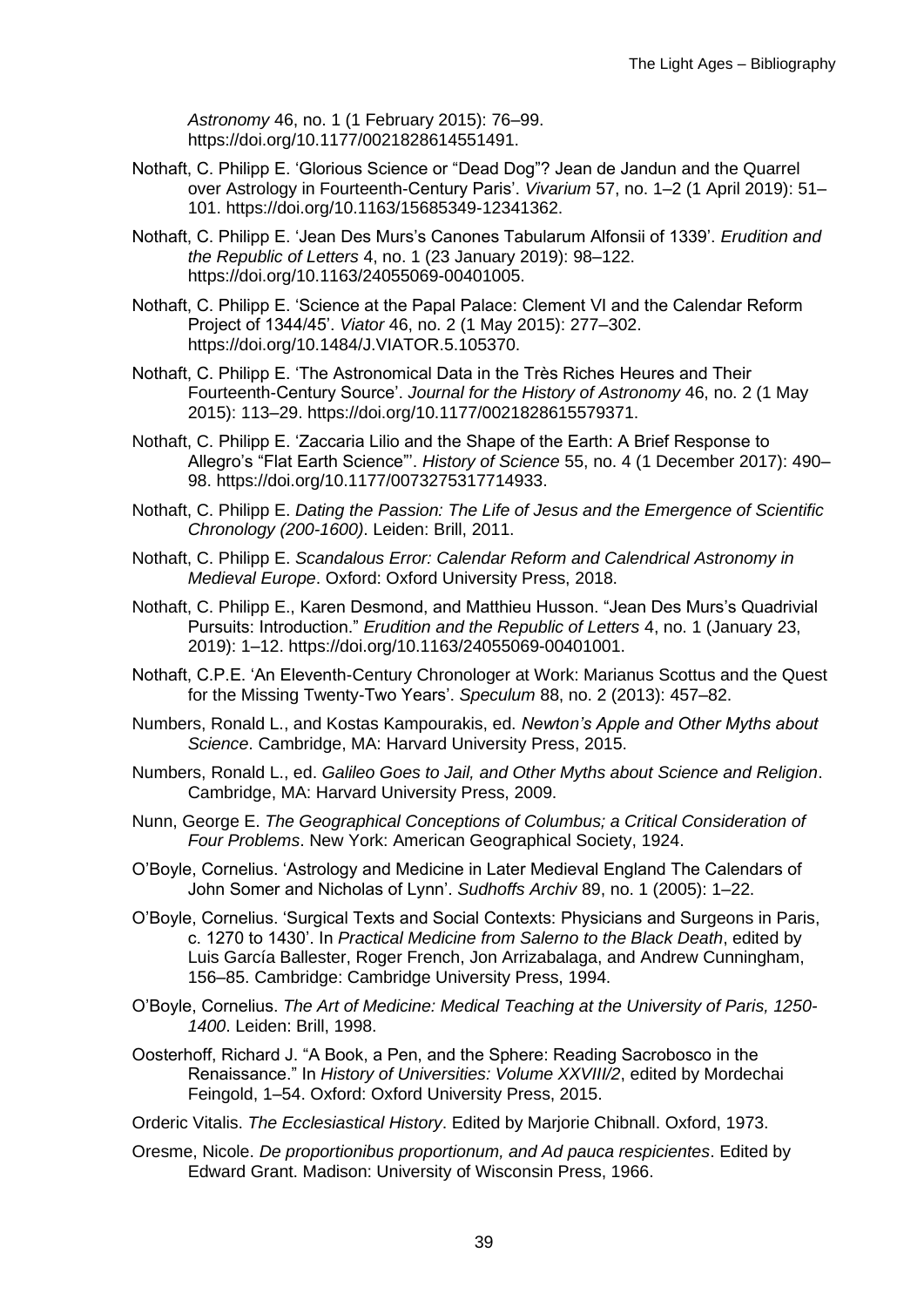Orme, Nicholas. *English Schools in the Middle Ages*. London: Methuen, 1973.

- Orton, David, James Morris, and Alan Pipe. 'Catch Per Unit Research Effort: Sampling Intensity, Chronological Uncertainty, and the Onset of Marine Fish Consumption in Historic London'. *Open Quaternary* 3, no. 1 (20 January 2017): 1. https://doi.org/10.5334/oq.29.
- Ovitt, George. 1987. 'History, Technical Style, and Chaucer's *Treatise on the Astrolabe*'. In *Creativity and the Imagination: Case Studies from the Classical Age to the Twentieth Century*, edited by Mark Amsler, 34–58. London: Associated University Presses.
- Oxford, University of. *Statuta antiqua Universitatis oxoniensis.* Edited with an introduction by Strickland Gibson. Oxford: Clarendon Press, 1931.
- Page, Sophie. 'Richard Trewythian and the Uses of Astrology in Late Medieval England'. *Journal of the Warburg and Courtauld Institutes* 64 (2001): 193–228. https://doi.org/10.2307/751562.
- Page, Sophie. *Astrology in Medieval Manuscripts*. London, 2002.
- Page, Sophie. *Magic in the Cloister: Pious Motives, Illicit Interests, and Occult Approaches to the Medieval Universe*. University Park: Pennsylvania State University Press, 2013.
- Page, William, ed. *A History of the County of Bedford*. London: Victoria County History, 1904.
- Page, William, ed. *A History of the County of Hertford*. London: Victoria County History, 1971.
- Page, William, ed. *A History of the County of London*. London: Victoria County History, 1909.
- Page, William, ed. *A History of the County of Norfolk*. London: Victoria County History, 1906
- Pahta, Päivi, and Irma Taavitsainen. 2004. 'Vernacularisation of Scientific and Medical Writing in Its Sociohistorical Context'. In *Medical and Scientific Writing in Late Medieval English*, edited by Irma Taavitsainen and Päivi Pahta, 1–22. Cambridge: Cambridge University Press.
- Pahta, Päivi. 2004. 'Code-Switching in Medieval Medical Writing'. In *Medical and Scientific Writing in Late Medieval English*, edited by Irma Taavitsainen and Päivi Pahta, 73– 99. Cambridge: Cambridge University Press.
- Palladius, *Opus Agriculturae*, ed. J.C. Schmitt. Leipzig, 1898. http://www.forumromanum.org/literature/palladius/agr.html
- Palladius, Rutilius Taurus Aemilianus. *The Work of Farming (Opus Agriculturae) and Poem on Grafting*. Translated by John G. Fitch. Totnes: Prospect, 2013.
- Panti, Cecilia. *Moti, virtù e motori celesti nella cosmologia di Roberto Grossatesta: studio ed edizione dei trattati De sphera, De cometis, De motu supercelestium*. Testi e studi per il 'Corpus philosophorum Medii Aevi' ; 16. Firenze: Galluzzo, 2001.
- Pantin, W. A. 'A Medieval Treatise on Letter-Writing with Examples'. *Bulletin of the John Rylands Library*. 13:2 (1929):326-382. https://www.escholar.manchester.ac.uk/uk-acman-scw:1m1253.
- Pantin, W. A. 1927. 'The General and Provincial Chapters of the English Black Monks, 1215- 1540'. *Transactions of the Royal Historical Society* 10: 195–263.
- Pantin, W. A., ed. *Documents Illustrating the Activities of the General and Provincial Chapters of the English Black Monks, 1215-1540*. Camden Third Series, vols. 45, 54. London: Royal Historical Society, 1931.
- Pantin, W. A.. 'Gloucester College'. *Oxoniensia* 11–12 (47 1946): 65–74.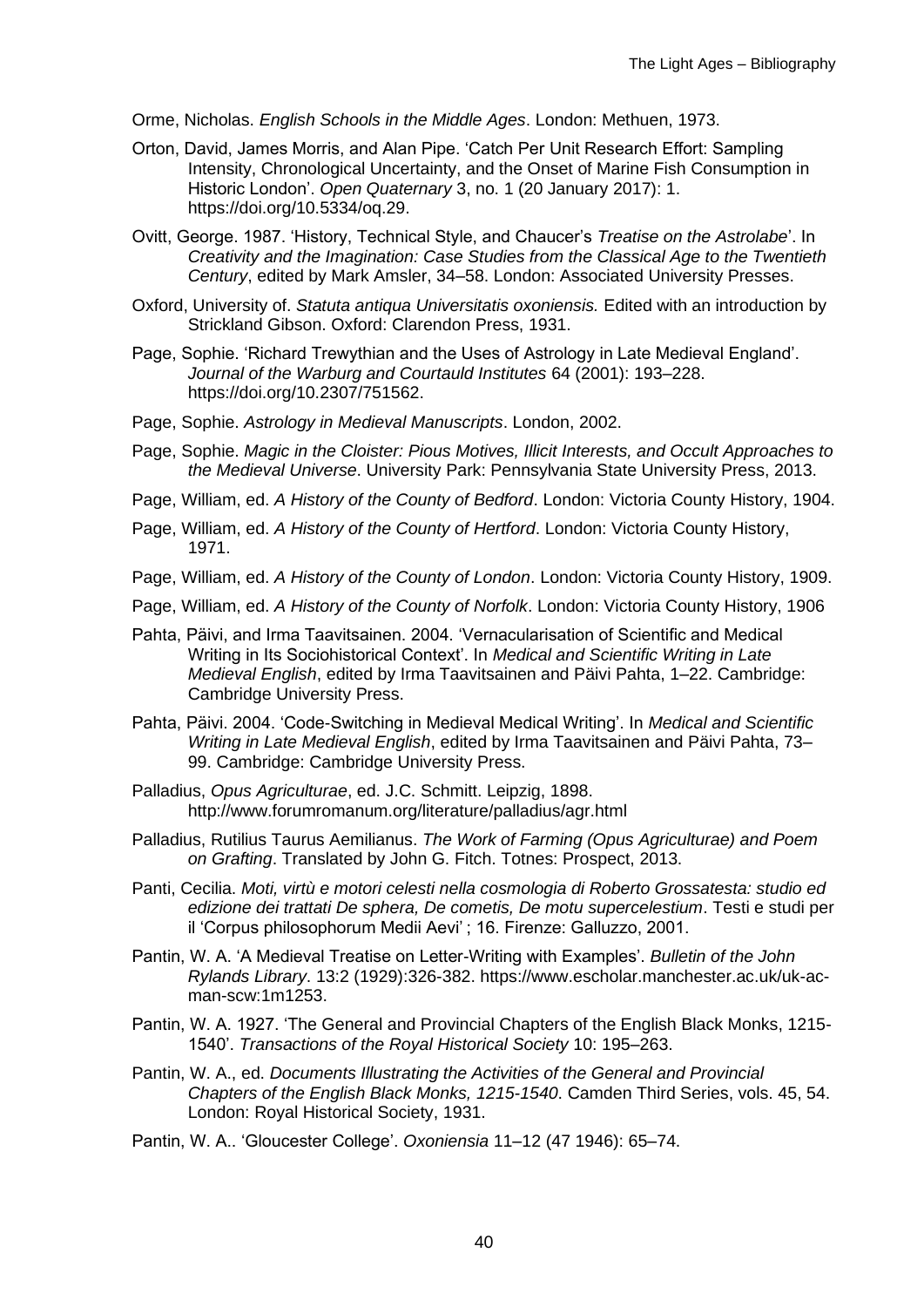- Pantin, W. A.. 'The General and Provincial Chapters of the English Black Monks, 1215-1540'. *Transactions of the Royal Historical Society*, Fourth Series, 10 (1 January 1927): 195–263. https://doi.org/10.2307/3678410.
- Park, Katharine. 'Medical Practice'. In *The Cambridge History of Science, Volume 2: Medieval Science*, edited by David C. Lindberg and Michael H. Shank, 611–29. Cambridge: Cambridge University Press, 2013.
- Park, Katharine. 'The Life of the Corpse: Division and Dissection in Late Medieval Europe'. *Journal of the History of Medicine and Allied Sciences* 50, no. 1 (1 January 1995): 111–32. https://doi.org/10.1093/jhmas/50.1.111.
- Park, Katharine. 2011. 'Observation in the Margins, 500-1500'. In *Histories of Scientific Observation*, edited by Lorraine Daston and Elizabeth Lunbeck, 15–44. Chicago: University of Chicago Press.
- Parkes, M. B. 'The Provision of Books'. In *The History of the University of Oxford, Volume II: Late Medieval Oxford*, edited by J. I. Catto and Ralph Evans, 407–83. Oxford: Clarendon Press, 1992.
- Parkes, M. B. 1976. 'The Influence of the Concepts of Ordinatio and Compilatio on the Development of the Book'. In *Medieval Learning and Literature: Essays Presented to Richard William Hunt*, edited by J. J. G. Alexander and Margaret T. Gibson, 115–41. Oxford: Clarendon Press.
- Parkes, M. B. 2008. *Their Hands before Our Eyes: A Closer Look at Scribes*. Aldershot: Ashgate.
- Parliamentary Rolls, http://www. sd-editions.com/PROME/home.html.
- Parr, Johnstone. 'Chaucer's Semiramis'. *The Chaucer Review* 5, no. 1 (1970): 57–61.
- Partridge, Stephen. 1992. 'The Vocabulary of the Equatorie of the Planetis and the Question of Authorship'. In *English Manuscript Studies 1100-1700: Volume 3*, edited by Peter Beal and Jeremy Griffiths, 29–37. London: British Library.
- Paz, James. 'Human Flight in Early Medieval England: Reality, Reliability, and Mythmaking (or Science and Fiction)'. *New Medieval Literatures* 15 (1 January 2013): 1–28. https://doi.org/10.1484/J.NML.5.103448.
- Pearsall, Derek, ed. *Chaucer to Spenser, An Anthology: An Anthology of Writing in English, 1375-1575*. Oxford: Wiley-Blackwell, 1998.
- Pearsall, Derek. *The Life of Geoffrey Chaucer: A Critical Biography*. Oxford: Blackwell, 1992.
- Peckham, John, and David C. Lindberg. *John Pecham and the Science of Optics: Perspectiva Communis*. Madison: University of Wisconsin Press, 1970.
- Pedersen, Fritz S., ed. 1983. *Petri Philomenae de Dacia et Petri de S. Audomaro opera quadrivialia*. Copenhagen: Danish Society of Language and Literature.
- Pedersen, Olaf, and Mogens Pihl. 1974. *Early Physics and Astronomy: A Historical Introduction*. London: MacDonald and Janes.
- Pedersen, Olaf. 'In Quest of Sacrobosco'. *Journal for the History of Astronomy* 16 (1985): 175–220.
- Pedersen, Olaf. 'The Ecclesiastical Calendar and the Life of the Church'. In *Gregorian Reform of the Calendar: Proceedings of the Vatican Conference to Commemorate Its 400th Anniversary (1582-1982)*, edited by G. V. Coyne, M. A. Hoskin, and O. Pedersen, 75–113. Vatican City: Specola Vaticana, 1983. http://archive.org/details/GregorianReformOfTheCalendar.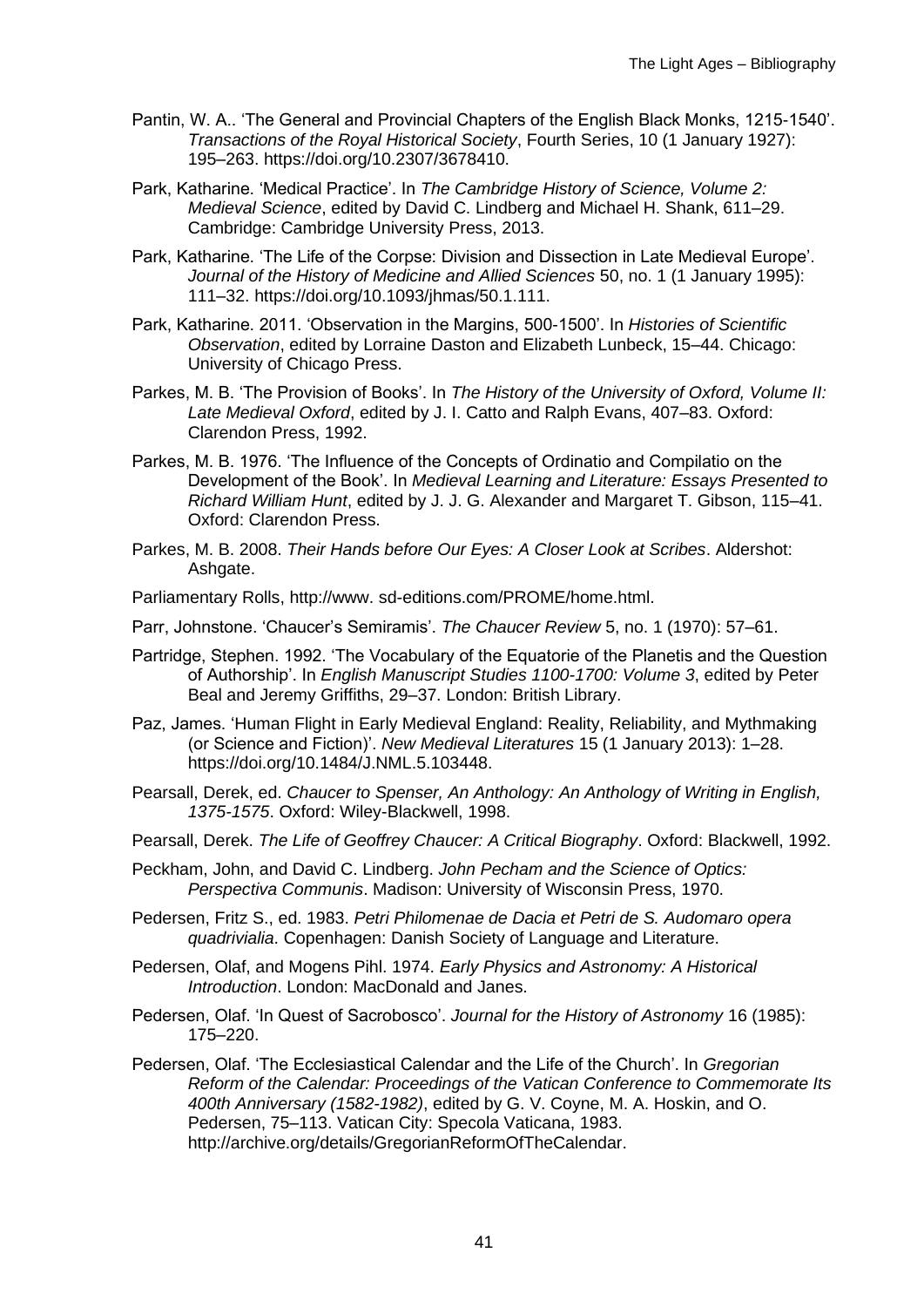- Pedersen, Olaf. 2008. 'John Simonis of Selandia'. In *Complete Dictionary of Scientific Biography*, vol. 7, 142–43. Detroit: Charles Scribner's Sons.
- Pedersen, Olaf. *A Survey of the Almagest*. Revised Edition by Alexander Jones. New York: Springer, 2011.
- Pereira, Matthew. 'From the Spoils of Egypt: An Analysis of Origen's Letter to Gregory'. In *Origeniana Decima: Origen as Writer*, edited by Sylwia Kaczmarek and Henryk Pietras, 221–48. Leuven: Peeters, 2011.
- Petrus Alfonsi. *Die Disciplina clericalis des Petrus Alfonsi*. Edited by Alfons Hilka and Werner Söderhjelm. Heidelberg: C. Winter, 1911.
- Petrus Alfonsi. *The Scholar's Guide: A Translation of the Twelfth-Century Disciplina Clericalis of Pedro Alfonso*. Translated by Joseph R. Jones and John Esten Keller. Toronto: Pontifical Institute of Mediaeval Studies, 1969.
- Petrus Peregrinus. *Opera*. Edited by Loris Sturlese and Ron B. Thomson. Pisa: Scuola normale superiore, 1995.
- Peuerbach, Georg von. *Theoricae novae planetarum*. Venice: Ratdolt, 1482.
- Pfaff, Richard W. 'Why Do Medieval Psalters Have Calendars?' In *Liturgical Calendars, Saints, and Services in Medieval England*, VI (1-15). Variorum Collected Studies Series CS610. Aldershot: Ashgate, 1998.
- Pfaff, Richard William. *The Liturgy in Medieval England: A History*. Cambridge: Cambridge University Press, 2009.
- Phillips, Joanna Elizabeth. 'The Experience of Sickness and Health during Crusader Campaigns to the Eastern Mediterranean, 1095–1274'. PhD Dissertation, University of Leeds, 2017. http://etheses.whiterose.ac.uk/17058/.
- Pierre de Maricourt. *The Letter of Petrus Peregrinus on the Magnet, A.D. 1269*. Translated by Brother Arnold. New York: McGraw, 1904.
- Pingree, David, ed. *Eastern Astrolabes. Historic Scientific Instruments of the Adler Planetarium & Astronomy Museum*. Chicago: Adler Planetarium & Astronomy Museum, 2009.
- Pingree, David. 'Abū Maʿshar Al-Balkhī, Jaʿfar Ibn Muḥammad'. In *Complete Dictionary of Scientific Biography*, 1:32–39. Detroit: Charles Scribner's Sons, 2008.
- Pingree, David. 'Al-Qabīṣī, Abū Al-Ṣaqr 'Abd Al-'Azīz Ibn 'Uthmān Ibn 'Alī'. In *Complete Dictionary of Scientific Biography*, 11:226. Detroit: Charles Scribner's Sons, 2008.
- Pingree, David. 'The Diffusion of Arabic Magical Texts in Western Europe'. In *La Diffusione Delle Scienze Islamiche Nel Medio Evo Europeo (Roma, 2-4 Ottobre 1984)*, 57–102. Rome: Accademia Nazionale dei Lincei, 1987.
- Plato. 1875. 'Theaetetus'. In *The Dialogues of Plato*, translated by B. Jowett. 3rd ed. Vol. 4. Oxford: Clarendon Press.
- Plato. *Timaeus and Critias*. Translated by Desmond Lee. London: Penguin Classics, 2008.
- Pliny. *Natural History*. Edited with a translation by H. Rackham. Loeb Classical Library. Cambridge, MA: Harvard University Press, 1967.
- Pliny. *Natural History*. Translated by John Bostock and H. T. Riley. London: Bohn, 1857. http://www.perseus.tufts.edu/hopper/text?doc=Perseus:text:1999.02.0137
- Plofker, Kim. "Mathematics in India." In *The Mathematics of Egypt, Mesopotamia, China, India and Islam: A Sourcebook*, edited by Victor J. Katz, 385–514. Princeton, 2007.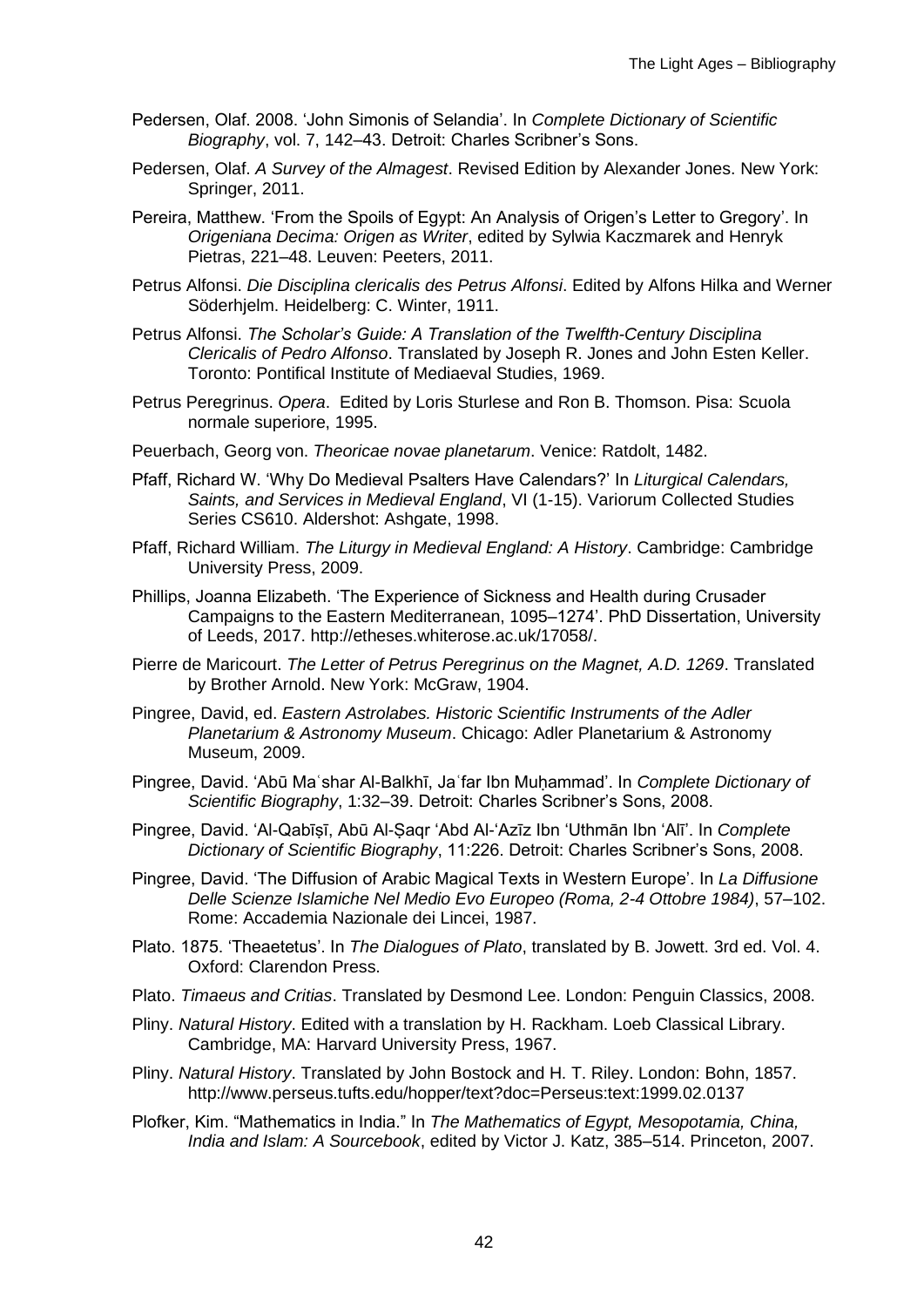- Pollard, Anthony J. 'The Yeoman'. In *Historians on Chaucer: The 'general Prologue' to the Canterbury Tales*, edited by S. H. Rigby and A. J. Minnis, 77–93. Oxford: Oxford University Press, 2014.
- Poole, Rachael. 'A Monastic Star Time Table Of The Eleventh Century'. *The Journal of Theological Studies* os-XVI, no. 10 (1 October 1915): 98–104. https://doi.org/10.1093/jts/os-XVI.10.98.
- Poulle, Emmanuel. 'Bernard de Verdun et Le Turquet'. *Isis* 55, no. 2 (1964): 200–208.
- Poulle, Emmanuel. 'Jean de Murs et les Tables Alphonsines.' *Archives d'histoire Doctrinale et Littéraire Du Moyen Âge* 47 (1980): 241–71. https://www.jstor.org/stable/44404047
- Poulle, Emmanuel. 1963. *Un constructeur d'instruments astronomiques au XVe siècle: Jean Fusoris*. Paris: Librairie Honoré Champion.
- Poulle, Emmanuel. 1980. *Les instruments de la théorie des planètes selon Ptolémée : équatoires et horlogerie planétaire du XIIIe au XVIe siècle*. Geneva: Droz.
- Power, Amanda. *Roger Bacon and the Defence of Christendom*. Cambridge Studies in Medieval Life and Thought, Ser. 4, [84]. Cambridge: Cambridge Univ. Press, 2013.
- Power, Eileen. *Medieval People*. Reissue edition. The Folio Society, 2000.
- Powicke, F. M. 1931. *The Medieval Books of Merton College*. Oxford: The Clarendon Press.
- Prazniak, Roxann. 'Marāgha Observatory: A Star in the Constellation of Eurasian Scientific Translation'. In *Knowledge in Translation: Global Patterns of Scientific Exchange, 1000-1800 CE*, edited by Patrick Manning and Abigail Owen, 227–43. Pittsburgh: University of Pittsburgh Press, 2018.
- Price, Derek de Solla. 1975. *Science since Babylon*. Enlarged edition. New Haven: Yale University Press.
- Price, Derek de Solla. 1978. 'Review of J. D. North, ed., *Richard of Wallingford*'. *Journal for the History of Astronomy* 9: 219–20.
- Price, Derek de Solla. 1980. 'Philosophical Mechanism and Mechanical Philosophy: Some Notes towards a Philosophy of Scientific Instruments'. *Annali dell'Istituto e Museo di Storia della Scienza di Firenze* 5: 75–85.
- Price, Derek J. 'An International Checklist of Astrolabes'. *Archives Internationales d'histoire Des Sciences* 32/33 (1955): 243–63 and 363–81.
- Price, Derek J. 'In Quest of Chaucer Astronomer', *Cambridge Review*, 30 October 1954, 123–4.
- Price, Derek J. 'Precision Instruments: to 1500.' In *A History of Technology*, ed. Charles Singer, E.J. Holmyard, A.R. Hall, and Trevor I. Williams, vol. 3, pp. 582-619. Oxford: Clarendon Press, 1957.
- Price, Derek J. 1952. 'Chaucer's Astronomy'. Paper presented at The Royal Institution of Great Britain Weekly Evening Meeting, Friday, November 28, 1952. Reprinted in *Journal of the Royal Institution* 35: 396-407.
- Price, Derek J. De Solla. 'Portable Sundials in Antiquity, Including an Account of a New Example from Aphrodisias'. *Centaurus* 14, no. 1 (1 December 1969): 242–66. https://doi.org/10.1111/j.1600-0498.1969.tb00143.x.
- Price, Derek J. de Solla. 1960. 'The Little Ship of Venice—a Middle English Instrument Tract'. *Journal of the History of Medicine and Allied Sciences* 15 (4): 399–407.
- Price, Derek J., ed. *The Equatorie of the Planetis*. Cambridge: Cambridge University Press, 1955.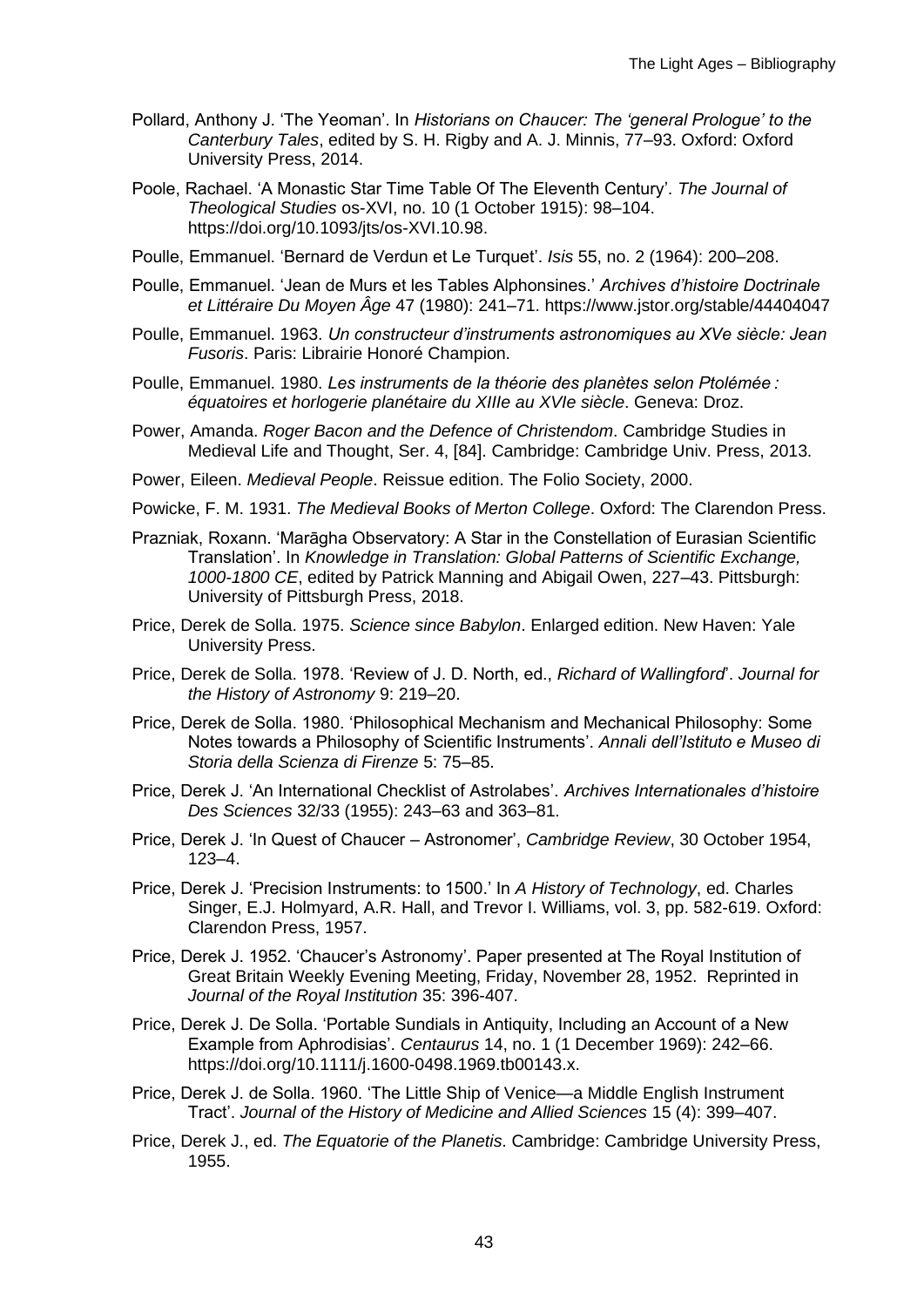- Pseudo-Masha'allah. *On the Astrolabe: A Critical Edition of the Latin Text with English Translation*. Edited by Ron B. Thomson. University of Oklahoma, 2012. https://shareok.org/handle/11244/14221.
- Pseudo-Mesuë. *Opera omnia cum expositione Mondini super canones vniuersales*. Incorporating the *Antidotarium Nicolai* and *Ioannes de sancto Amando super antidotarium Nicolai*. Venice, 1502.
- Ptolemy, Claudius. 1558. *Ptolemaei Planisphaerium. Iordani Planisphaerium. Federici Commandini Vrbinatis in Ptolemaei Planisphaerium Commentarius*. Venice.
- Ptolemy, Claudius. 1984. *Ptolemy's Almagest*. Translated by G. J. Toomer. London: Duckworth.
- Ptolemy, Claudius. *Cosmographia*. Ulm: Lienhart Holle, 1482.
- Ptolemy, Claudius. *Geographia*. Edited by Karl Müller. Paris: Alfredo Firmin Didot, 1883.
- Ptolemy, Claudius. *Tetrabiblos*. Translated by F. E. Robbins. Loeb Classical Library 435. Cambridge, MA: Harvard University Press, 1940.
- Puig, Roser. 'Concerning the Safīḥa Shakkāziyya'. *Zeitschrift Für Geschichte Der Arabisch– Islamischen Wissenschaften* 2 (1985): 123–39.
- Rabelais, François. *Pantagruel*. Collection Folio 387. Paris: Gallimard, 1988.
- Ragep, F. Jamil, ed. 1993. *Naṣīr al-Dīn al-Ṭūsī's Memoir on Astronomy (al-Tadhkira fī ʻilm alhay'a*). New York: Springer-Verlag.
- Ragep, F. Jamil. '<sup>c</sup>Alīqushjī and Regiomontanus: Eccentric Transformations and Copernican Revolutions'. *Journal for the History of Astronomy* 36, no. 4 (November 2005): 359– 71. https://doi.org/10.1177/002182860503600401.
- Ragep, F. Jamil. 'Ibn Al-Haytham and Eudoxus: The Revival of Homocentric Modeling in Islam'. In *Studies in the History of the Exact Sciences in Honour of David Pingree*, edited by Charles Burnett, Jan P. Hogendijk, Kim Plofker, and Michio Yano, 786–809. Leiden: Brill, 2004.
- Ragep, F. Jamil. 'Ṭūsī and Copernicus: The Earth's Motion in Context'. *Science in Context* 14, no. 1–2 (June 2001): 145–63. https://doi.org/10.1017/S0269889701000060.
- Ralph of Coggeshall. *Chronicon Anglicanum*. Edited by Joseph Stevenson. London: Longman, 1875.
- Rand Schmidt, Kari Anne. 1993. *The Authorship of the Equatorie of the Planetis*. Cambridge: D. S. Brewer.
- Rand, E.K. 'Editor's Preface', *Speculum* 1 (1926): 3-4.
- Rand, Kari Anne. 'The Authorship of The Equatorie of the Planetis Revisited'. *Studia Neophilologica* 87, no. 1 (2015): 15–35. https://doi.org/10.1080/00393274.2014.982355.
- Rawcliffe, Carole. 'The Doctor of Physic'. In *Historians on Chaucer: The 'General Prologue' to the Canterbury Tales*, edited by S. H. Rigby and A. J. Minnis, 297–318. Oxford: Oxford University Press, 2014.
- Rawcliffe, Carole. 'The Profits of Practice: The Wealth and Status of Medical Men in Later Medieval England'. *Social History of Medicine* 1, no. 1 (1 April 1988): 61–78. https://doi.org/10.1093/shm/1.1.61.
- Rawcliffe, Carole. *Medicine & Society in Later Medieval England*. London: Sandpiper Books, 1999.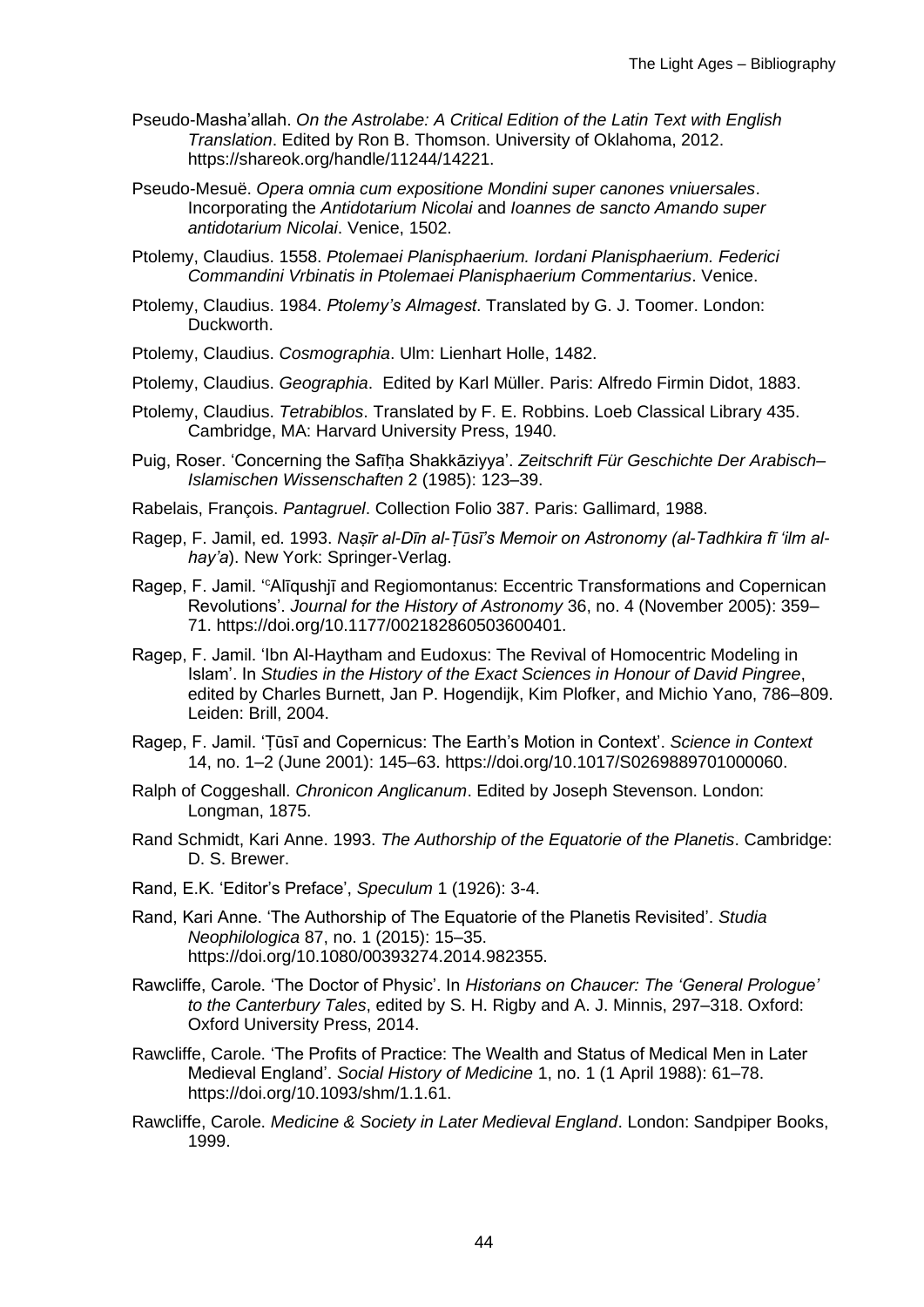- Ray, Alison Joan. 'The Pecia System and Its Use in the Cultural Milieu of Paris, c1250-1330'. PhD Thesis, UCL, 2015.
- *Recueil des historiens des croisades : historiens occidentaux* (Paris, 1866). https://gallica.bnf.fr/ark:/12148/bpt6k51573t.
- Rees, Martin. *Before The Beginning: Our Universe and Others*. Reading, MA: Basic Books, 1998.
- Reidy, John. 1988. 'Explanatory Notes to "A Treatise on the Astrolabe"'. In *The Riverside Chaucer*, edited by Larry D. Benson, 1092–1102. Oxford: Oxford University Press.
- Rico y Sinobas, Manuel, ed. 1863. *Libros del saber de astronomia del rey D. Alfonso X de Castilla*. Madrid.
- Riddle, John M., and James A. Mulholland. 'Albert on Stones and Minerals'. In *Albertus Magnus and the Sciences: Commemorative Essays 1980*, edited by James A. Weisheipl, 203–34. Toronto: Pontifical Inst. of Mediaeval Studies, 1980.
- Rigg, A. G. *A History of Anglo-Latin Literature, 1066-1422*. Cambridge University Press, 1992.
- Rigg, A. G.. 'An Edition of a Fifteenth-Century Commonplace Book (Trinity College, Cambridge, MS O.9.38)'. D.Phil. Thesis, University of Oxford, 1966.
- Rigg, A. G.. 'Some Notes On Trinity College, Cambridge, MS. O.9.38'. *Notes and Queries* 13, no. 9 (1966): 324–30. https://doi.org/10.1093/nq/13-9-324.
- Rigg, A. G.. 'Two Latin Poems against the Friars'. *Mediaeval Studies* 30 (1 January 1968): 106–18. https://doi.org/10.1484/J.MS.2.306045.
- Roberts, Eileen. *The Hill of the Martyr: An Architectural History of St. Albans Abbey*. Dunstable: Book Castle, 1993.
- Roberts, Lissa, Simon Schaffer, and Peter Dear, eds. 2007. *The Mindful Hand: Inquiry and Invention from the Late Renaissance to Early Industrialisation*. Amsterdam: Koninkliijke Nederlandse Akademie van Wetenschappen.
- Robertson, D. W. *Chaucer's London*. New York: Wiley, 1968.
- Robinson, F. N., ed. *The Works of Geoffrey Chaucer*. 2nd ed. London: Oxford University Press, 1957.
- Robson, Eleanor. *Mathematics in Ancient Iraq: A Social History*. Princeton: Princeton University Press, 2008.
- Rosen, Edward. 'Regiomontanus, Johannes'. In *Complete Dictionary of Scientific Biography*, 11:348–52. Detroit, MI: Charles Scribner's Sons, 2008.
- Rosen, Edward. 'The Invention of Eyeglasses'. *Journal of the History of Medicine and Allied Sciences* XI, no. 1 (1956): 13–46. https://doi.org/10.1093/jhmas/XI.1.13.
- Rouse, Richard H., and Mary A. Rouse, eds. 1991. *Registrum Anglie de Libris Doctorum et Auctorum Veterum*. Corpus of British Medieval Library Catalogues. London: British Library.
- Rubenstein, Jay. *Armies of Heaven: The First Crusade and the Quest for Apocalypse*. New York: Basic Books, 2011.
- Rubin, Jonathan. 'The Use of the "Jericho Tyrus" in Theriac: A Case Study in the History of the Exchanges of Medical Knowledge between Western Europe and the Realm of Islam in the Middle Ages'. *Medium Aevum* 83 (2014): 234–53.
- Rubin, Miri. *The Hollow Crown: A History of Britain in the Late Middle Ages*. Penguin, 2005.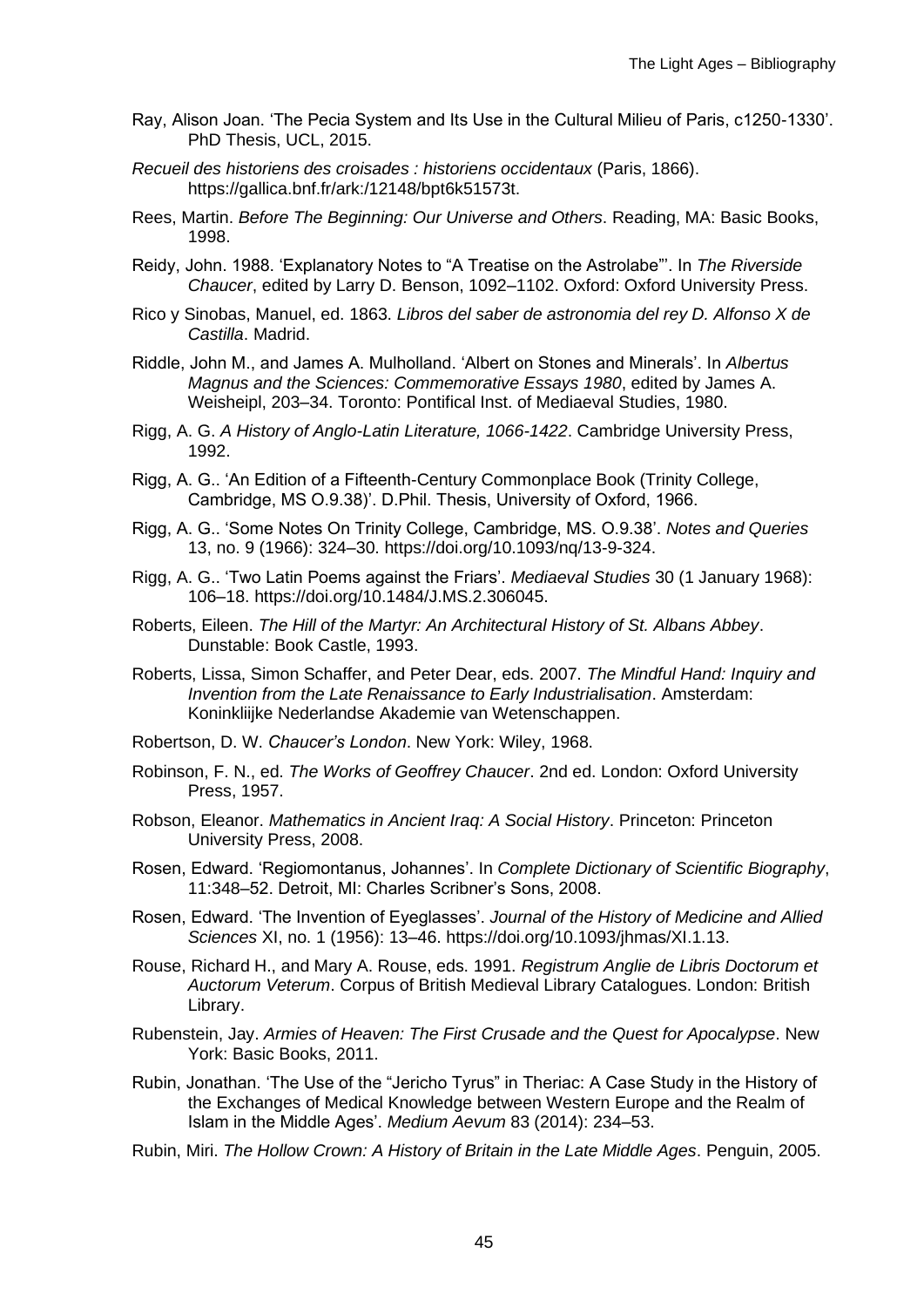- Rudolf of Bruges. 1999. 'The Treatise on the Astrolabe by Rudolf of Bruges'. Edited by Richard Lorch. In *Between Demonstration and Imagination: Essays in the History of Science and Philosophy Presented to John D. North*, edited by Lodi Nauta and Arie Johan Vanderjagt, 55–100. Leiden: Brill.
- Rüegg, Walter. 'Themes'. In *A History of the University in Europe, Volume I: Universities in the Middle Ages*, edited by Hilde de Ridder-Symoens, 3–34. Cambridge: Cambridge University Press, 1992.
- Ruggles, C. L. N, and Nicholas J Saunders. 'The Study of Cultural Astronomy'. In *Astronomies and Cultures: Papers Derived from the Third 'Oxford' International Symposium on Archaeoastronomy, St. Andrews, UK, September 1990*, edited by C. L. N. Ruggles and Nicholas J. Saunders, 1–31. Niwot, Colo: University Press of Colorado, 1993.
- Rumi, Jalal ad-Din. *Masnavi*. http://www.masnavi.net.
- Russell, Jeffrey Burton. *Inventing the Flat Earth: Columbus and Modern Historians*. New York: Praeger, 1991.
- Russell, Jeffrey. 'Inventing the Flat Earth'. *History Today* (1 August 1991): 13-19.
- Russell, John L. 'St Thomas and the Heavenly Bodies'. *The Heythrop Journal* 8, no. 1 (1967): 27–39. https://doi.org/10.1111/j.1468-2265.1967.tb00728.x.
- Russell, Josiah C. 'Alexander Neckam in England'. *The English Historical Review* 47, no. 186 (1932): 260–68.
- Rutkin, H. Darrel. *Sapientia Astrologica: Astrology, Magic and Natural Knowledge, ca. 1250- 1800, Vol. I: Medieval Structures*. Cham, 2019.
- Rylands, Thomas Glazebrook. *The Geography of Ptolemy Elucidated*. Dublin: Ponsonby and Weldrick, 1893.
- Sacrobosco, John of. *Libellus Ioannis de Sacro Busto, de anni ratione, seu vt vocatur uulgo, Computus ecclesiasticus.* With Preface by Philipp Melanchthon. Paris: J.L. Tiletain, 1543.
- Sacrobosco, John of. *The Sphere of Sacrobosco and Its Commentators*. Edited by Lynn Thorndike. Chicago: Univ. of Chicago Press, 1949.
- Sáez-Hidalgo, Ana, and R. F. Yeager, eds. *John Gower in England and Iberia: Manuscripts, Influences, Reception*. Woodbridge: Boydell & Brewer, 2014.
- Sagan, Carl. *Cosmos*. London: Macdonald Futura, Macdonald, 1981.
- Saliba, George. 'Reform of Ptolemaic Astronomy at the Court of Ulugh Beg'. In *Studies in the History of the Exact Sciences in Honour of David Pingree*, edited by Charles Burnett, Jan P. Hogendijk, Kim Plofker, and Michio Yano, 810–24. Leiden: Brill, 2004.
- Salter, H.E., and Mary D. Lobel. *A History of the County of Oxford*. London: Victoria County History, 1954.
- Samsó, Julio. 'Al-Bitrūjī Al-Ishbīlī, Abū Ishāq'. In *Complete Dictionary of Scientific Biography*, 15:33–36. Detroit, MI: Charles Scribner's Sons, 2008.
- Samsó, Julio. 'Alfonso X and Arabic Astronomy'. In *De Astronomia Alphonsi Regis*, edited by Mercè Comes, Roser Puig, and Julio Samsó, 23–38. Variorum Collected Studies Series CS428. Barcelona, 1987.
- Samsó, Julio. *Islamic Astronomy and Medieval Spain*. Variorum Collected Studies Series CS428. Aldershot, Hampshire, Great Britain ; Brookfield, Vt., USA: Variorum, 1994.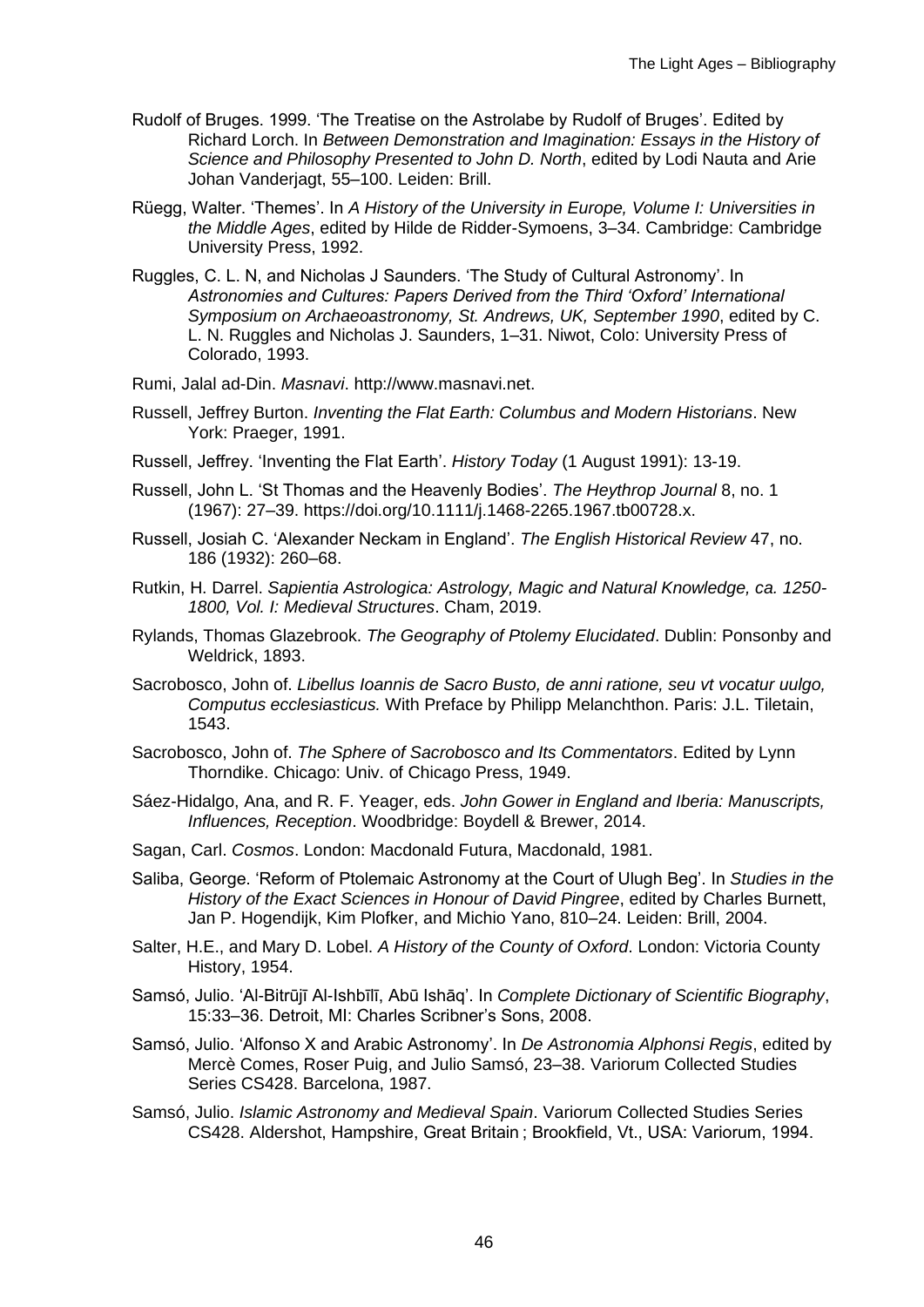- Samuels, M. L. 1983. 'Chaucer's Spelling'. In *Middle English Studies Presented to Norman Davis in Honour of his Seventieth Birthday*, edited by Douglas Gray and E. G. Stanley, 17–37. Oxford: Clarendon Press.
- Sarma, Sreeramula Rajeswara. 'On the Life and Works of Rāmacandra Vājapeyin'. In *Śrutimahatī: Glory of Sanskrit Tradition: Professor Ram Karan Sharma Felicitation Volume*, edited by Radhavallabh Tripathi, 645–61. New Delhi, 2008.
- Sarma, Sreeramula Rajeswara. *A Descriptive Catalogue of Indian Astronomical Instruments*. Revised edition., 2019. www.srsarma.in.
- Savage, H. E. 'Abbess Hilda's First Religious House'. *Archaeologia Aeliana*, 2nd series, 19 (1898): 47–75.
- Sayılı, Aydın. 'Nasir-ud-Din-i-Tüsi ve Meraga Rasathanesi'. *Ankara Üniversitesi Dil ve Tarih-Coğrafya Fakültesi Dergisi* 14, no. 1–2 (March-May 1956). http://dtcfdergisi.ankara.edu.tr/index.php/dtcf/article/view/3496.
- Sayılı, Aydın. *The Observatory in Islam and Its Place in the General History of the Observatory*. Ankara: Türk Tarih Kurumu Basımevi, 1960.
- Schabel, Chris, and Fritz S. Pedersen. 'Miraculous, Natural, or Jewish Conspiracy?: Pierre Ceffon's Question on the Black Death, with Astrological Predictions by Gersonides and Jean de Murs / Firmin de Beauval'. *Recherches de Théologie et Philosophie Médiévales* 81, no. 1 (2014): 137–79. https://doi.org/10.2143/RTPM.81.1.3030625.
- Schaffer, Simon, Lissa Roberts, Kapil Raj, and James Delbourgo, eds. 2009. *The Brokered World: Go-Betweens and Global Intelligence, 1770-1820*. Sagamore Beach: Science History Publications.
- Schaffer, Simon. 2011. 'Easily Cracked: Scientific Instruments in States of Disrepair'. *Isis* 102: 706–17.
- Schechner Genuth, Sara. 1998. 'Astrolabes: A Cross-Cultural and Social Perspective'. In *Western Astrolabes*, edited by Roderick Webster and Marjorie Webster, 2–25. Chicago: Adler Planetarium & Astronomy Museum.
- Schlosser, W., and W. Bergmann. 'The Colour of Sirius in the Sixth Century'. *Nature* 318 (1985): 45-46.
- Schlosser, W., and W. Bergmann. 'The Colour of Sirius in the Sixth Century'. *Nature* 325, no. 6099 (January 1987): 89. https://doi.org/10.1038/325089a0.
- Schmidl, Petra G. 'Knowledge in Motion: An Early European Astrolabe and Its Possible Medieval Itinerary'. In *Astrolabes in Medieval Cultures*, edited by Josefina Rodríguez-Arribas, Charles Burnett, Silke Ackermann, and Ryan Szpiech, 149–97. Leiden: Brill, 2019.
- Schmidl, Petra G. 'Medieval Arabic Sources on the Magnetic Compass'. In *Proceedings of the XXth International Congress of History of Science (Liège, 20-26 July 1997)*, edited by Dieter Hoffmann, 195–208. Turnhout, Belgium: Brepols, 1999.
- Schmidl, Petra G. 'Using Astrolabes for Astrological Purposes: The Earliest Evidence Revisited'. In *Heaven and Earth United: Instruments in Astrological Contexts*, edited by Richard Dunn, Silke Ackermann, and Giorgio Strano, 4–23. Leiden: Brill, 2018.
- Schofield, John. 'The Construction of Medieval and Tudor Houses in London'. *Construction History* 7 (1991): 3–28.
- Schöner, Johannes. 1521. *Aequatorium Astronomicum*. Republished in *Opera mathematica*, edited by Andreas Schöner (1561). Nuremberg: Johannes Montanus and Ulrich Neuber.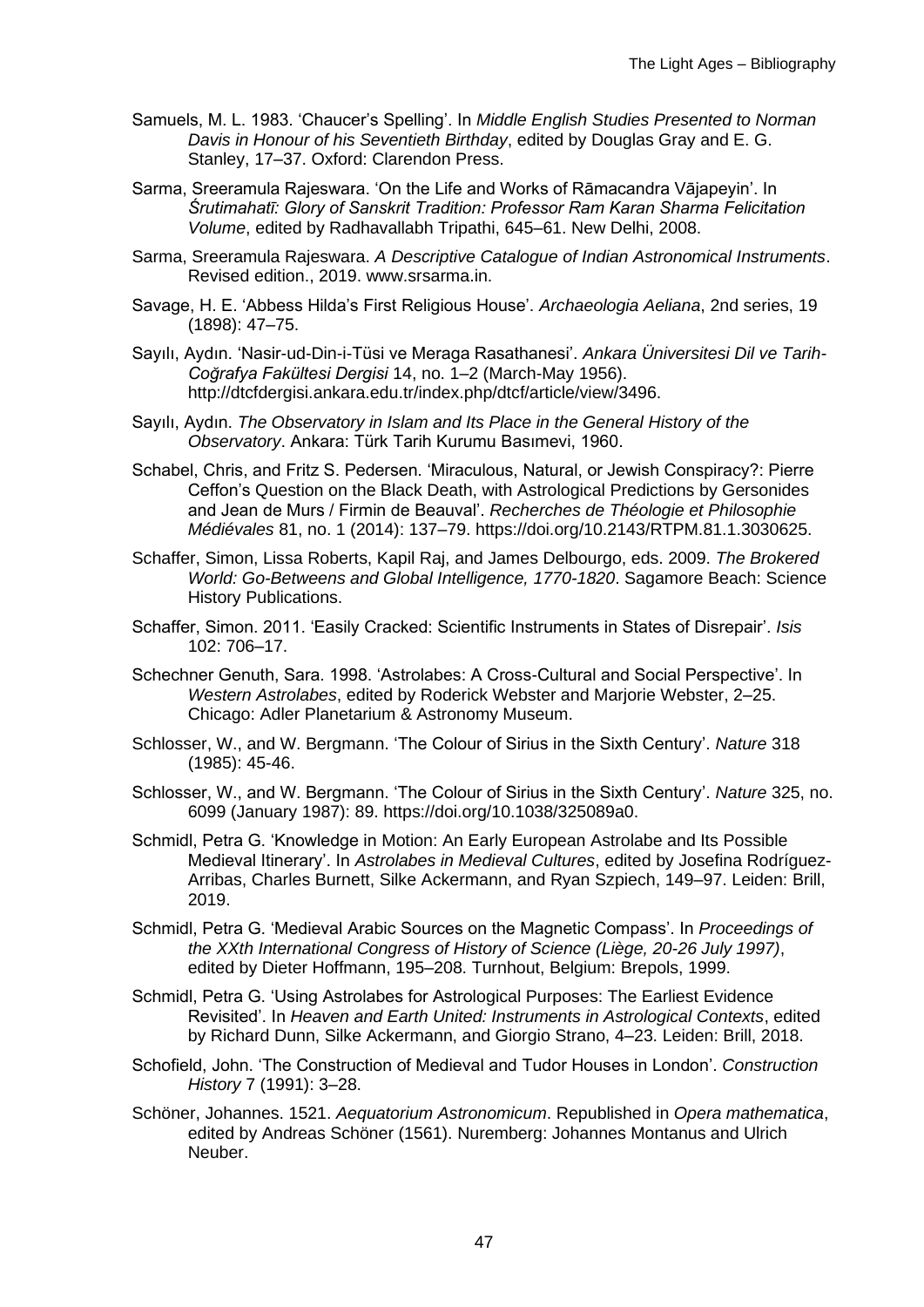- Schotte, Margaret E. *Sailing School: Navigating Science and Skill, 1550-1800*. Baltimore: Johns Hopkins University Press, 2019.
- Schwinges, Rainer Christoph. 'Admission'. In *A History of the University in Europe, Volume I: Universities in the Middle Ages*, edited by Hilde de Ridder-Symoens, 171–94. Cambridge: Cambridge University Press, 1992.
- Secord, James A. 2004. 'Knowledge in Transit'. *Isis* 95 (4): 654–72.
- Selin, Helaine, ed. *Encyclopaedia of the History of Science, Technology, and Medicine in Non-Western Cultures*. Dordrecht: Springer, 1997.
- Seneca. 1917. *Epistles, Volume I: Epistles 1-65*. Translated by Richard M. Gummere. Loeb Classical Library 75. Cambridge, MA: Harvard University Press.
- Sharpe, Richard. 1996. *English Benedictine Libraries: The Shorter Catalogues*. Corpus of British Medieval Library Catalogues, vol. 4. London: The British Library in association with the British Academy.
- Sharpe, Richard. 1997. *A Handlist of the Latin Writers of Great Britain and Ireland before 1540*. Turnhout: Brepols.
- Sheehan, M. W. 'The Religious Orders 1220-1370'. In *The History of the University of Oxford, Volume I: The Early Oxford Schools*, edited by J. I. Catto, 193–221. Oxford: Clarendon Press, 1984.
- Sidoli, Nathan, and J. L. Berggren. 2007. 'The Arabic Version of Ptolemy's Planisphere or Flattening the Surface of the Sphere: Text, Translation, Commentary'. *SCIAMVS* 8: 37–139.
- Sidoli, Nathan. 'Hipparchus and the Ancient Metrical Methods on the Sphere'. *Journal for the History of Astronomy* 35, no. 1 (February 2004): 71–84. https://doi.org/10.1177/002182860403500103.
- Simeon. *The Historical Works of Simeon of Durham*, Tr., with Preface and Notes, by J. Stevenson, 1855. http://archive.org/details/historicalworks00simegoog.
- Simpson, James, and Sarah Peverley, eds. *Hardyng's Chronicle: Edited from British Library MS Lansdowne 204*. Kalamazoo, MI: Medieval Institute Publications, 2015.
- Siraisi, Nancy G. *Medieval and Early Renaissance Medicine: An Introduction to Knowledge and Practice*. Chicago: University of Chicago Press, 1990.
- Siraisi, Nancy. 'The Faculty of Medicine'. In *A History of the University in Europe, Volume I: Universities in the Middle Ages*, edited by Hilde de Ridder-Symoens, 360–87. Cambridge: Cambridge University Press, 1992.
- Sivin, Nathan. *Granting the Seasons: The Chinese Astronomical Reform of 1280, with a Study of Its Many Dimensions and a Translation of Its Records*. New York: Springer, 2008.
- Skabelund, Donald, and Phillip Thomas. 'Walter of Odington's Mathematical Treatment of the Primary Qualities'. *Isis* 60, no. 3 (1969): 331–50.
- Slater, T. R. 'Benedictine Town Planning in Medieval England'. In *The Church in the Medieval Town*, edited by T. R. Slater and Gervase Rosser, 155–76. Aldershot: Ashgate, 1998.
- Slater, T. R., and Nigel Goose, eds. *A County of Small Towns: The Development of Hertfordshire's Urban Landscape to 1800*. Hatfield: University of Hertfordshire Press, 2008.
- Smith, David M., ed. *The Heads of Religious Houses, III: 1377-1540*. Cambridge: Cambridge University Press, 2008. https://doi.org/10.1017/CBO9780511495649.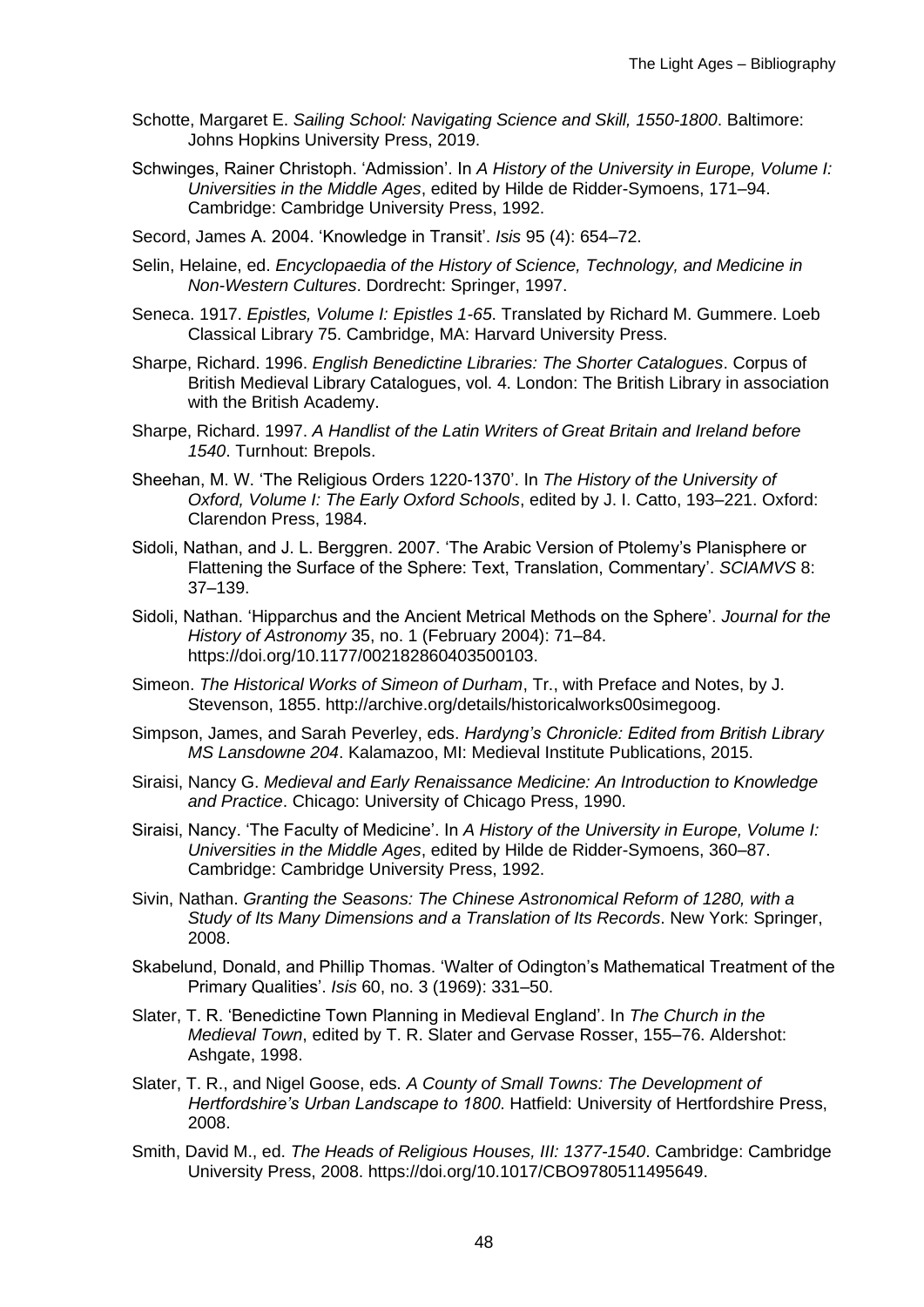- Smith, Julian A. 'Precursors to Peregrinus: The Early History of Magnetism and the Mariner's Compass in Europe'. *Journal of Medieval History* 18 (1992): 21–74. https://doi.org/10.1016/0304-4181(92)90016-R.
- Snedegar, K. V. 'The Works and Days of Simon Bredon, A Fourteenth-Century Astronomer and Physician'. In *Between Demonstration and Imagination: Essays in the History of Science and Philosophy Presented to John D. North*, edited by Lodi Nauta and Arjo Vanderjagt, 285–309. Leiden: Brill, 1999.
- Snedegar, Keith. 'John Ashenden and the Scientia Astrorum Mertonensis'. D.Phil. Thesis, University of Oxford, 1988.
- Snedegar, Keith. 2004. 'Holbroke , John (d. 1437)'. In *Oxford Dictionary of National Biography*. Oxford: Oxford University Press. http://www.oxforddnb.com/view/article/13482.
- Sobecki, Sebastian I., ed. *The Sea and Englishness in the Middle Ages: Maritime Narratives, Identity and Culture*. Cambridge: D.S. Brewer, 2011.
- Soler, Lena, Sjoerd Zwart, Michael Lynch, and Vincent Israel-Jost, eds. 2014. *Science after the Practice Turn in the Philosophy, History, and Social Studies of Science*. New York: Routledge.
- Somer, John. 1998. *The Kalendarium of John Somer*. Edited by Linne R. Mooney. Athens: University of Georgia Press.
- Southern, R. W. 'From Schools to University'. In *The History of the University of Oxford, Volume I: The Early Oxford Schools*, edited by J. I. Catto, 1–36. Oxford: Clarendon Press, 1984.
- Stahl, William Harris. Martianus Capella and the Seven Liberal Arts. 2 Vols.. Columbia University Press.
- Stannard, Jerry. 'The Theoretical Bases of Medieval Herbalism'. *Medical Heritage* 1 (1985): 186–98.
- Steele, Robert. *The Earliest Arithmetics in English*. London: Early English Text Society, 1922.
- Stellarium. http://stellarium.org.
- Stephenson, G. Brian, Bruce Stephenson, and Dean R. Haeffner. 2001. 'Investigations of Astrolabe Metallurgy Using Synchrotron Radiation'. *MRS Bulletin* 26 (01): 19–23.
- Still, Michelle. *The Abbot and the Rule: Religious Life at St Alban's, 1290-1349*. Aldershot: Ashgate, 2002.
- Stock, Brian. 1983. *The Implications of Literacy: Written Language and Models of Interpretation in the Eleventh and Twelfth Centuries*. Princeton: Princeton University Press.
- Stöffler, Johann. 1553. *Elucidatio fabricae ususque astrolabii*. Paris: apud G. Cavellat.
- Stormon, E. J. 'Bessarion before the Council of Florence: A Survey of His Early Writings (1423-1437)'. *Byzantine Papers*, 1 January 2017, 128–56. https://doi.org/10.1163/9789004344570\_011.
- Strano, Giorgio. 'A New Approach to the Star Data of Early Planispheric Astrolabes'. *Medieval Encounters* 23, no. 1–5 (22 September 2017): 444–67. https://doi.org/10.1163/15700674-12342255.
- Sumption, Jonathan. *The Hundred Years War, Volume III: Divided Houses*. London: Faber & Faber, 2009.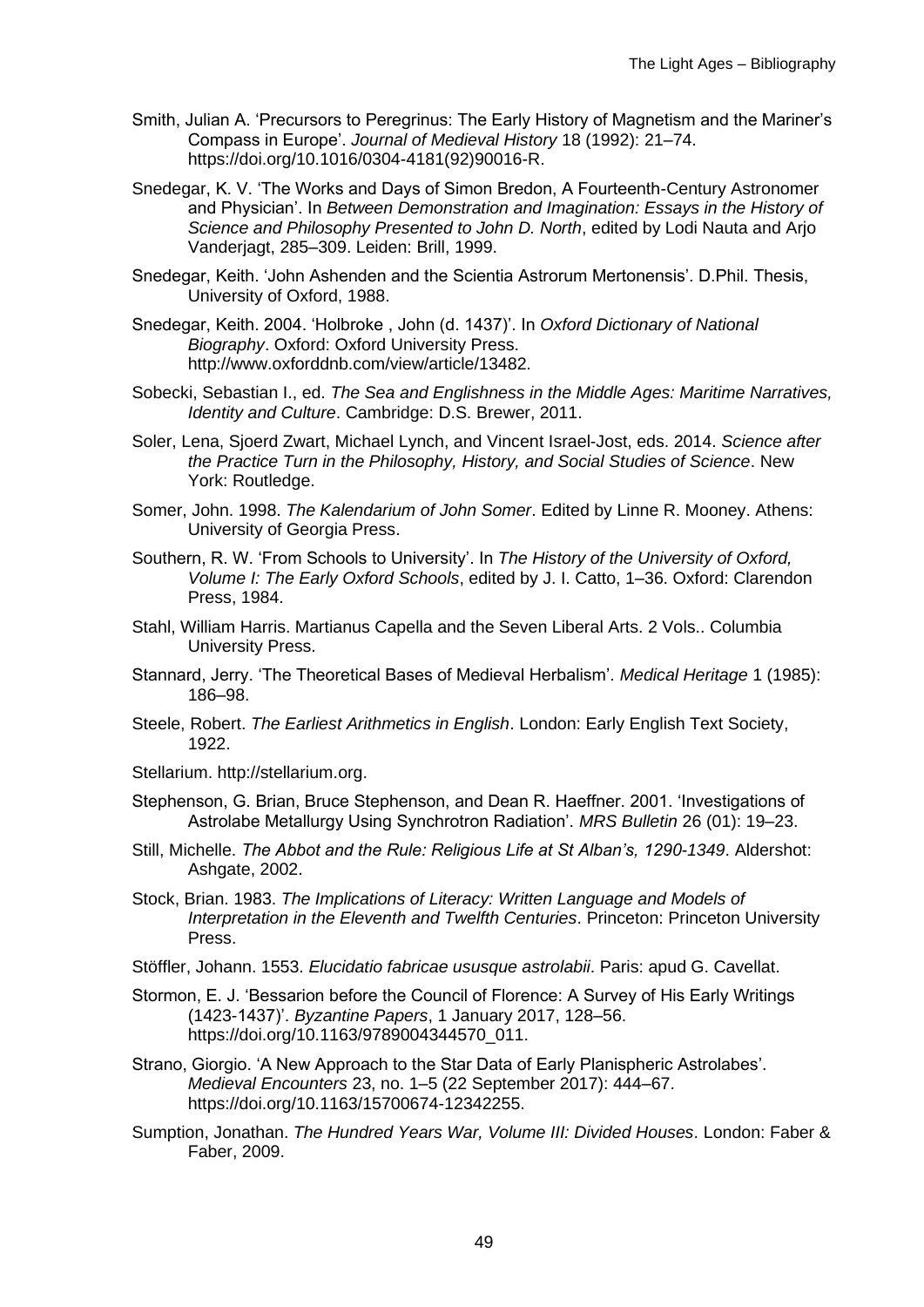- Swerdlow, N. M., and O. Neugebauer. *Mathematical Astronomy in Copernicus' De Revolutionibus*. Dordrecht: Springer, 2012.
- Sylla, Edith Dudley. 'Aristotelian Commentaries and Scientific Change: The Parisian Nominalists on the Cause of the Natural Motion of Inanimate Bodies'. *Vivarium* 31, no. 1 (1 January 1993): 37–83. https://doi.org/10.1163/156853493X00097.
- Symeon of Durham. *Symeonis Monachi Opera Omnia*. Edited by Thomas Arnold. Cambridge: Cambridge University Press, 1885.
- Synan, Edward A. 'Introduction: Albertus Magnus and the Sciences'. In *Albertus Magnus and the Sciences: Commemorative Essays 1980*, edited by James A. Weisheipl, 1–12. Toronto: Pontifical Inst. of Mediaeval Studies, 1980.
- Taavitsainen, Irma. 1994. 'On the Evolution of Scientific Writings from 1375-1675: Repertoire of Emotive Features'. In *English Historical Linguistics 1992*, edited by Francisco Moreno Fernández, Miguel Fuster, and Juan José Calvo, 329–42. Amsterdam: John Benjamins.
- Taavitsainen, Irma. 2004. 'Transferring Classical Discourse Forms into the Vernacular'. In *Medical and Scientific Writing in Late Medieval English*, edited by Irma Taavitsainen and Päivi Pahta, 37–72. Studies in English Language. Cambridge: Cambridge University Press.
- Tanner, Thomas. *Bibliotheca Britannico-Hibernica: sive de scriptoribus, qui in Anglia, Scotia, et Hibernia ad saeculi XVII initium floruerunt* ... London: Bowyer, 1748.
- Tanzella-Nitti, Giuseppe. 'The Two Books Prior to the Scientific Revolution'. *Annales Theologici* 18 (2004): 51–83.
- Tapp, John. *The Seamans Kalender* (London, 1622).
- Taub, Liba Chaia. *Ptolemy's Universe: The Natural Philosophical and Ethical Foundations of Ptolemy's Astronomy*. Chicago: Open Court, 1993.
- Taylor, Andrew. 1999. 'Authorizing Text and Writer'. In *The Idea of the Vernacular: An Anthology of Middle English Literary Theory, 1280-1520*, edited by Jocelyn Wogan-Browne, Nicholas Watson, Andrew Taylor, and Ruth Evans, 3–19. Exeter: University of Exeter Press.
- Taylor, E. G. R. 'The "De Ventis" of Matthew Paris'. *Imago Mundi* 2 (1937): 23–26.
- Taylor, E. G. R. 1954. *The Mathematical Practitioners of Tudor & Stuart England*. Cambridge: Cambridge University Press.
- Taylor, E. G. R. *The Haven-Finding Art: A History of Navigation from Odysseus to Captain Cook*. London, 1956.
- Taylor, Robert. 1888. 'Remarks on an Astrolabe, Belonging to F. A. Hyett, Esq., of Painswick House'. *Transactions of the Bristol and Gloucestershire Archaeological Society for 1887-88* 12: 6–23.
- Thakkar, Mark. 'Wyclif, The Black Sheep of the Oxford Calculators'. In *Quantifying Aristotle. The Impact, Spread and Decline of the Calculatores Tradition*, ed. Daniel Di Liscia and Edith Sylla (forthcoming with Brill).
- Thijssen, J. M. M. H. 'What Really Happened on 7 March 1277? Bishop Tempier's Condemnation and Its Institutional Context'. In *Texts and Contexts in Ancient and Medieval Science: Studies on the Occasion of John E. Murdoch's Seventieth Birthday*, edited by Edith Dudley Sylla and Michael McVaugh, 84–114. Leiden: Brill, 1997.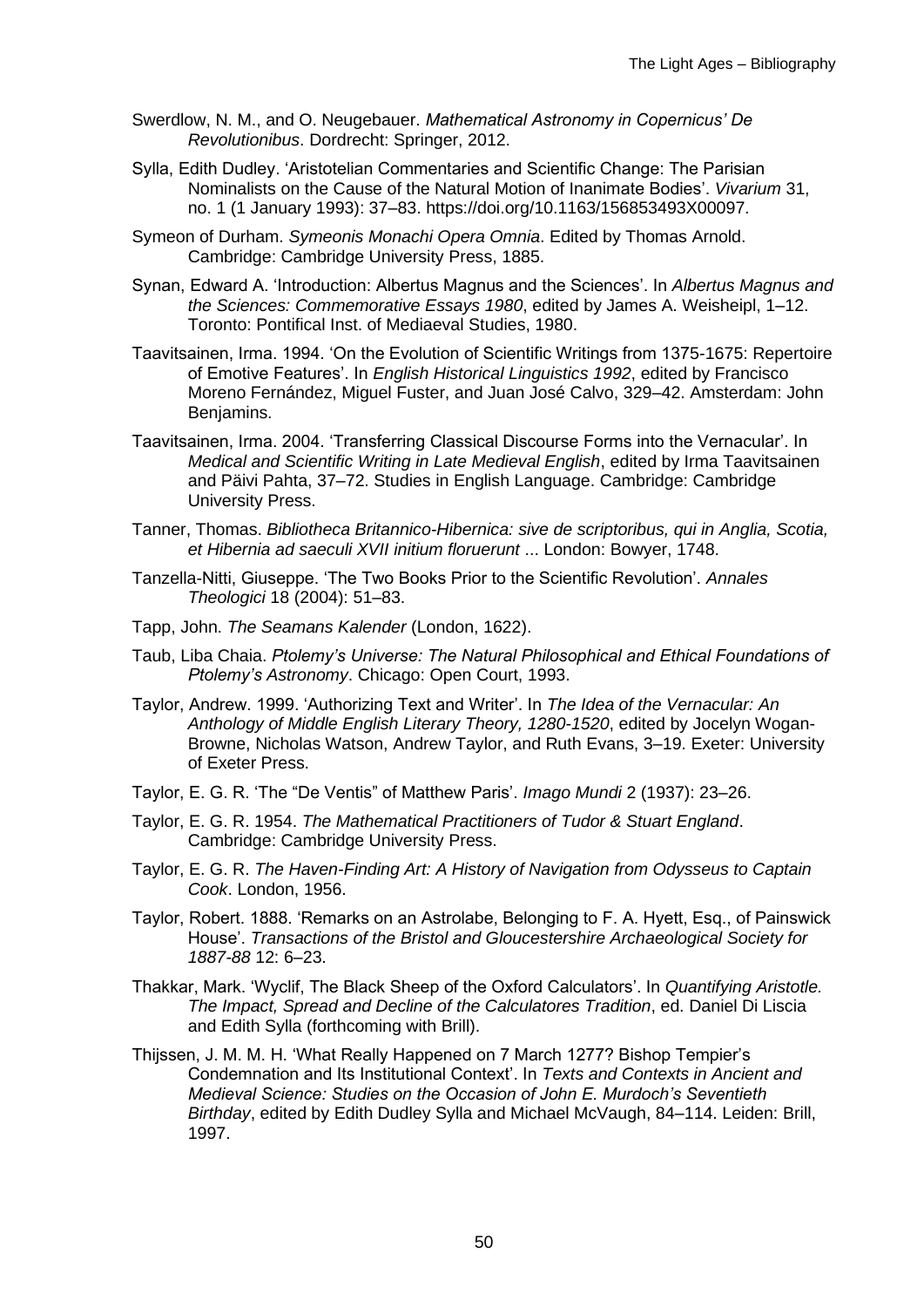- Thijssen, J. M. M. H. *Censure and Heresy at the University of Paris, 1200-1400*. Philadelphia: University of Pennsylvania Press, 1998. https://doi.org/10.9783/9780812206722.
- Thomas, Catherine B. C. 'The Miracle Play at Dunstable'. *Modern Language Notes* 32, no. 6 (1917): 337–44. https://doi.org/10.2307/2915486.
- Thomson, R. M. 'The Library of Bury St. Edmunds Abbey in the Eleventh and Twelfth Centuries'. *Speculum* 47, no. 4 (1972): 617–45. https://doi.org/10.2307/2856632.
- Thomson, R. M. 2011. *A Descriptive Catalogue of the Medieval Manuscripts of Corpus Christi College Oxford.* Cambridge: D.S. Brewer.
- Thomson, Rodney M. *Manuscripts from St Albans Abbey, 1066-1235*. Woodbridge: Brewer, 1982.
- Thomson, Rodney. 'Medieval Maps at Merton College, Oxford'. *Imago Mundi* 61, no. 1 (2009): 84–90.
- Thorndike, Lynn, and Ernst Zinner. 'Horologium Viatorum'. *Isis* 14, no. 2 (1930): 385–87.
- Thorndike, Lynn, and Pearl Kibre. *A Catalogue of Incipits of Mediaeval Scientific Writings in Latin*. Cambridge, MA, 1963.
- Thorndike, Lynn, ed. 1949. *The Sphere of Sacrobosco and Its Commentators*. Chicago: University of Chicago Press.
- Thorndike, Lynn. 'Franco de Polonia and the Turquet'. *Isis* 36, no. 1 (1945): 6–7.
- Thorndike, Lynn. 'John of St. Amand on the Magnet'. *Isis* 36, no. 3/4 (1946): 156–57.
- Thorndike, Lynn. 'Of the Cylinder Called the Horologe of Travelers'. *Isis* 13, no. 1 (1929): 51– 52.
- Thorndike, Lynn. 'Roger Bacon and Experimental Method in the Middle Ages'. *The Philosophical Review* 23, no. 3 (1 May 1914): 271–98. https://doi.org/10.2307/2178622.
- Thorndike, Lynn. 'The Latin Translations of Astrological Works by Messahala'. *Osiris* 12 (1956): 49–72.
- Thorndike, Lynn. 'The True Place of Astrology in the History of Science'. *Isis* 46 (1955): 273– 78.
- Thorndike, Lynn. 'Vatican Latin Manuscripts in the History of Science and Medicine'. *Isis* 13, no. 1 (1929): 53–102.
- Thorndike, Lynn. *A History of Magic and Experimental Science*. New York: Macmillan, 1923- 58. Thorndike, Lynn. 'Unde Versus'. *Traditio* 11 (1955): 163–93.
- Thorndike, Lynn. *A History of Magic and Experimental Science*. Vols. 1 to 4. New York: Macmillan, 1923-34.
- Throop, Susanna A. *The Crusades: An Epitome*. Leeds: Kismet Press, 2018.
- Tolan, John Victor. *Petrus Alfonsi and His Medieval Readers*. Gainesville: Univ. Press of Florida, 1993.
- Toomer, G. J. 1968. 'A Survey of the Toledan Tables'. *Osiris* 15: 5–174.
- Toomer, G. J.. 'Review of Olaf Pedersen, A Survey of the Almagest'. *Archives Internationales d'histoire Des Sciences* 27 (1977): 137–50.
- Treanor, Thomas Stanley. *Heroes of the Goodwin Sands*. London: The Religious Tract Society, 1892. http://archive.org/details/heroesgoodwinsa00treagoog.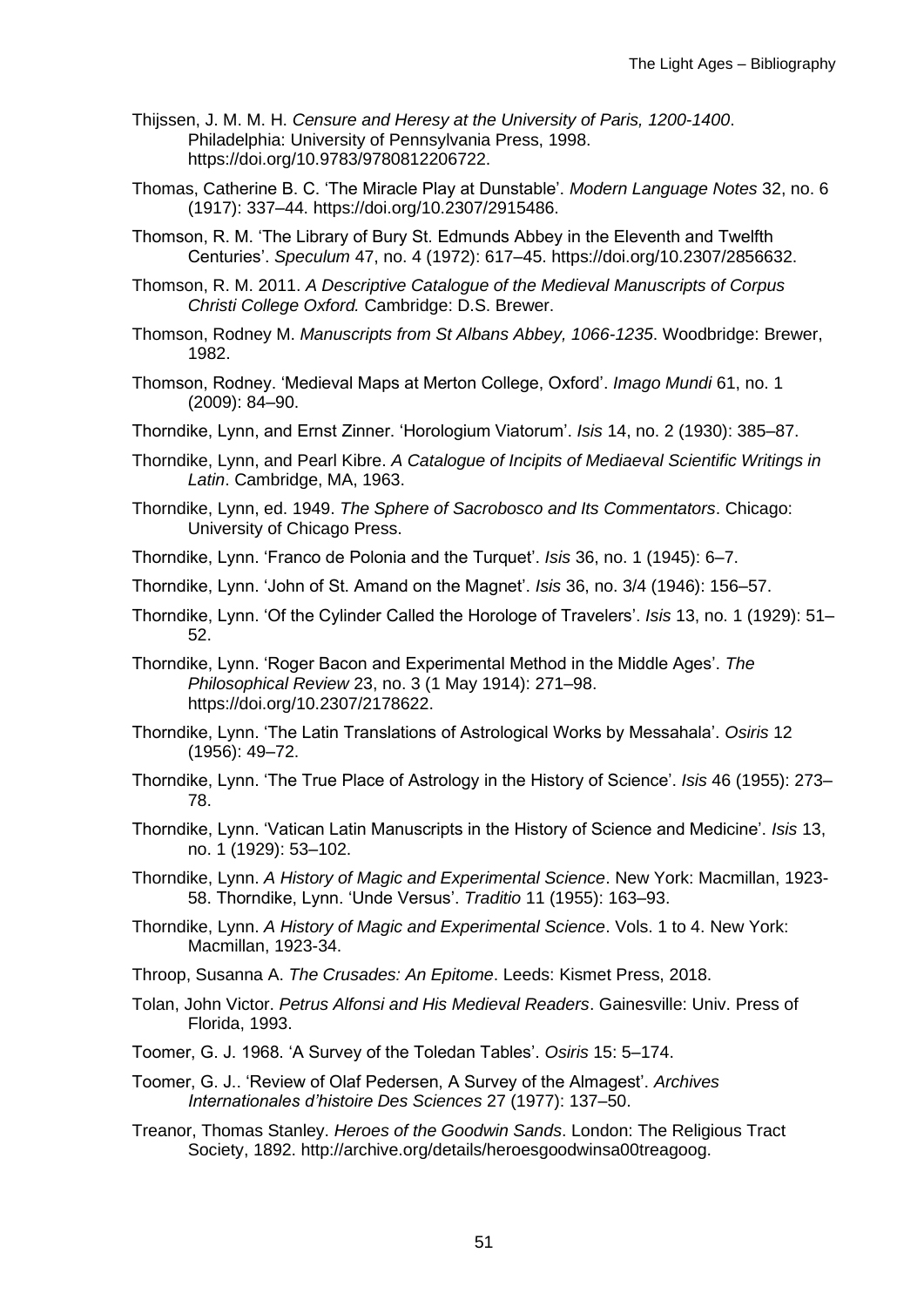- Trevytlam, Richard. 'Tryvytlam de Laude Universitatis Oxoniae'. In *Collectanea*, edited by Montagu Burrows, 188–209. Oxford: Clarendon Press, 1896. http://archive.org/details/collectaneathird00burrrich.
- Tuck, J. A. 'The Cambridge Parliament, 1388'. *The English Historical Review* LXXXIV, no. CCCXXXI (April 1969): 225–43. https://doi.org/10.1093/ehr/LXXXIV.CCCXXXI.225.
- Turner, A. J. 2005. 'From Brass to Text: The European Astrolabe in Literature and Print'. In *Astrolabes at Greenwich*, edited by Koenraad van Cleempoel, 31–40. Oxford: Oxford University Press.
- Twomey, Michael W. 'Inventing the Encyclopedia'. In *Schooling and Society: The Ordering and Reordering of Knowledge in the Western Middle Ages*, edited by Alasdair A. MacDonald and Michael W. Twomey, 73–92. Leuven: Peeters, 2004.
- Tyerman, Christopher. *England and the Crusades, 1095-1588*. Chicago: University of Chicago Press, 1988.
- Tyerman, Christopher. *God's War: A New History of the Crusades*. London, 2006.
- Tyerman, Christopher. *How to Plan a Crusade: Reason and Religious War in the High Middle Ages*. London: Allen Lane, 2015.
- Tyson, Neil deGrasse. 'The Cosmic Perspective'. *Natural History* (April 2007). https://www.naturalhistorymag.com/universe/201367/cosmic-perspective.
- Van Brummelen, Glen, and Kenneth Butler. 1997. 'Determining the Interdependence of Historical Astronomical Tables'. *Journal of the American Statistical Association* 92 (437): 41–48.
- Van Brummelen, Glen. *Heavenly Mathematics: The Forgotten Art of Spherical Trigonometry*. Princeton: Princeton University Press, 2013.
- Van Brummelen, Glen. *The Mathematics of the Heavens and the Earth: The Early History of Trigonometry*. Princeton: Princeton University Press, 2009.
- van Dalen, Benno. 1989. 'A Statistical Method for Recovering Unknown Parameters from Medieval Astronomical Tables'. *Centaurus* 32: 85–145.
- Van Wijk, W. E. *Le Nombre d'Or: Étude de Chronologie Technique Suivie Du Texte de La Massa Compoti d'Alexandre de Villedieu*. La Haye: Martinus Nijhoff, 1936.
- Vaughan, Richard. *Matthew Paris*. Cambridge: Cambridge University Press, 1958.
- Verger, Jacques. 'Patterns'. In *A History of the University in Europe, Volume I: Universities in the Middle Ages*, edited by Hilde de Ridder-Symoens, 35–74. Cambridge: Cambridge University Press, 1992.
- Verger, Jacques. 2000. 'The Universities'. In *The New Cambridge Medieval History: Volume VI c. 1300-c. 1415*, edited by Michael Jones, 66–81. Cambridge: Cambridge University Press.
- Vernet, Juan. 'Al-Zarqālī (or Azarquiel), Abū Isḥāqibrāhīm Ibn Yaḥyā Al-Naqqāsh.' In *Complete Dictionary of Scientific Biography*, 14:592–95. Detroit, MI: Charles Scribner's Sons, 2008.
- Virgil. *The Georgics*. Translated by L. Wilkinson. Harmondsworth: Penguin Classics, 1982.
- Vogel, Klaus Anselm. 'Sphaera terrae das mittelalterliche Bild der Erde und die kosmographische Revolution'. PhD Thesis, University of Göttingen, 1995. http://hdl.handle.net/11858/00-1735-0000-0022-5D5F-5.
- Vogel, Kurt. *Mohammed ibn Musa Alchwarizmi's Algorismus: das früheste Lehrbuch zum Rechnen mit indischen Ziffern: nach der einzigen (lateinischen) Handschrift*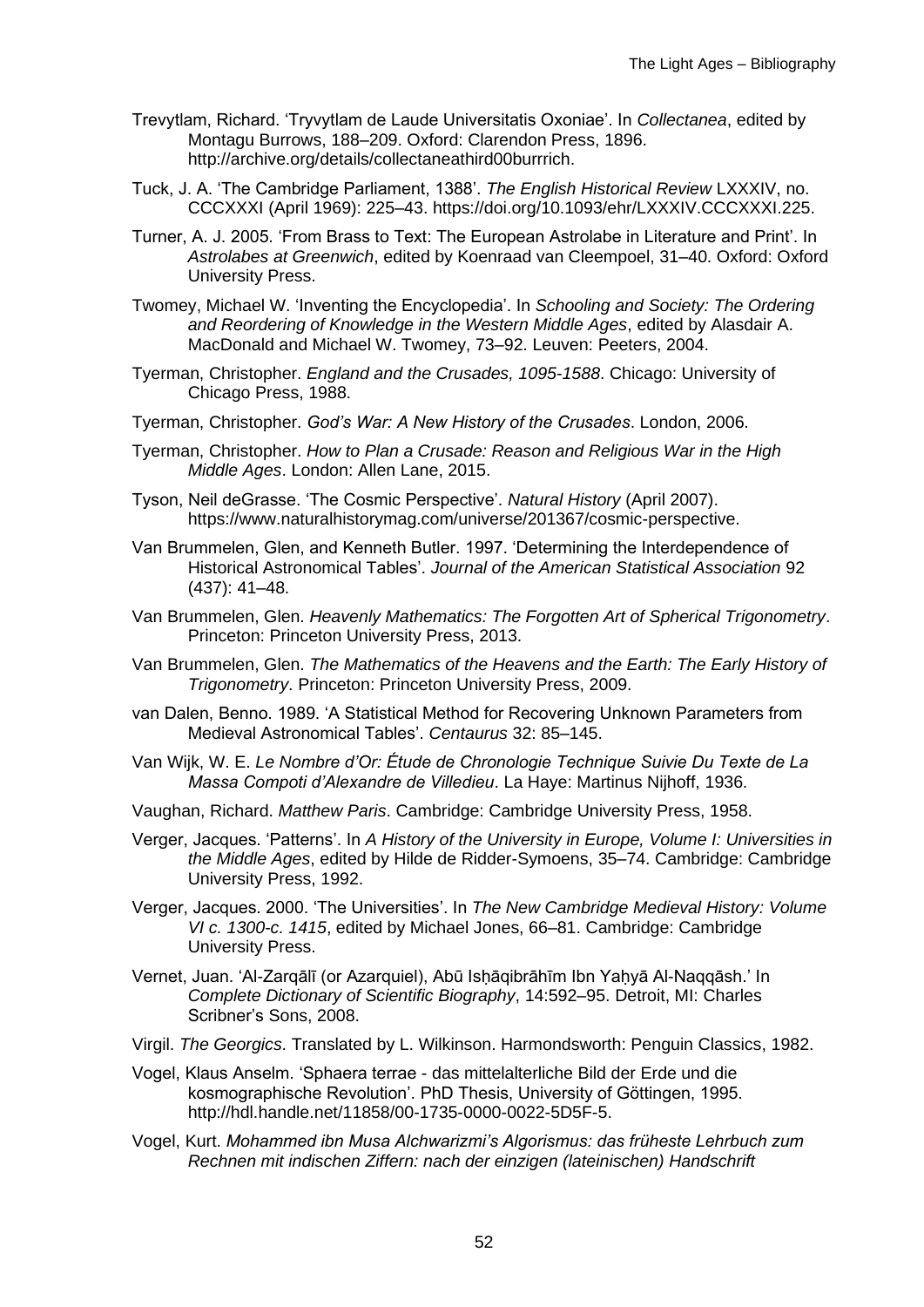*(Cambridge Un. Lib. Ms. Ii. 6.5.) in Faksimile mit Transkription und Kommentar*. Milliaria 3. Aalen: O. Zeller, 1963.

- Voigts, Linda Ehrsam. 1989. 'Scientific and Medical Books'. In *Book Production and Publishing in Britain 1375-1475*, edited by Jeremy Griffiths and Derek Pearsall, 345– 402. Cambridge: Cambridge University Press.
- Voigts, Linda Ehrsam. 1990. 'The "Sloane Group": Related Scientific and Medical Manuscripts from the Fifteenth Century in the Sloane Collection'. *British Library Journal* 16: 26–57.
- Voigts, Linda Ehrsam. 1995a. 'A Doctor and His Books: The Manuscripts of Roger Marchall (d. 1477)'. In *New Science out of Old Books: Studies in Manuscripts and Early Printed Books in Honour of A. I. Doyle*, edited by Richard Beadle and A. J. Piper, 249–314. Aldershot: Scolar Press.
- Voigts, Linda Ehrsam. 1995b. 'Multitudes of Middle English Medical Manuscripts, or the Englishing of Science and Medicine'. In *Manuscript Sources of Medieval Medicine*, edited by Margaret R. Schleissner, 183–95. New York: Garland.
- Voigts, Linda Ehrsam. 1996. 'What's the Word? Bilingualism in Late-Medieval England'. *Speculum* 71: 813–26.
- Voigts, Linda Ehrsam. 2004. 'The *Declaracions* of Richard of Wallingford: A Case Study of a Middle English Astrological Treatise'. In *Medical and Scientific Writing in Late Medieval English*, edited by Irma Taavitsainen and Päivi Pahta, 197–208. Cambridge: Cambridge University Press.
- Voigts, Linda Ehrsam. 2010. 'The Medical Astrology of Ralph Hoby, Fifteenth-Century Franciscan'. In *The Friars in Medieval Britain*, edited by Nicholas Rogers, 152–68. Donington: Shaun Tyas.
- Wakelin, Daniel. 2014. *Scribal Correction and Literary Craft: English Manuscripts 1375-1510*. Cambridge: Cambridge University Press.
- Wakelin, Daniel. *Humanism, Reading, and English Literature 1430-1530*. Oxford: Oxford University Press, 2007.
- Walker, Christopher, ed. *Astronomy Before the Telescope*. London, 1996.
- Wallace, David. 'Chaucer and the Absent City'. In *Chaucer's England: Literature in Historical Context*, edited by Barbara Hanawalt, 59–90. University of Minnesota Press, 1992. https://muse.jhu.edu/chapter/1232199/pdf.
- Walsingham, Thomas. *Gesta abbatum monasterii Sancti Albani: A Thoma Walsingham, regnante Ricardo Secundo, compilata*. Edited by Henry Thomas Riley. 3 vols. Cambridge: Cambridge University Press, 1867, reprinted 2012.
- Walsingham, Thomas. *The St Albans Chronicle: The Chronica Maiora of Thomas Walsingham*. 2 Vols. Edited by Leslie Watkiss, Wendy R. Childs, and John Taylor. Oxford: Clarendon Press, 2003.
- Warner, Deborah Jean. 1990. 'What Is a Scientific Instrument, When Did It Become One, and Why?' *The British Journal for the History of Science* 23: 83–93.
- Warner, Kathryn. *Edward II: The Unconventional King*. Amberley Publishing Limited, 2014.
- Watson, Andrew. 1976. 'A Merton College Manuscript Reconstructed: Harley 625; Digby 178, Fols. 1-14, 88-115; Cotton Tiberius B.IX, Fols. 1-4, 225-35'. *Bodleian Library Record* 9: 207–17.
- Watson, Leon, Kate McCann, and Helena Horton. 'Big Ben: Why Has Westminster's Great Bell Been Silenced - and for How Long?' *The Telegraph*, 21 August 2017.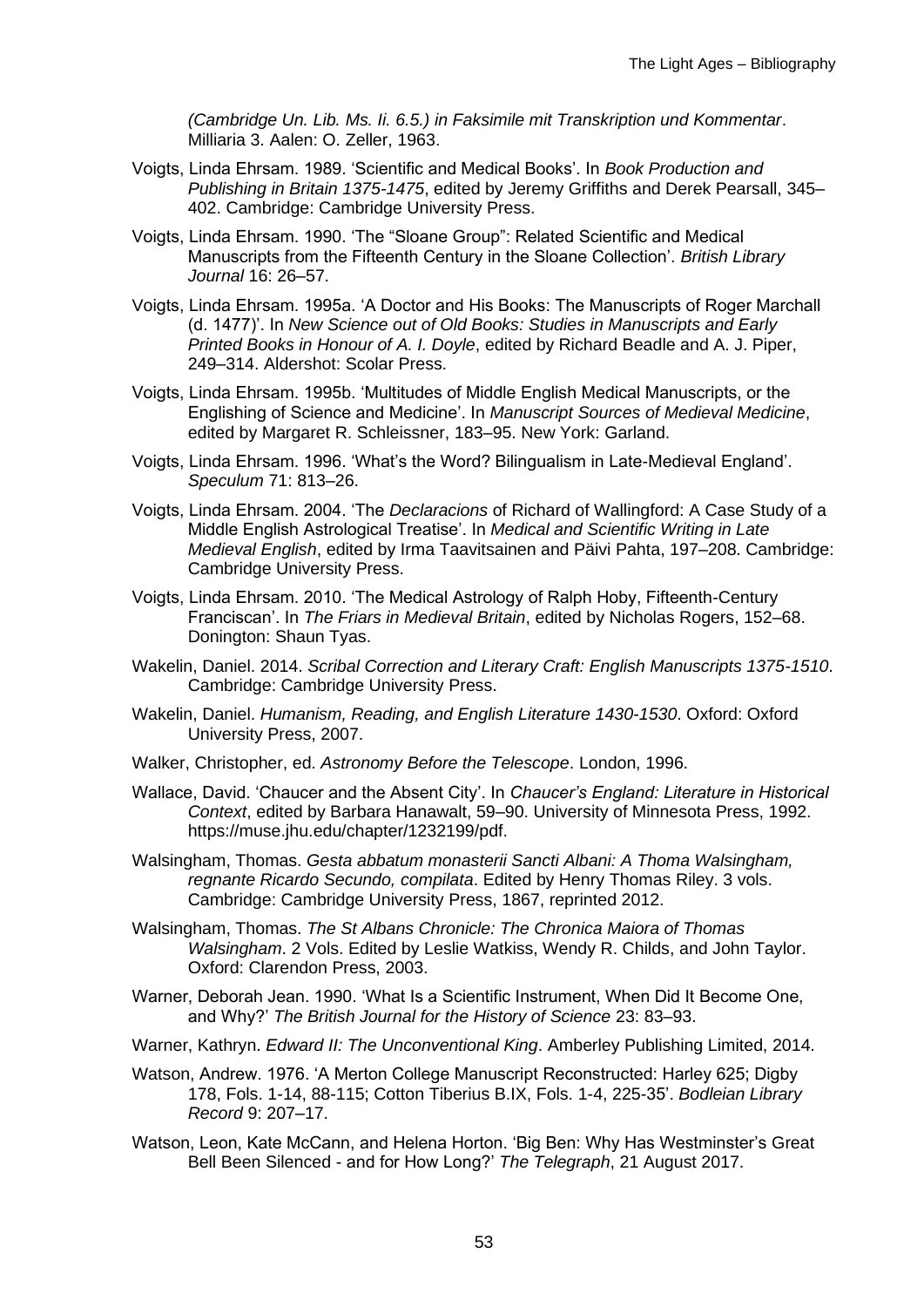https://www.telegraph.co.uk/news/2017/08/21/big-ben-row-everything-need-knowwestminsters-great-bell-silenced/.

- Watson, Nicholas. 1999. 'The Politics of Middle English Writing'. In *The Idea of the Vernacular: An Anthology of Middle English Literary Theory, 1280-1520*, edited by Jocelyn Wogan-Browne, Nicholas Watson, Andrew Taylor, and Ruth Evans, 331–52. Exeter: University of Exeter Press.
- Wavrin, Jehan de. *A Collection of the Chronicles and Ancient Histories of Great Britain, Now Called England*. Translated by William Hardy. Longman, Green, Longman , Roberts, and Green, 1864. http://archive.org/details/acollectionchro00hardgoog.
- Wavrin, Jehan de. *Recueil des croniques et anchiennes istories de la Grant Bretaigne, a present nomme Engleterre*. Edited by William Hardy. London : Longman, Green, Longman, Roberts, and Green, 1864. http://archive.org/details/recueildescroniq01wavr.
- Webster, Roderick S. 1984. *The Astrolabe: Some Notes on its History, Construction and Use*. Lake Bluff: Paul MacAlister & Associates.
- Webster, Roderick, and Marjorie Webster, eds. 1998. *Western Astrolabes*. Chicago: Adler Planetarium & Astronomy Museum.
- Wei, Ian P. *Intellectual Culture in Medieval Paris: Theologians and the University, c.1100– 1330*. Cambridge University Press, 2012.
- Weisheipl, J. A. 'Science in the Thirteenth Century'. In *The History of the University of Oxford, Volume I: The Early Oxford Schools*, edited by J. I. Catto, 435–69. Oxford: Clarendon Press, 1984.
- Weisheipl, James A. 'Curriculum of the Faculty of Arts at Oxford in the Early Fourteenth Century'. *Mediaeval Studies* 26 (1964): 143–85.
- Weisheipl, James A. 'Developments in the Arts Curriculum at Oxford in the Early Fourteenth Century'. *Mediaeval Studies* 28 (1966): 151–75.
- Weisheipl, James A. 'Roger Swyneshed, O.S.B., Logician, Natural Philosopher, and Theologian'. In *Oxford Studies Presented to Daniel Callus*, 231–52. Oxford Historical Society, New Series 16. Oxford: Clarendon Press, 1964.
- Weisheipl, James A., ed. *Albertus Magnus and the Sciences: Commemorative Essays 1980*. Toronto: Pontifical Inst. of Mediaeval Studies, 1980.
- Wellendorf, Jonas. 2012. 'Scriptorial Scruples: The Writing and Rewriting of a Hagiographical Narrative'. In *Modes of Authorship in the Middle Ages*, edited by Slavica Ranković, 289–308. Toronto: Pontifical Institute of Mediaeval Studies.
- Werner, Karl Ferdinand. 'Zur Überlieferung der Briefe Gerberts von Aurillac'. *Deutsches Archiv für Erforschung des Mittelalters* 17, no. 1 (1961): 91–144.
- Westall, Robert. *A Time of Fire*. London, 1994.
- Westrem, Scott D. *The Hereford World Map: A Transcription and Translation of the Legends with Commentary*. London: Folio Society, 2010.
- White, Andrew Dickson. *A History of the Warfare of Science with Theology in Christendom*. New York, 1896.
- White, Lynn. 'Eilmer of Malmesbury, an Eleventh Century Aviator: A Case Study of Technological Innovation, Its Context and Tradition'. *Technology and Culture* 2, no. 2 (1961): 97–111. https://doi.org/10.2307/3101411.
- White, Lynn. *Medieval Technology and Social Change*. Reprinted. London: Oxford Univ. Press, 1980.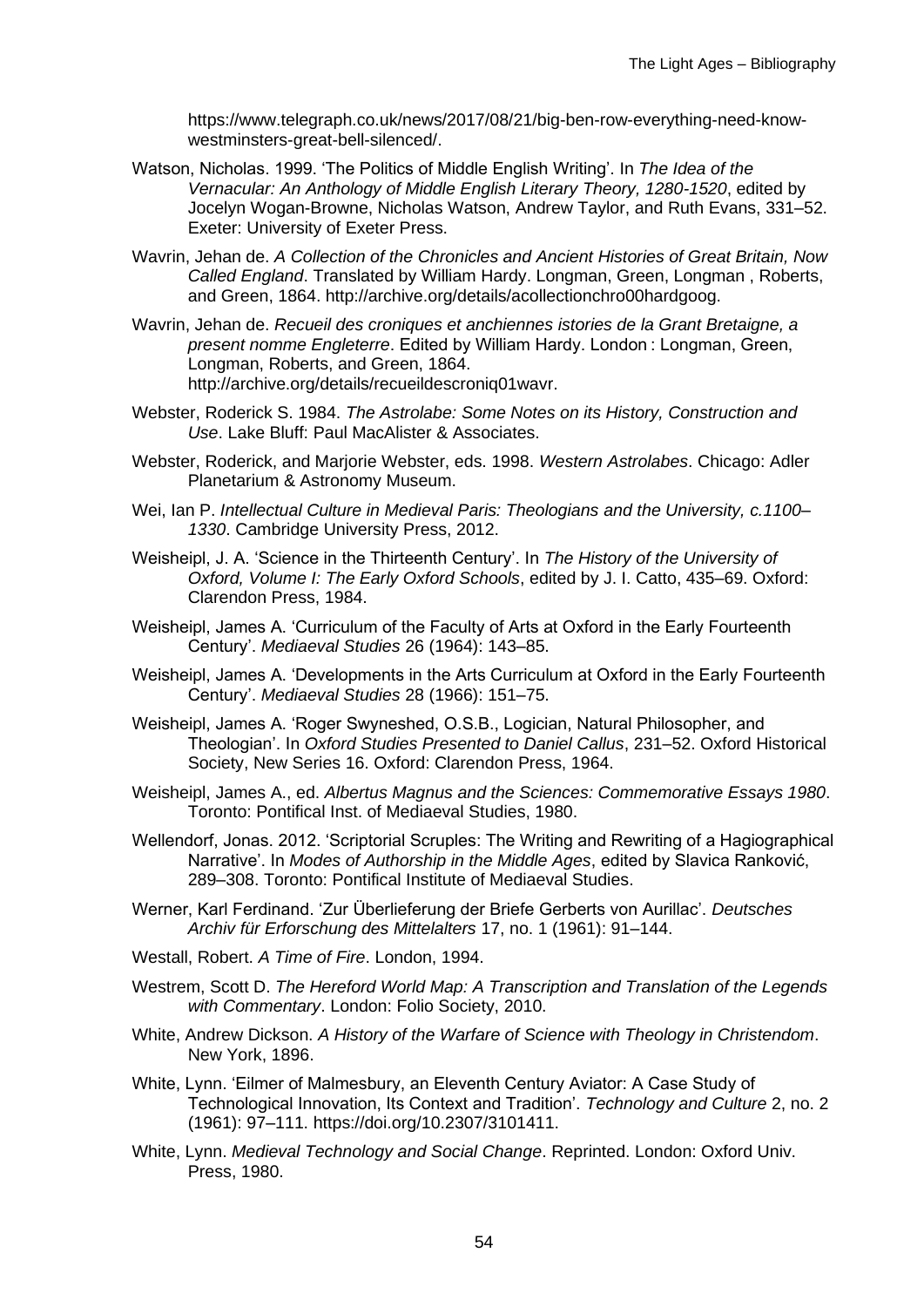Wickham, Chris. *Medieval Europe*. New Haven: Yale University Press, 2016.

- Wilkins, David, ed. 1737. *Concilia Magnae Britanniae et Hiberniae*. London: sumptibus R. Gosling; F. Gyles; T. Woodward; et C. Davis.
- Williams, John A. 2002. 'The Irish Astronomical Tract: A Case Study of Scientific Terminology in 14th Century Irish'. MPhil Thesis, University of Sydney.
- Wilson, Grace G. 1993. '"Amonges Othere Wordes Wyse": The Medieval Seneca and the "Canterbury Tales"'. *The Chaucer Review* 28 (2): 135–45.
- Wilson, R. M. 1955. 'Linguistic Analysis'. In *The Equatorie of the Planetis*, edited by Derek J. Price, 137–48. Cambridge: Cambridge University Press.
- Wippel, John F. 'The Parisian Condemnations of 1270 and 1277'. In *A Companion to Philosophy in the Middle Ages*, edited by Jorge J. E. Gracia and Timothy B. Noone, 65–73. Malden, MA: Blackwell, 2006.
- Wogan-Browne, Jocelyn, Nicholas Watson, Andrew Taylor, and Ruth Evans, eds. 1999. *The Idea of the Vernacular: An Anthology of Middle English Literary Theory, 1280-1520*. Exeter: University of Exeter Press.
- Wolf, Kenneth Baxter. "Myth, History, and the Origins of al-Andalus: A Historiographical Essay." *Journal of Medieval Iberian Studies* 11, no. 3 (2019): 378–401. https://doi.org/10.1080/17546559.2019.1566759.
- Woodward, David. 'Medieval Mappaemundi'. In *The History of Cartography, Volume One: Cartography in Prehistoric, Ancient, and Medieval Europe and the Mediterranean*, edited by J. B. Harley and David Woodward, 286–370. Chicago: University of Chicago Press, 1987.
- Woolley, Ernest. 'The Wooden Watching Loft in St. Albans Abbey Church'. *Transactions of St. Albans and Herts Architectural and Archaeological Society*, 1929, 246–54.
- Wootton, David. *Bad Medicine: Doctors Doing Harm Since Hippocrates*. Oxford: Oxford University Press, 2007.
- Wootton, David. *The Invention of Science: A New History of the Scientific Revolution*. London: Allen Lane, 2015.
- Wright, John Kirtland. 'Notes on the Knowledge of Latitudes and Longitudes in the Middle Ages'. *Isis* 5, no. 1 (1923): 75–98.
- Wright, Thomas, and J. O. Halliwell-Phillipps. *Reliquiae Antiquae : Scraps from Ancient Manuscripts, Illustrating Chiefly Early English Literature and the English Language, Volume 1*. London, J.R. Smith, 1845. http://archive.org/details/ReliquiaeAntiquaeV1.
- Wright, Thomas. *A Volume of Vocabularies: Illustrating the Condition and Manners of Our Forefathers ...* Privately printed, 1857. http://archive.org/details/avolumevocabula00wriggoog.
- Wrong, George McKinnon. *The Crusade of 1383 : Known as That the Bishop of Norwich*. London: James Parker, 1890. http://archive.org/details/thecrusadeof138300wronuoft.
- Wyclif, John. *John Wiclif's Polemical works in Latin*. Edited by Rudolf Buddensieg. London: Trübner for the Wyclif society, 1883. http://archive.org/details/johnwiclifspolem02wycluoft.
- Wyclif, John. *The English Works of Wyclif*. Edited by F. D. Mathew. EETS 74. London, 1880.
- Wylie, James Hamilton, and William Templeton Waughn. *The Reign of Henry the Fifth*. Cambridge : University Press, 1914. http://archive.org/details/reignofhenryfift01wyliuoft.